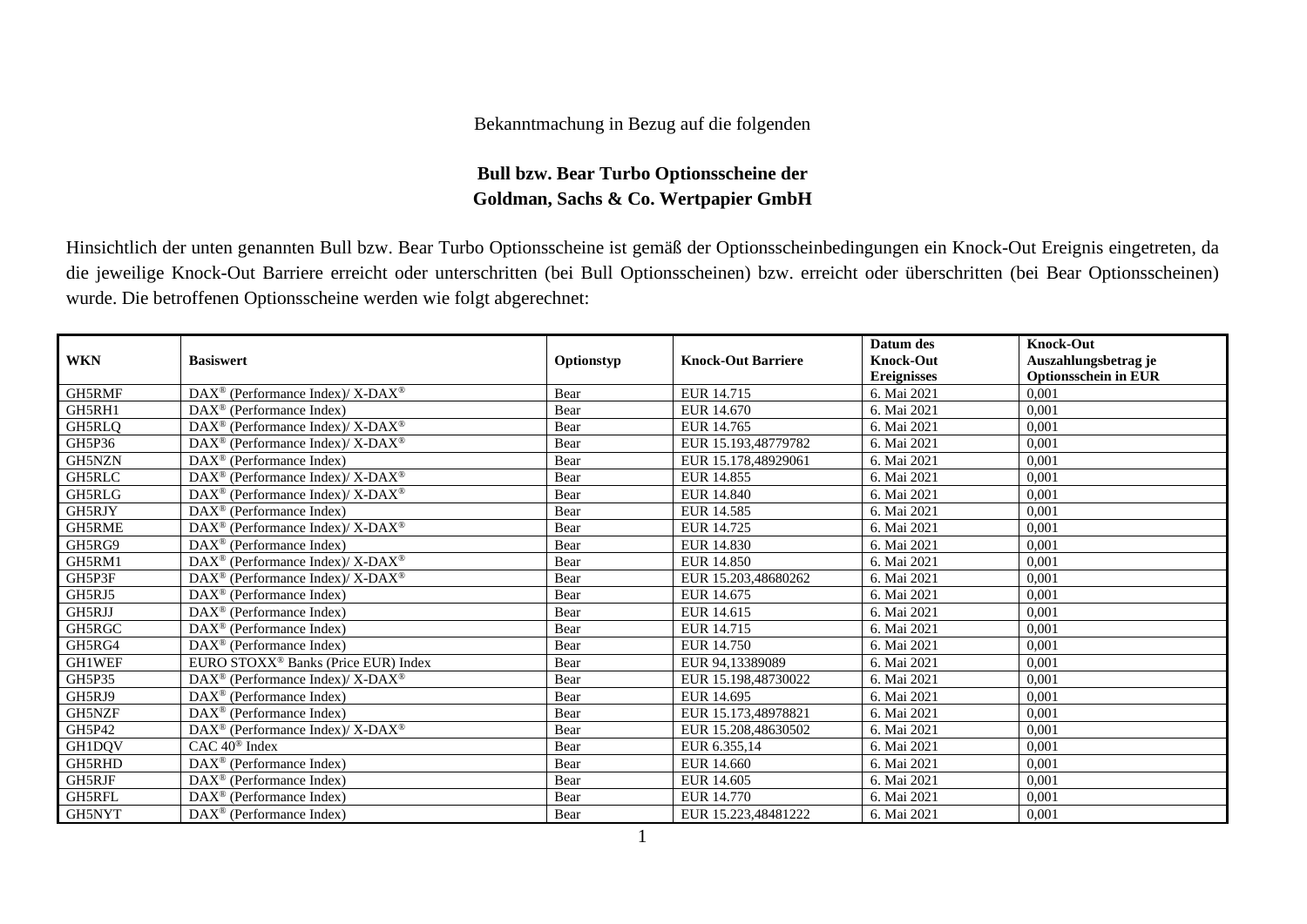|               |                                                                    |            |                           | Datum des          | <b>Knock-Out</b>            |
|---------------|--------------------------------------------------------------------|------------|---------------------------|--------------------|-----------------------------|
| <b>WKN</b>    | <b>Basiswert</b>                                                   | Optionstyp | <b>Knock-Out Barriere</b> | <b>Knock-Out</b>   | Auszahlungsbetrag je        |
|               |                                                                    |            |                           | <b>Ereignisses</b> | <b>Optionsschein in EUR</b> |
| GH5RHE        | DAX <sup>®</sup> (Performance Index)                               | Bear       | EUR 14.755                | 6. Mai 2021        | 0,001                       |
| GH5RM4        | $DAX^{\circledcirc}$ (Performance Index)/ X-DAX <sup>®</sup>       | Bear       | EUR 14.820                | 6. Mai 2021        | 0,001                       |
| GH5RN9        | $\text{DAX}^{\circledR}$ (Performance Index)/ X-DAX <sup>®</sup>   | Bear       | <b>EUR 14.600</b>         | 6. Mai 2021        | 0,001                       |
| GH5RFM        | $\text{DAX}^{\textcircled{p}}$ (Performance Index)                 | Bear       | EUR 14.740                | 6. Mai 2021        | 0,001                       |
| GH5RX3        | ASML Holding N.V.                                                  | Bear       | <b>EUR 535,7</b>          | 6. Mai 2021        | 0,001                       |
| GH5RGM        | $\overline{\text{DAX}^{\otimes}}$ (Performance Index)              | Bear       | EUR 14.705                | 6. Mai 2021        | 0,001                       |
| GH5RK1        | DAX <sup>®</sup> (Performance Index)                               | Bear       | EUR 14.595                | 6. Mai 2021        | 0,001                       |
| <b>GH1WEG</b> | EURO STOXX <sup>®</sup> Banks (Price EUR) Index                    | Bear       | EUR 94,00483234           | 6. Mai 2021        | 0,001                       |
| GH5RDG        | $\text{DAX}^{\circledR}$ (Performance Index)/ X-DAX <sup>®</sup>   | Bear       | <b>EUR 15.100</b>         | 6. Mai 2021        | 0,001                       |
| GH5RJV        | DAX <sup>®</sup> (Performance Index)                               | Bear       | <b>EUR 14.570</b>         | 6. Mai 2021        | 0,001                       |
| GH5S1X        | Wacker Chemie AG                                                   | Bear       | EUR 122,67                | 6. Mai 2021        | 0,001                       |
| GH1DQW        | CAC 40 <sup>®</sup> Index                                          | Bear       | EUR 6.338,67              | 6. Mai 2021        | 0,001                       |
| GH5RG6        | $\overline{\text{DAX}^{\circledast}}$ (Performance Index)          | Bear       | EUR 14.815                | 6. Mai 2021        | 0,001                       |
| GH5RDF        | DAX <sup>®</sup> (Performance Index)/ X-DAX <sup>®</sup>           | Bear       | <b>EUR 15.100</b>         | 6. Mai 2021        | 0,001                       |
| GH5RJD        | DAX <sup>®</sup> (Performance Index)                               | Bear       | EUR 14.645                | 6. Mai 2021        | 0,001                       |
| GH5P0T        | DAX <sup>®</sup> (Performance Index)                               | Bear       | EUR 15.203,48680262       | 6. Mai 2021        | 0,001                       |
| GH5RN5        | $\text{DAX}^{\circledR}$ (Performance Index)/ X-DAX <sup>®</sup>   | Bear       | <b>EUR 14.580</b>         | 6. Mai 2021        | 0,001                       |
| GH5RJG        | DAX <sup>®</sup> (Performance Index)                               | Bear       | EUR 14.610                | 6. Mai 2021        | 0,001                       |
| GH5RM9        | $DAX^{\circledcirc}$ (Performance Index)/ X-DAX <sup>®</sup>       | Bear       | EUR 14.705                | 6. Mai 2021        | 0,001                       |
| GH5RJB        | DAX <sup>®</sup> (Performance Index)                               | Bear       | EUR 14.635                | 6. Mai 2021        | 0,001                       |
| GH5RZD        | HelloFresh SE                                                      | Bear       | EUR 66,24                 | 6. Mai 2021        | 0,001                       |
| <b>GH5RLV</b> | $\text{DAX}^{\circledR}$ (Performance Index)/ X-DAX <sup>®</sup>   | Bear       | EUR 14.785                | 6. Mai 2021        | 0,001                       |
| <b>GH5RDE</b> | $\text{DAX}^{\circledR}$ (Performance Index)/ X-DAX <sup>®</sup>   | Bear       | <b>EUR 15.200</b>         | 6. Mai 2021        | 0,001                       |
| GH5RDD        | $DAX^{\circledcirc}$ (Performance Index)/X-DAX <sup>®</sup>        | Bear       | <b>EUR 15.200</b>         | 6. Mai 2021        | 0,001                       |
| GH5RHV        | DAX <sup>®</sup> (Performance Index)                               | Bear       | EUR 14.720                | 6. Mai 2021        | 0,001                       |
| <b>GH5RHA</b> | DAX <sup>®</sup> (Performance Index)                               | Bear       | EUR 14.760                | 6. Mai 2021        | 0,001                       |
| GH5RN7        | DAX <sup>®</sup> (Performance Index)/ X-DAX <sup>®</sup>           | Bear       | EUR 14.595                | 6. Mai 2021        | 0,001                       |
| <b>GH1WEL</b> | EURO STOXX <sup>®</sup> Banks (Price EUR) Index                    | Bear       | EUR 93,8757738            | 6. Mai 2021        | 0,001                       |
| GH1DQU        | $CAC 40^{\circledast}$ Index                                       | Bear       | EUR 6.344,39              | 6. Mai 2021        | 0,001                       |
| GH5RN0        | DAX <sup>®</sup> (Performance Index)/X-DAX <sup>®</sup>            | Bear       | <b>EUR 14.680</b>         | 6. Mai 2021        | 0,001                       |
| GH5RFJ        | $DAX^{\circledR}$ (Performance Index)                              | Bear       | EUR 14.730                | 6. Mai 2021        | 0,001                       |
| GH5RG3        | DAX <sup>®</sup> (Performance Index)                               | Bear       | EUR 14.855                | 6. Mai 2021        | 0,001                       |
| GH5RGK        | $DAX^{\circledR}$ (Performance Index)                              | Bear       | EUR 14.655                | 6. Mai 2021        | 0,001                       |
| GH5RNB        | DAX <sup>®</sup> (Performance Index)/ X-DAX <sup>®</sup>           | Bear       | EUR 14.695                | 6. Mai 2021        | 0,001                       |
| GH5RMG        | $\text{DAX}^{\otimes}$ (Performance Index)/X-DAX <sup>®</sup>      | Bear       | EUR 14.740                | 6. Mai 2021        | 0,001                       |
| GH5RMJ        | $\text{DAX}^{\circledR}$ (Performance Index)/ X-DAX <sup>®</sup>   | Bear       | EUR 14.745                | 6. Mai 2021        | 0,001                       |
| GH5RN6        | $\text{DAX}^{\circledast}$ (Performance Index)/ X-DAX <sup>®</sup> | Bear       | EUR 14.570                | 6. Mai 2021        | 0,001                       |
| GH5RFG        | DAX <sup>®</sup> (Performance Index)                               | Bear       | EUR 14.685                | 6. Mai 2021        | 0,001                       |
| <b>GH5RHB</b> | DAX <sup>®</sup> (Performance Index)                               | Bear       | EUR 14.725                | 6. Mai 2021        | 0,001                       |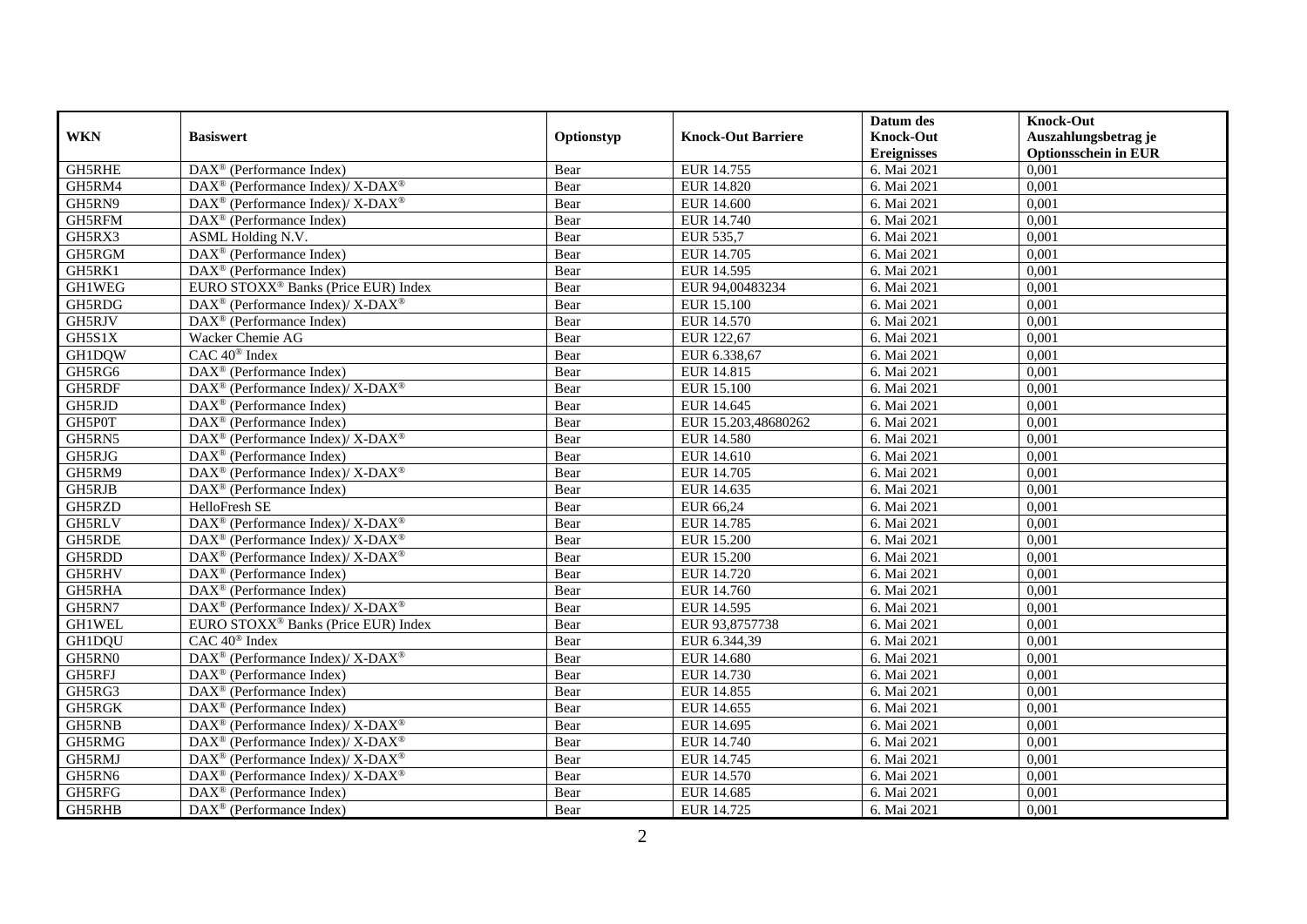|               |                                                                          |            |                           | Datum des          | <b>Knock-Out</b>            |
|---------------|--------------------------------------------------------------------------|------------|---------------------------|--------------------|-----------------------------|
| <b>WKN</b>    | <b>Basiswert</b>                                                         | Optionstyp | <b>Knock-Out Barriere</b> | <b>Knock-Out</b>   | Auszahlungsbetrag je        |
|               |                                                                          |            |                           | <b>Ereignisses</b> | <b>Optionsschein in EUR</b> |
| GH5RMU        | DAX <sup>®</sup> (Performance Index)/ X-DAX <sup>®</sup>                 | Bear       | EUR 14.625                | 6. Mai 2021        | 0,001                       |
| GH1DQR        | $CAC 40^{\circledast}$ Index                                             | Bear       | EUR 6.350.19              | 6. Mai 2021        | 0,001                       |
| GH5RJH        | DAX <sup>®</sup> (Performance Index)                                     | Bear       | EUR 14.620                | 6. Mai 2021        | 0,001                       |
| GH5RGV        | $DAX^{\circledR}$ (Performance Index)                                    | Bear       | EUR 14.775                | 6. Mai 2021        | 0,001                       |
| GH5RFT        | DAX <sup>®</sup> (Performance Index)                                     | Bear       | <b>EUR 14.800</b>         | 6. Mai 2021        | 0,001                       |
| GH5P37        | DAX <sup>®</sup> (Performance Index)/ X-DAX <sup>®</sup>                 | Bear       | EUR 15.213,48580742       | 6. Mai 2021        | 0,001                       |
| <b>GH5RJE</b> | $DAX^{\circledcirc}$ (Performance Index)                                 | Bear       | <b>EUR 14.600</b>         | 6. Mai 2021        | 0,001                       |
| GH5RMB        | $DAX^{\circledast}$ (Performance Index)/ X-DAX <sup>®</sup>              | Bear       | EUR 14.720                | 6. Mai 2021        | 0,001                       |
| GH5RN8        | $\overline{\text{DAX}^{\otimes}}$ (Performance Index)/X-DAX <sup>®</sup> | Bear       | EUR 14.605                | 6. Mai 2021        | 0,001                       |
| GH5RMY        | DAX <sup>®</sup> (Performance Index)/ X-DAX <sup>®</sup>                 | Bear       | EUR 14.670                | 6. Mai 2021        | 0,001                       |
| <b>GH1WEB</b> | EURO STOXX <sup>®</sup> Banks (Price EUR) Index                          | Bear       | EUR 93,61765674           | 6. Mai 2021        | 0,001                       |
| GH5RN3        | DAX <sup>®</sup> (Performance Index)/ X-DAX <sup>®</sup>                 | Bear       | EUR 14.585                | 6. Mai 2021        | 0,001                       |
| GH5NZK        | $\text{DAX}^{\circledast}$ (Performance Index)                           | Bear       | EUR 15.188,48829541       | 6. Mai 2021        | 0,001                       |
| GH5RLT        | DAX <sup>®</sup> (Performance Index)/ X-DAX <sup>®</sup>                 | Bear       | EUR 14.775                | 6. Mai 2021        | 0,001                       |
| GH5RFU        | $DAX^{\circledR}$ (Performance Index)                                    | Bear       | EUR 14.785                | 6. Mai 2021        | 0,001                       |
| GH5RM6        | DAX <sup>®</sup> (Performance Index)/ X-DAX <sup>®</sup>                 | Bear       | <b>EUR 14.805</b>         | 6. Mai 2021        | 0,001                       |
| GH5RJ6        | $DAX^{\circledR}$ (Performance Index)                                    | Bear       | <b>EUR 14.710</b>         | 6. Mai 2021        | 0,001                       |
| GH5RFK        | $\overline{\text{DAX}^{\otimes}}$ (Performance Index)                    | Bear       | EUR 14.665                | 6. Mai 2021        | 0,001                       |
| <b>GH5RHL</b> | $\text{DAX}^{\circledast}$ (Performance Index)                           | Bear       | <b>EUR 14.850</b>         | 6. Mai 2021        | 0,001                       |
| GH5RJ7        | DAX <sup>®</sup> (Performance Index)                                     | Bear       | EUR 14.795                | 6. Mai 2021        | 0,001                       |
| GH5P34        | DAX <sup>®</sup> (Performance Index)/X-DAX <sup>®</sup>                  | Bear       | EUR 15.188,48829541       | 6. Mai 2021        | 0,001                       |
| GH5RH7        | $DAX^{\circledR}$ (Performance Index)                                    | Bear       | EUR 14.765                | 6. Mai 2021        | 0,001                       |
| GH5RMP        | DAX <sup>®</sup> (Performance Index)/ X-DAX <sup>®</sup>                 | Bear       | EUR 14.630                | 6. Mai 2021        | 0,001                       |
| GH5RJC        | $DAX^{\circledR}$ (Performance Index)                                    | Bear       | EUR 14.640                | 6. Mai 2021        | 0,001                       |
| <b>GH5LHR</b> | Shop Apotheke Europe NV                                                  | Bull       | EUR 157,592               | 6. Mai 2021        | 0,001                       |
| GH5RJZ        | $\overline{\text{DAX}^{\otimes}}$ (Performance Index)                    | Bear       | <b>EUR 14.590</b>         | 6. Mai 2021        | 0,001                       |
| GH5RGP        | $\overline{\text{DAX}^{\otimes}}$ (Performance Index)                    | Bear       | <b>EUR 14.805</b>         | 6. Mai 2021        | 0,001                       |
| <b>GH1WEE</b> | EURO STOXX <sup>®</sup> Banks (Price EUR) Index                          | Bear       | EUR 93,74671525           | 6. Mai 2021        | 0,001                       |
| GH5RH0        | $DAX^{\circledast}$ (Performance Index)                                  | Bear       | EUR 14.735                | 6. Mai 2021        | 0,001                       |
| GH4K2R        | Deutsche Börse AG                                                        | Bull       | EUR 138,92157026          | 6. Mai 2021        | 0,001                       |
| GH5RFE        | $\overline{\text{DAX}}^{\textcirc}$ (Performance Index)                  | Bear       | <b>EUR 14.700</b>         | 6. Mai 2021        | 0,001                       |
| GH5RN1        | DAX <sup>®</sup> (Performance Index)/ X-DAX <sup>®</sup>                 | Bear       | EUR 14.565                | 6. Mai 2021        | 0,001                       |
| GH5RJW        | $DAX^{\circledR}$ (Performance Index)                                    | Bear       | EUR 14.575                | 6. Mai 2021        | 0,001                       |
| GH5RMT        | DAX <sup>®</sup> (Performance Index)/ X-DAX <sup>®</sup>                 | Bear       | EUR 14.640                | 6. Mai 2021        | 0,001                       |
| GH5RVA        | Siemens AG                                                               | Bear       | EUR 139,64                | 6. Mai 2021        | 0,001                       |
| GH5RM0        | DAX <sup>®</sup> (Performance Index)/ X-DAX <sup>®</sup>                 | Bear       | EUR 14.795                | 6. Mai 2021        | 0,001                       |
| GH5RHZ        | $\text{DAX}^{\textcircled{}}$ (Performance Index)                        | Bear       | <b>EUR 14.680</b>         | 6. Mai 2021        | 0,001                       |
| GH5NMC        | <b>BNP</b> Paribas S.A.                                                  | Bear       | EUR 55,12374778           | 6. Mai 2021        | 0,001                       |
| GH5RL7        | DAX <sup>®</sup> (Performance Index)/ X-DAX <sup>®</sup>                 | Bear       | <b>EUR 14.830</b>         | 6. Mai 2021        | 0,001                       |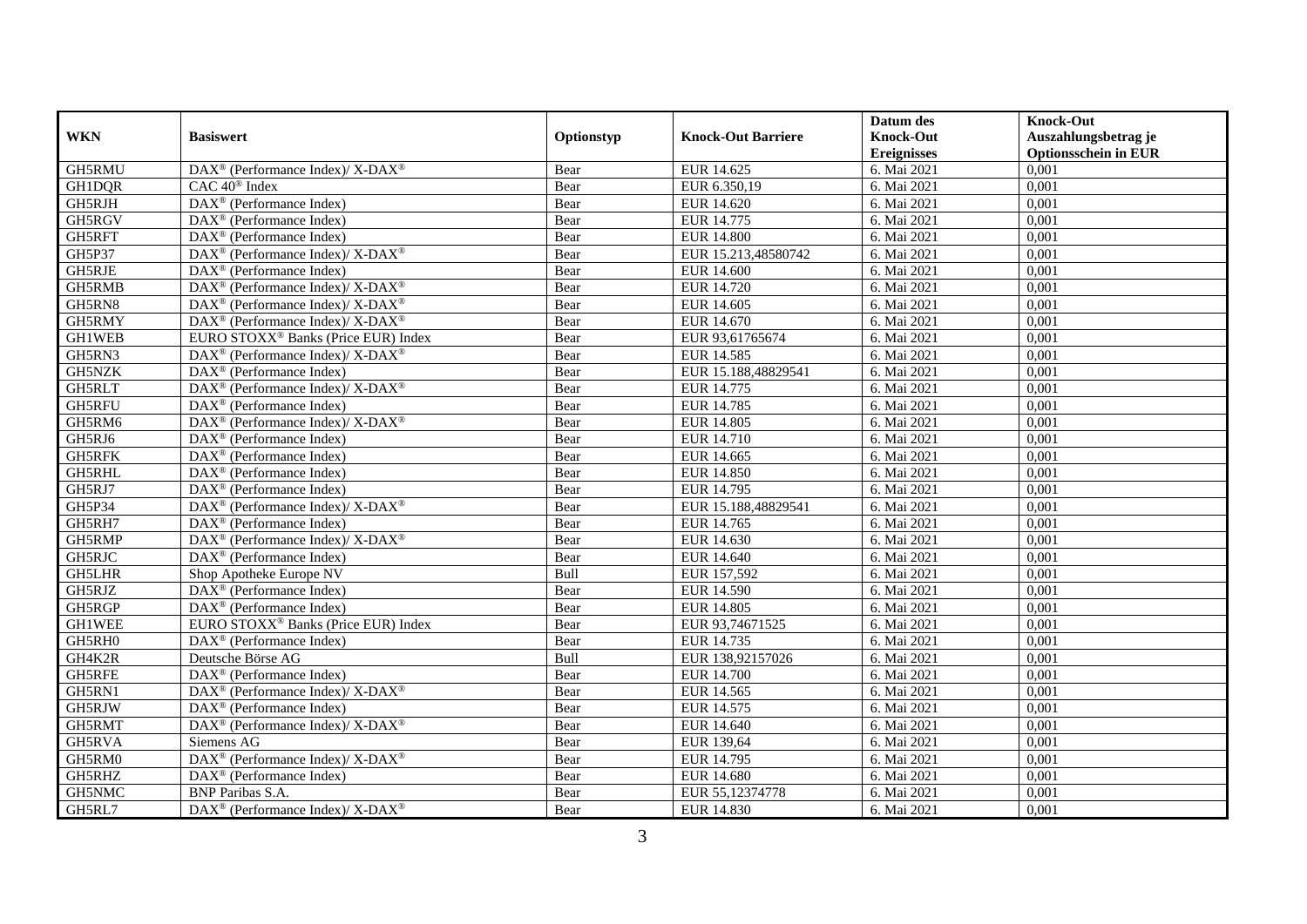|               |                                                                           |            |                           | Datum des          | <b>Knock-Out</b>            |
|---------------|---------------------------------------------------------------------------|------------|---------------------------|--------------------|-----------------------------|
| <b>WKN</b>    | <b>Basiswert</b>                                                          | Optionstyp | <b>Knock-Out Barriere</b> | <b>Knock-Out</b>   | Auszahlungsbetrag je        |
|               |                                                                           |            |                           | <b>Ereignisses</b> | <b>Optionsschein in EUR</b> |
| GH5RLU        | DAX <sup>®</sup> (Performance Index)/ X-DAX <sup>®</sup>                  | Bear       | <b>EUR 14.780</b>         | 6. Mai 2021        | 0,001                       |
| GH5RRT        | <b>SAP SE</b>                                                             | Bear       | EUR 115,73                | 6. Mai 2021        | 0,001                       |
| GH5RLD        | DAX <sup>®</sup> (Performance Index)/X-DAX <sup>®</sup>                   | Bear       | EUR 14.835                | 6. Mai 2021        | 0,001                       |
| GH5RMN        | $DAX^{\circledcirc}$ (Performance Index)/X-DAX <sup>®</sup>               | Bear       | EUR 14.635                | 6. Mai 2021        | 0,001                       |
| GH5RMD        | DAX <sup>®</sup> (Performance Index)/ X-DAX <sup>®</sup>                  | Bear       | EUR 14.710                | 6. Mai 2021        | 0,001                       |
| GH5RUP        | Daimler AG                                                                | Bear       | EUR 71,63                 | 6. Mai 2021        | 0,001                       |
| <b>GH5RLE</b> | DAX <sup>®</sup> (Performance Index)/ X-DAX <sup>®</sup>                  | Bull       | EUR 15.150                | 6. Mai 2021        | 0,001                       |
| GH5RMQ        | DAX <sup>®</sup> (Performance Index)/ X-DAX <sup>®</sup>                  | Bear       | EUR 14.650                | 6. Mai 2021        | 0,001                       |
| GH5RMM        | DAX <sup>®</sup> (Performance Index)/X-DAX <sup>®</sup>                   | Bear       | EUR 14.610                | 6. Mai 2021        | 0,001                       |
| GH5S0K        | <b>BASF SE</b>                                                            | Bear       | EUR 68,71                 | 6. Mai 2021        | 0,001                       |
| GH5RGU        | $DAX^{\circledR}$ (Performance Index)                                     | Bear       | EUR 14.690                | 6. Mai 2021        | 0,001                       |
| GH5S1Q        | Wacker Chemie AG                                                          | Bear       | EUR 122,07                | 6. Mai 2021        | 0,001                       |
| GH5RLP        | DAX <sup>®</sup> (Performance Index)/ X-DAX <sup>®</sup>                  | Bear       | <b>EUR 14.750</b>         | 6. Mai 2021        | 0,001                       |
| GH5RH3        | $DAX^{\circledR}$ (Performance Index)                                     | Bear       | EUR 14.835                | 6. Mai 2021        | 0,001                       |
| GH5RSC        | <b>SAP SE</b>                                                             | Bear       | EUR 114,59                | 6. Mai 2021        | 0,001                       |
| GH5RMH        | DAX <sup>®</sup> (Performance Index)/ X-DAX <sup>®</sup>                  | Bear       | EUR 14.730                | 6. Mai 2021        | 0,001                       |
| GH5RJU        | $\overline{\text{DAX}}^{\textcirc}$ (Performance Index)                   | Bear       | <b>EUR 14.580</b>         | 6. Mai 2021        | 0,001                       |
| GH5RJL        | DAX <sup>®</sup> (Performance Index)                                      | Bear       | EUR 14.625                | 6. Mai 2021        | 0,001                       |
| GH3UUJ        | Covestro AG                                                               | Bear       | EUR 58,17010969           | 6. Mai 2021        | 0,001                       |
| <b>GH5RUN</b> | Daimler AG                                                                | Bear       | <b>EUR 71,98</b>          | 6. Mai 2021        | 0,001                       |
| GH5RM3        | DAX <sup>®</sup> (Performance Index)/ X-DAX <sup>®</sup>                  | Bear       | EUR 14.825                | 6. Mai 2021        | 0,001                       |
| <b>GH5RUU</b> | Daimler AG                                                                | Bear       | <b>EUR 71,28</b>          | 6. Mai 2021        | 0,001                       |
| GH5S0J        | <b>BASF SE</b>                                                            | Bear       | EUR 69,04                 | 6. Mai 2021        | 0,001                       |
| GH5RM7        | DAX <sup>®</sup> (Performance Index)/X-DAX <sup>®</sup>                   | Bear       | EUR 14.815                | 6. Mai 2021        | 0,001                       |
| GH5RM5        | DAX <sup>®</sup> (Performance Index)/ X-DAX <sup>®</sup>                  | Bear       | EUR 14.690                | 6. Mai 2021        | 0,001                       |
| GH5RY3        | ASML Holding N.V.                                                         | Bear       | EUR 530,56                | 6. Mai 2021        | 0,001                       |
| GH5RRP        | Kering                                                                    | Bear       | EUR 682,27                | 6. Mai 2021        | 0,001                       |
| GH5RHT        | DAX <sup>®</sup> (Performance Index)                                      | Bear       | <b>EUR 14.810</b>         | 6. Mai 2021        | 0,001                       |
| GH5RV1        | Siemens AG                                                                | Bear       | EUR 138,96                | 6. Mai 2021        | 0,001                       |
| GH5RML        | DAX <sup>®</sup> (Performance Index)/ X-DAX <sup>®</sup>                  | Bear       | EUR 14.620                | 6. Mai 2021        | 0,001                       |
| GH3UTW        | $K+SAG$                                                                   | Bear       | EUR 9,92760264            | 6. Mai 2021        | 0,001                       |
| GH5GZE        | Volkswagen AG                                                             | Bear       | EUR 222,47502294          | 6. Mai 2021        | 0,001                       |
| GH5RJX        | $DAX^{\circledR}$ (Performance Index)                                     | Bear       | EUR 14.650                | 6. Mai 2021        | 0,001                       |
| GH5E3U        | Société Générale S.A.                                                     | Bear       | EUR 24,26942965           | 6. Mai 2021        | 0,001                       |
| GH5RM8        | $DAX^{\circledast}$ (Performance Index)/ $\overline{X-DAX^{\circledast}}$ | Bear       | <b>EUR 14.700</b>         | 6. Mai 2021        | 0,001                       |
| <b>GH0DYK</b> | <b>BASF SE</b>                                                            | Bear       | EUR 69,42888672           | 6. Mai 2021        | 0,001                       |
| <b>GH5S29</b> | Wacker Chemie AG                                                          | Bear       | EUR 123,27                | 6. Mai 2021        | 0,001                       |
| GH5S1T        | Wacker Chemie AG                                                          | Bear       | EUR 123,87                | 6. Mai 2021        | 0,001                       |
| GH5RMX        | DAX <sup>®</sup> (Performance Index)/X-DAX <sup>®</sup>                   | Bear       | EUR 14.645                | 6. Mai 2021        | 0,001                       |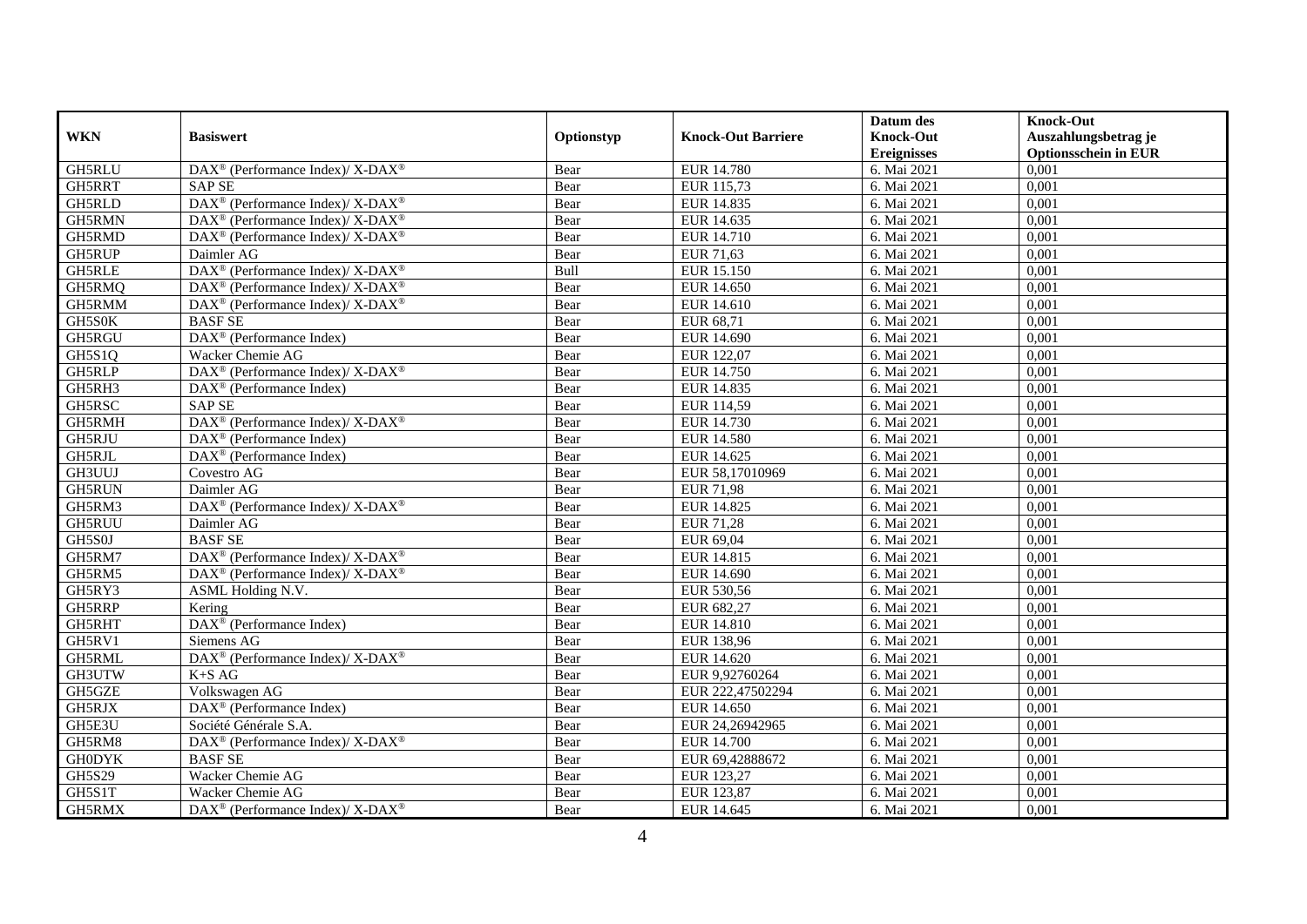|               |                                                                                         |            |                           | Datum des          | <b>Knock-Out</b>            |
|---------------|-----------------------------------------------------------------------------------------|------------|---------------------------|--------------------|-----------------------------|
| <b>WKN</b>    | <b>Basiswert</b>                                                                        | Optionstyp | <b>Knock-Out Barriere</b> | <b>Knock-Out</b>   | Auszahlungsbetrag je        |
|               |                                                                                         |            |                           | <b>Ereignisses</b> | <b>Optionsschein in EUR</b> |
| GH5RUS        | Daimler AG                                                                              | Bear       | <b>EUR 72,33</b>          | 6. Mai 2021        | 0,001                       |
| <b>GH5NKA</b> | <b>Barclays PLC</b>                                                                     | Bear       | GBP 1,76980577            | 6. Mai 2021        | 0,001                       |
| GH5RLM        | DAX <sup>®</sup> (Performance Index)/ X-DAX <sup>®</sup>                                | Bear       | EUR 14.755                | 6. Mai 2021        | 0,001                       |
| <b>GH5S03</b> | <b>RWE AG</b>                                                                           | Bear       | EUR 31,63                 | 6. Mai 2021        | 0,001                       |
| <b>GH397B</b> | Société Générale S.A.                                                                   | Bear       | EUR 24,12562484           | 6. Mai 2021        | 0,001                       |
| GH5RMA        | DAX <sup>®</sup> (Performance Index)/X-DAX <sup>®</sup>                                 | Bear       | EUR 14.810                | 6. Mai 2021        | 0,001                       |
| GH5RHQ        | $DAX^{\circledR}$ (Performance Index)                                                   | Bear       | <b>EUR 14.820</b>         | 6. Mai 2021        | 0,001                       |
| GH29RF        | Ubisoft Entertainment S.A.                                                              | Bull       | EUR 60,51746465           | 6. Mai 2021        | 0,001                       |
| GH5GW8        | Merck & Co., Inc.                                                                       | Bear       | USD 77,72165665           | 5. Mai 2021        | 0,001                       |
| <b>GH5E58</b> | Société Générale S.A.                                                                   | Bear       | EUR 24,49923488           | 6. Mai 2021        | 0,001                       |
| <b>GH5RLS</b> | $\text{DAX}^{\circledast}$ (Performance Index)/ $\overline{\text{X-DAX}^{\circledast}}$ | Bear       | EUR 14.790                | 6. Mai 2021        | 0,001                       |
| GH3UQW        | MorphoSys AG                                                                            | Bull       | EUR 68,60209732           | 6. Mai 2021        | 0,001                       |
| <b>GH5S00</b> | <b>RWE AG</b>                                                                           | Bear       | EUR 31,47                 | 6. Mai 2021        | 0,001                       |
| GH5RV8        | Siemens AG                                                                              | Bear       | EUR 138,28                | 6. Mai 2021        | 0,001                       |
| GH5CFE        | British American Tobacco plc.                                                           | Bear       | GBP 27,41893023           | 6. Mai 2021        | 0,001                       |
| GH5S0N        | <b>BASF SE</b>                                                                          | Bear       | EUR 68,04                 | 6. Mai 2021        | 0,001                       |
| GH27B1        | Netflix, Inc.                                                                           | Bull       | USD 495,22241488          | 5. Mai 2021        | 0,001                       |
| GH5RXZ        | ASML Holding N.V.                                                                       | Bear       | EUR 520,28                | 6. Mai 2021        | 0,001                       |
| GH5RMC        | DAX <sup>®</sup> (Performance Index)/ X-DAX <sup>®</sup>                                | Bear       | EUR 14.735                | 6. Mai 2021        | 0,001                       |
| GH5RY0        | ASML Holding N.V.                                                                       | Bear       | EUR 522,85                | 6. Mai 2021        | 0,001                       |
| GH5RH5        | DAX <sup>®</sup> (Performance Index)                                                    | Bear       | EUR 14.790                | 6. Mai 2021        | 0,001                       |
| GH5RY6        | ASML Holding N.V.                                                                       | Bear       | EUR 527,99                | 6. Mai 2021        | 0,001                       |
| GH5RUT        | Daimler AG                                                                              | Bear       | <b>EUR 72,68</b>          | 6. Mai 2021        | 0,001                       |
| GH5E4L        | Rio Tinto Plc                                                                           | Bear       | GBP 64,17773128           | 6. Mai 2021        | 0,001                       |
| GH45BL        | ArcelorMittal S.A.                                                                      | Bear       | EUR 25,97856302           | 6. Mai 2021        | 0,001                       |
| GH5RZE        | <b>HelloFresh SE</b>                                                                    | Bear       | EUR 66,56                 | 6. Mai 2021        | 0,001                       |
| GH5RJ8        | DAX <sup>®</sup> (Performance Index)                                                    | Bear       | EUR 14.630                | 6. Mai 2021        | 0,001                       |
| GH5QMM        | NYMEX Light, Sweet Crude Oil Future (Generic Front                                      | Bull       | <b>USD 65,22</b>          | 6. Mai 2021        | 0,001                       |
|               | Month Future)                                                                           |            |                           |                    |                             |
| GH5RX8        | ASML Holding N.V.                                                                       | Bear       | EUR 538,27                | 6. Mai 2021        | 0,001                       |
| GH5RMV        | DAX <sup>®</sup> (Performance Index)/X-DAX <sup>®</sup>                                 | Bear       | EUR 14.665                | 6. Mai 2021        | 0,001                       |
| GH5QMK        | NYMEX Light, Sweet Crude Oil Future (Generic Front                                      | Bull       | <b>USD 66,22</b>          | 6. Mai 2021        | 0,001                       |
|               | Month Future)                                                                           |            |                           |                    |                             |
| GH5S0H        | <b>BASF SE</b>                                                                          | Bear       | EUR 68,37                 | 6. Mai 2021        | 0,001                       |
| GH5RLB        | DAX <sup>®</sup> (Performance Index)/ X-DAX <sup>®</sup>                                | Bear       | EUR 14.845                | 6. Mai 2021        | 0,001                       |
| GH5RPX        | Zurich Insurance Group AG                                                               | Bear       | CHF 376,58                | 6. Mai 2021        | 0,001                       |
| GH45AM        | <b>BP</b> Plc                                                                           | Bear       | GBP 3,15308637            | 6. Mai 2021        | 0,001                       |
| GH5GXB        | Tenaris SA                                                                              | Bear       | EUR 9,66630782            | 6. Mai 2021        | 0,001                       |
| GH5RZC        | <b>HelloFresh SE</b>                                                                    | Bear       | EUR 65,91                 | 6. Mai 2021        | 0,001                       |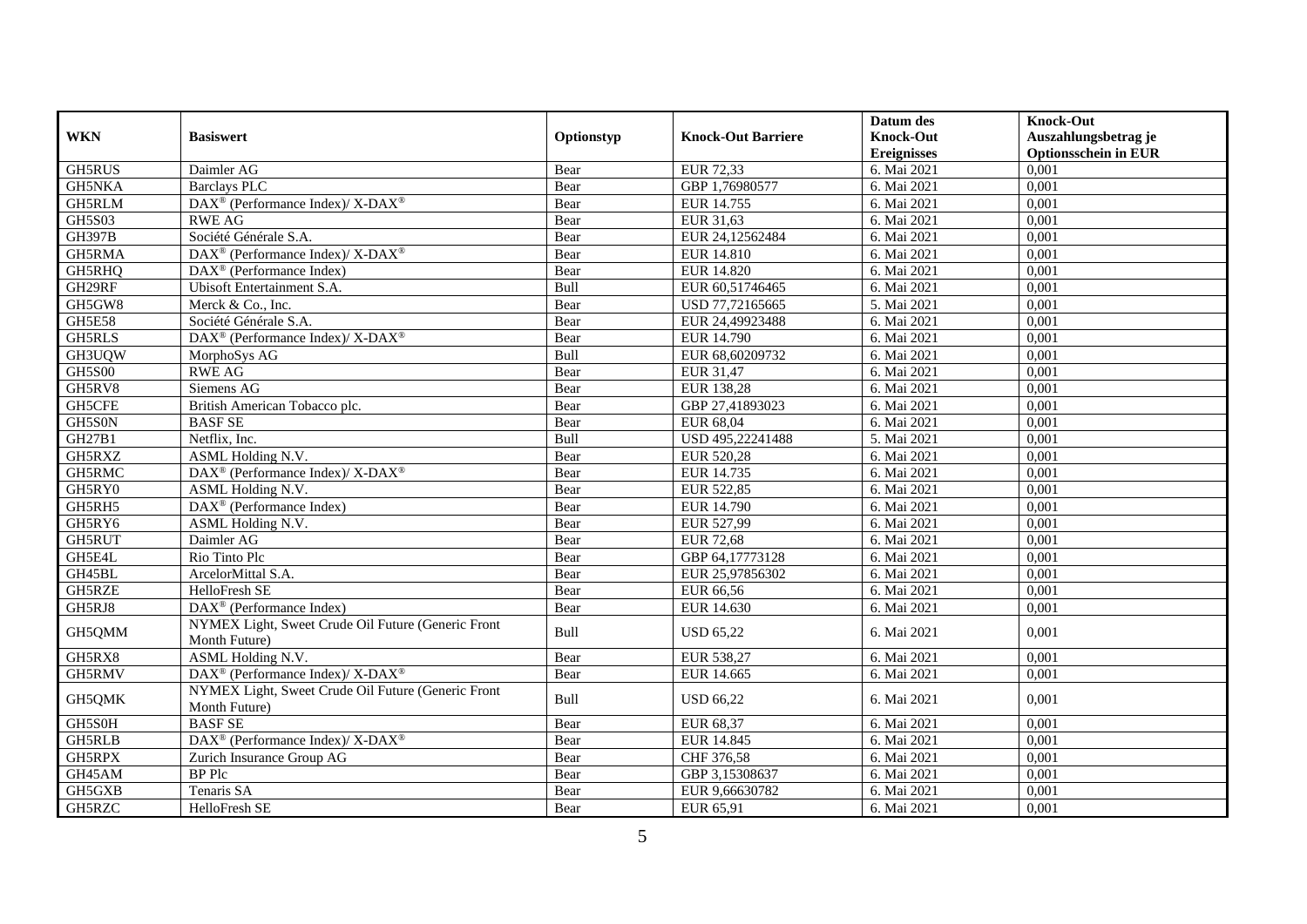|               |                                                                     |            |                           | Datum des          | <b>Knock-Out</b>            |
|---------------|---------------------------------------------------------------------|------------|---------------------------|--------------------|-----------------------------|
| <b>WKN</b>    | <b>Basiswert</b>                                                    | Optionstyp | <b>Knock-Out Barriere</b> | <b>Knock-Out</b>   | Auszahlungsbetrag je        |
|               |                                                                     |            |                           | <b>Ereignisses</b> | <b>Optionsschein in EUR</b> |
| GH5NZL        | $DAX^{\circledR}$ (Performance Index)                               | Bear       | EUR 15.183,48879301       | 6. Mai 2021        | 0,001                       |
| GH5P0Z        | $DAX^{\circledcirc}$ (Performance Index)                            | Bear       | EUR 15.198,48730022       | 6. Mai 2021        | 0,001                       |
| GH5RP7        | Kering                                                              | Bear       | EUR 685,64                | 6. Mai 2021        | 0,001                       |
| GH5RNA        | DAX <sup>®</sup> (Performance Index)/ X-DAX <sup>®</sup>            | Bear       | <b>EUR 14.800</b>         | 6. Mai 2021        | 0,001                       |
| GF6MQQ        | Anheuser-Busch InBev SA/NV                                          | Bear       | EUR 60,18987165           | 6. Mai 2021        | 0,001                       |
| GH5QMR        | ICE Brent Crude Oil Future (Generic Front Month<br>Future)          | Bull       | <b>USD 69,01</b>          | 6. Mai 2021        | 0,001                       |
| GH5RZF        | HelloFresh SE                                                       | Bear       | EUR 66,89                 | 6. Mai 2021        | 0,001                       |
| GH5GWR        | ING Groep N.V.                                                      | Bear       | EUR 10,92673736           | 6. Mai 2021        | 0,001                       |
| GH5S1U        | Wacker Chemie AG                                                    | Bear       | EUR 125,07                | 6. Mai 2021        | 0,001                       |
| GH5RPV        | Zurich Insurance Group AG                                           | Bear       | CHF 378,99                | 6. Mai 2021        | 0,001                       |
| GH5S1W        | Wacker Chemie AG                                                    | Bear       | EUR 125,67                | 6. Mai 2021        | 0,001                       |
| GH5S1V        | Wacker Chemie AG                                                    | Bear       | EUR 124,47                | 6. Mai 2021        | 0,001                       |
| GH5L91        | Coinbase Global Inc                                                 | Bull       | USD 269,12653834          | 5. Mai 2021        | 0,001                       |
| GH5RRS        | <b>SAP SE</b>                                                       | Bear       | EUR 115,16                | 6. Mai 2021        | 0,001                       |
| GH51NN        | Deutsche Wohnen AG                                                  | Bull       | EUR 44,1428158            | 6. Mai 2021        | 0,001                       |
| GH5RY5        | ASML Holding N.V.                                                   | Bear       | EUR 533,13                | 6. Mai 2021        | 0,001                       |
| GH51QB        | Deutsche Wohnen AG                                                  | Bull       | EUR 43,91248802           | 6. Mai 2021        | 0,001                       |
| GH5RZY        | ASML Holding N.V.                                                   | Bear       | EUR 525,42                | 6. Mai 2021        | 0,001                       |
| GH51NQ        | Deutsche Wohnen AG                                                  | Bull       | EUR 43,69217453           | 6. Mai 2021        | 0,001                       |
| GH5S22        | <b>BASF SE</b>                                                      | Bear       | EUR 67,71                 | 6. Mai 2021        | 0.001                       |
| GH5QMS        | ICE Brent Crude Oil Future (Generic Front Month<br>Future)          | Bull       | <b>USD 68,51</b>          | 6. Mai 2021        | 0,001                       |
| GH5S1S        | Wacker Chemie AG                                                    | Bear       | EUR 121,47                | 6. Mai 2021        | 0.001                       |
| GH5QML        | NYMEX Light, Sweet Crude Oil Future (Generic Front<br>Month Future) | Bull       | <b>USD 65,72</b>          | 6. Mai 2021        | 0,001                       |
| GH5RJ0        | $\overline{\text{DAX}^{\otimes}}$ (Performance Index)               | Bear       | <b>EUR 14.780</b>         | 6. Mai 2021        | 0,001                       |
| GH5RFS        | $DAX^{\circledcirc}$ (Performance Index)                            | Bear       | EUR 14.845                | 6. Mai 2021        | 0,001                       |
| GH5RN2        | DAX <sup>®</sup> (Performance Index)/ X-DAX <sup>®</sup>            | Bear       | EUR 14.575                | 6. Mai 2021        | 0,001                       |
| <b>GH5RLR</b> | DAX <sup>®</sup> (Performance Index)/X-DAX <sup>®</sup>             | Bear       | EUR 14.770                | 6. Mai 2021        | 0,001                       |
| GH5RN4        | DAX <sup>®</sup> (Performance Index)/X-DAX <sup>®</sup>             | Bear       | <b>EUR 14.590</b>         | 6. Mai 2021        | 0,001                       |
| GH5RHU        | $\overline{\text{DAX}}^{\textcirc}$ (Performance Index)             | Bear       | EUR 14.745                | 6. Mai 2021        | 0,001                       |
| GH4JUJ        | <b>LINDE PLC</b>                                                    | Bear       | EUR 243,21396842          | 6. Mai 2021        | 0,001                       |
| GH5RJT        | DAX <sup>®</sup> (Performance Index)                                | Bear       | EUR 14.565                | 6. Mai 2021        | 0,001                       |
| GH5RV6        | Siemens AG                                                          | Bear       | EUR 140,33                | 6. Mai 2021        | 0,001                       |
| GH5RMW        | DAX <sup>®</sup> (Performance Index)/ X-DAX <sup>®</sup>            | Bear       | EUR 14.675                | 6. Mai 2021        | 0,001                       |
| GH5NZM        | $DAX^{\circledR}$ (Performance Index)                               | Bear       | EUR 15.193,48779782       | 6. Mai 2021        | 0,001                       |
| GH5NZT        | DAX <sup>®</sup> (Performance Index)                                | Bear       | EUR 15.208,48630502       | 6. Mai 2021        | 0,001                       |
| <b>GH5S04</b> | <b>RWE AG</b>                                                       | Bear       | EUR 31,78                 | 6. Mai 2021        | 0,001                       |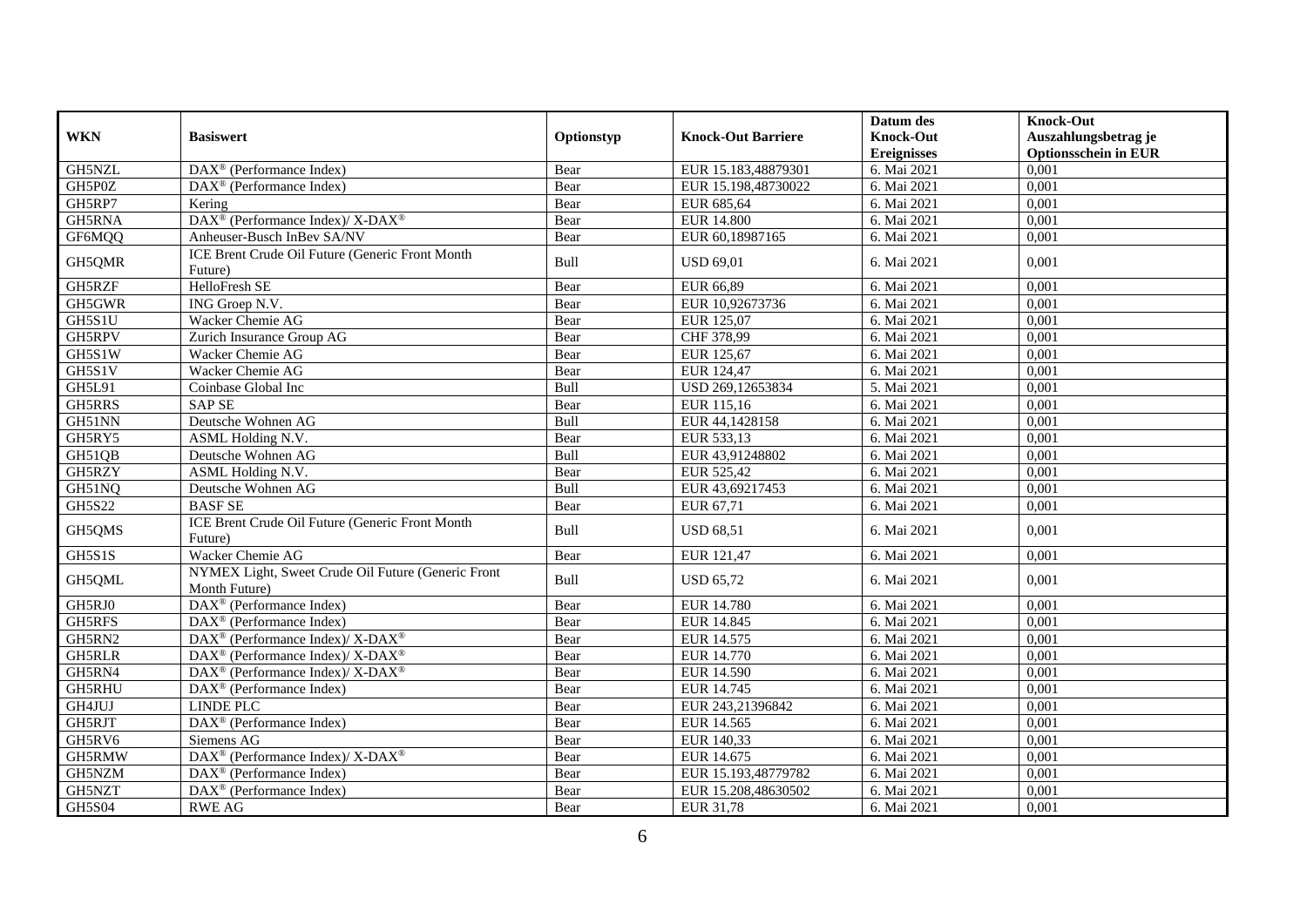|               |                                                          |            |                           | Datum des          | <b>Knock-Out</b>            |
|---------------|----------------------------------------------------------|------------|---------------------------|--------------------|-----------------------------|
| <b>WKN</b>    | <b>Basiswert</b>                                         | Optionstyp | <b>Knock-Out Barriere</b> | <b>Knock-Out</b>   | Auszahlungsbetrag je        |
|               |                                                          |            |                           | <b>Ereignisses</b> | <b>Optionsschein in EUR</b> |
| GH5E7E        | Société Générale S.A.                                    | Bear       | EUR 24,7290401            | 6. Mai 2021        | 0,001                       |
| GH5442        | Roval Dutch Shell plc                                    | Bear       | GBP 14,23365663           | 6. Mai 2021        | 0,001                       |
| <b>GH1DQY</b> | CAC 40 <sup>®</sup> Index                                | Bear       | EUR 6.361,13              | 6. Mai 2021        | 0,001                       |
| GH5NUD        | Evotec AG                                                | Bull       | EUR 33,61739167           | 6. Mai 2021        | 0,001                       |
| GH5NZA        | DAX <sup>®</sup> (Performance Index)                     | Bear       | EUR 15.213,48580742       | 6. Mai 2021        | 0,001                       |
| GH45B1        | <b>BP</b> Plc                                            | Bear       | GBP 3,1630577             | 6. Mai 2021        | 0,001                       |
| <b>GH0DZW</b> | <b>BASF SE</b>                                           | Bear       | EUR 69,76489786           | 6. Mai 2021        | 0,001                       |
| GH5492        | Shop Apotheke Europe NV                                  | Bull       | EUR 158,722               | 6. Mai 2021        | 0,001                       |
| GH4Y2E        | Deutsche Telekom AG                                      | Bear       | EUR 16,4501248            | 6. Mai 2021        | 0,001                       |
| GH5E4B        | Société Générale S.A.                                    | Bear       | EUR 24,95884531           | 6. Mai 2021        | 0,001                       |
| GH4T7J        | Intesa Sanpaolo S.p.A.                                   | Bear       | EUR 2,38127415            | 6. Mai 2021        | 0,001                       |
| <b>GH541V</b> | Total S.A.                                               | Bear       | EUR 39,24998941           | 6. Mai 2021        | 0,001                       |
| <b>GH5NUF</b> | Evotec AG                                                | Bull       | EUR 33,78742906           | 6. Mai 2021        | 0,001                       |
| GH5RV9        | Siemens AG                                               | Bear       | EUR 141,01                | 6. Mai 2021        | 0,001                       |
| <b>GH5NUP</b> | Evotec AG                                                | Bull       | EUR 33,44735429           | 6. Mai 2021        | 0,001                       |
| GH51LD        | L'Oréal S.A.                                             | Bear       | EUR 348,11760387          | 6. Mai 2021        | 0,001                       |
| GH1H8G        | Crédit Agricole S.A.                                     | Bear       | EUR 13,16015026           | 6. Mai 2021        | 0,001                       |
| GH5S1Z        | Nestlé S.A.                                              | Bear       | CHF 109,43                | 6. Mai 2021        | 0,001                       |
| GH4Y23        | Deutsche Telekom AG                                      | Bear       | EUR 16,52997975           | 6. Mai 2021        | 0,001                       |
| GH5RY8        | Continental AG                                           | Bear       | EUR 112,01                | 6. Mai 2021        | 0,001                       |
| GH4JUP        | LINDE PLC                                                | Bear       | EUR 244,40032939          | 6. Mai 2021        | 0,001                       |
| GH5S0L        | Rheinmetall AG                                           | Bear       | EUR 86,87                 | 6. Mai 2021        | 0,001                       |
| GH5NZE        | DAX <sup>®</sup> (Performance Index)                     | Bear       | EUR 15.218,48530982       | 6. Mai 2021        | 0,001                       |
| GH5NUC        | Evotec AG                                                | Bull       | EUR 33,96746865           | 6. Mai 2021        | 0,001                       |
| GH5P38        | DAX <sup>®</sup> (Performance Index)/X-DAX <sup>®</sup>  | Bear       | EUR 15.218,48530982       | 6. Mai 2021        | 0,001                       |
| GB57PT        | CAC 40 <sup>®</sup> Index                                | Bear       | EUR 6.368,7               | 6. Mai 2021        | 0,001                       |
| GH5P45        | DAX <sup>®</sup> (Performance Index)/ X-DAX <sup>®</sup> | Bear       | EUR 15.223,48481222       | 6. Mai 2021        | 0,001                       |
| GH5S0M        | Rheinmetall AG                                           | Bear       | <b>EUR 87,3</b>           | 6. Mai 2021        | 0,001                       |
| GH5NZP        | $\text{DAX}^{\otimes}$ (Performance Index)               | Bear       | EUR 15.228,48431463       | 6. Mai 2021        | 0,001                       |
| GH54AS        | Shop Apotheke Europe NV                                  | Bull       | EUR 156,16                | 6. Mai 2021        | 0,001                       |
| GH45B4        | <b>BP</b> Plc                                            | Bear       | GBP 3,18300043            | 6. Mai 2021        | 0,001                       |
| GH5LGH        | Shop Apotheke Europe NV                                  | Bull       | EUR 155,03                | 6. Mai 2021        | 0,001                       |
| GH5RPF        | Kone OYJ                                                 | Bear       | EUR 66,9                  | 6. Mai 2021        | 0,001                       |
| GH5NZS        | DAX <sup>®</sup> (Performance Index)                     | Bear       | EUR 15.233,48381703       | 6. Mai 2021        | 0,001                       |
| GH5P3A        | DAX <sup>®</sup> (Performance Index)/ X-DAX <sup>®</sup> | Bear       | EUR 15.233,48381703       | 6. Mai 2021        | 0,001                       |
| GH5P39        | DAX <sup>®</sup> (Performance Index)/ X-DAX <sup>®</sup> | Bear       | EUR 15.228,48431463       | 6. Mai 2021        | 0,001                       |
| GH5P11        | DAX <sup>®</sup> (Performance Index)                     | Bear       | EUR 15.238,48331943       | 6. Mai 2021        | 0,001                       |
| GH5S0X        | Rheinmetall AG                                           | Bear       | EUR 87,73                 | 6. Mai 2021        | 0,001                       |
| GH5P3E        | DAX <sup>®</sup> (Performance Index)/ X-DAX <sup>®</sup> | Bear       | EUR 15.238,48331943       | 6. Mai 2021        | 0,001                       |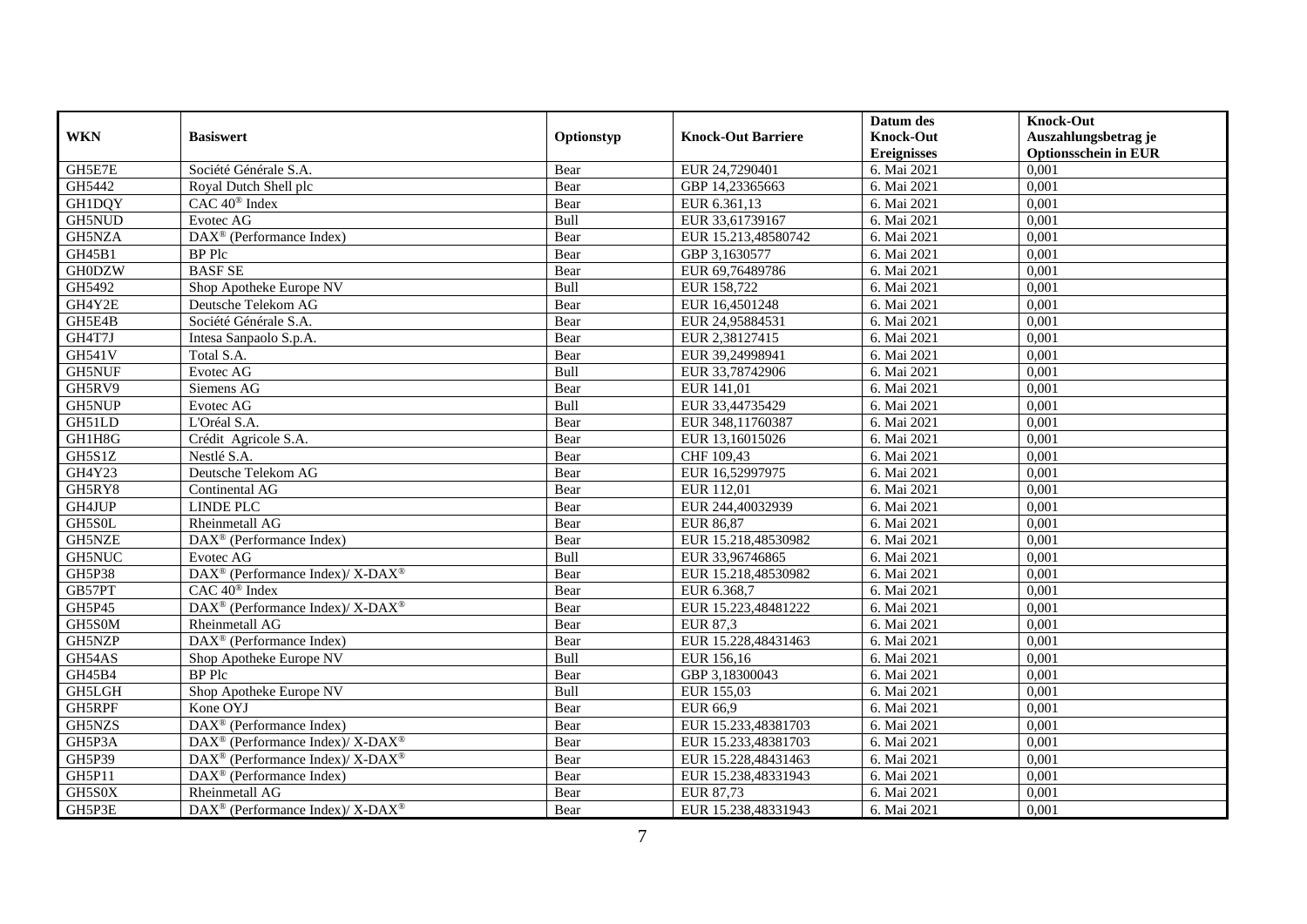|               |                                                                    |            |                           | Datum des          | <b>Knock-Out</b>            |
|---------------|--------------------------------------------------------------------|------------|---------------------------|--------------------|-----------------------------|
| <b>WKN</b>    | <b>Basiswert</b>                                                   | Optionstyp | <b>Knock-Out Barriere</b> | <b>Knock-Out</b>   | Auszahlungsbetrag je        |
|               |                                                                    |            |                           | <b>Ereignisses</b> | <b>Optionsschein in EUR</b> |
| GH1H1Q        | Galapagos N.V                                                      | Bull       | EUR 63,36945736           | 6. Mai 2021        | 0,001                       |
| <b>GH5CKE</b> | <b>Imperial Brands PLC</b>                                         | Bear       | GBP 15,52202857           | 6. Mai 2021        | 0,001                       |
| GH5NZU        | DAX <sup>®</sup> (Performance Index)                               | Bear       | EUR 15.243,48282183       | 6. Mai 2021        | 0,001                       |
| GH5P3D        | $DAX^{\circledcirc}$ (Performance Index)/ X-DAX <sup>®</sup>       | Bear       | EUR 15.243,48282183       | 6. Mai 2021        | 0,001                       |
| GH4BSN        | Corporacion Mapfre SA                                              | Bear       | EUR 1,85165181            | 6. Mai 2021        | 0,001                       |
| GH5RRN        | NN Group N.V.                                                      | Bear       | EUR 42,25                 | 6. Mai 2021        | 0,001                       |
| GH5RZG        | HelloFresh SE                                                      | Bear       | EUR 67,22                 | 6. Mai 2021        | 0,001                       |
| GH5RP6        | Zurich Insurance Group AG                                          | Bear       | CHF 381,39                | 6. Mai 2021        | 0,001                       |
| GH5EUQ        | $\overline{\text{DAX}}^{\textcircled{}}$ (Performance Index)       | Bear       | EUR 15.275                | 6. Mai 2021        | 0,001                       |
| <b>GH1DQX</b> | CAC 40 <sup>®</sup> Index                                          | Bear       | EUR 6.377,53              | 6. Mai 2021        | 0,001                       |
| GH5RR4        | Vinci S.A.                                                         | Bear       | EUR 94,99                 | 6. Mai 2021        | 0,001                       |
| GH5E6J        | Société Générale S.A.                                              | Bear       | EUR 25,18865053           | 6. Mai 2021        | 0,001                       |
| GH5EYU        | $\text{DAX}^{\textcircled{n}}$ (Performance Index)                 | Bear       | EUR 15.275,87509185       | 6. Mai 2021        | 0,001                       |
| <b>GH5EUR</b> | DAX <sup>®</sup> (Performance Index)                               | Bear       | EUR 15.275                | 6. Mai 2021        | 0,001                       |
| <b>GH5S02</b> | <b>RWE AG</b>                                                      | Bear       | EUR 31,94                 | 6. Mai 2021        | 0,001                       |
| <b>GH1WER</b> | EURO STOXX <sup>®</sup> Banks (Price EUR) Index                    | Bear       | EUR 94,27287697           | 6. Mai 2021        | 0,001                       |
| GH1TX3        | Anheuser-Busch InBev SA/NV                                         | Bear       | EUR 61,06138156           | 6. Mai 2021        | 0,001                       |
| GH5EYP        | DAX <sup>®</sup> (Performance Index)                               | Bear       | EUR 15.270,87807678       | 6. Mai 2021        | 0,001                       |
| <b>GH5EUU</b> | $\text{DAX}^{\textcircled{D}}$ (Performance Index)                 | Bear       | EUR 15.275                | 6. Mai 2021        | 0,001                       |
| GF88HA        | EURO STOXX 50 <sup>®</sup> Index (Price EUR)                       | Bear       | EUR 4.017,30593169        | 6. Mai 2021        | 0,001                       |
| GH5S0P        | Rheinmetall AG                                                     | Bear       | <b>EUR 88,16</b>          | 6. Mai 2021        | 0,001                       |
| GH5EUW        | $\overline{\text{DAX}^{\otimes}}$ (Performance Index)              | Bear       | EUR 15.270                | 6. Mai 2021        | 0,001                       |
| GC6A3D        | Amundi SA                                                          | Bear       | EUR 76,44011904           | 6. Mai 2021        | 0,001                       |
| GH5F2B        | $\text{DAX}^{\circledR}$ (Performance Index)/ X-DAX <sup>®</sup>   | Bear       | EUR 15.275,87509185       | 6. Mai 2021        | 0,001                       |
| GH5EUX        | DAX <sup>®</sup> (Performance Index)                               | Bear       | EUR 15.270                | 6. Mai 2021        | 0,001                       |
| GH5EYQ        | $\overline{\text{DAX}^{\otimes}}$ (Performance Index)              | Bear       | EUR 15.265,8810617        | 6. Mai 2021        | 0,001                       |
| GH5F2C        | DAX <sup>®</sup> (Performance Index)/X-DAX <sup>®</sup>            | Bear       | EUR 15.265,8810617        | 6. Mai 2021        | 0,001                       |
| <b>GH5EUS</b> | $\text{DAX}^{\textcircled{p}}$ (Performance Index)                 | Bear       | EUR 15.275                | 6. Mai 2021        | 0,001                       |
| GH5F2D        | $\text{DAX}^{\circledast}$ (Performance Index)/ X-DAX <sup>®</sup> | Bear       | EUR 15.270,87807678       | 6. Mai 2021        | 0,001                       |
| GH5EUT        | $\text{DAX}^{\textcircled{p}}$ (Performance Index)                 | Bear       | EUR 15.275                | 6. Mai 2021        | 0,001                       |
| <b>GH5EUY</b> | $DAX^{\circledR}$ (Performance Index)                              | Bear       | EUR 15.270                | 6. Mai 2021        | 0,001                       |
| GH5EUZ        | DAX <sup>®</sup> (Performance Index)                               | Bear       | EUR 15.270                | 6. Mai 2021        | 0,001                       |
| GH5EV0        | $\text{DAX}^{\textcircled{n}}$ (Performance Index)                 | Bear       | EUR 15.270                | 6. Mai 2021        | 0,001                       |
| GH09HE        | EURO STOXX 50 <sup>®</sup> Index (Price EUR)                       | Bear       | EUR 4.021,52096044        | 6. Mai 2021        | 0,001                       |
| GH5RV7        | Siemens AG                                                         | Bear       | EUR 141,69                | 6. Mai 2021        | 0,001                       |
| GH5LGF        | Shop Apotheke Europe NV                                            | Bull       | EUR 150,97                | 6. Mai 2021        | 0,001                       |
| GH51NX        | Deutsche Wohnen AG                                                 | Bull       | EUR 43,46184676           | 6. Mai 2021        | 0,001                       |
| GH51H2        | Shop Apotheke Europe NV                                            | Bull       | EUR 153,848               | 6. Mai 2021        | 0,001                       |
| GH4T6V        | Umicore N.V.                                                       | Bear       | EUR 51,56297647           | 6. Mai 2021        | 0,001                       |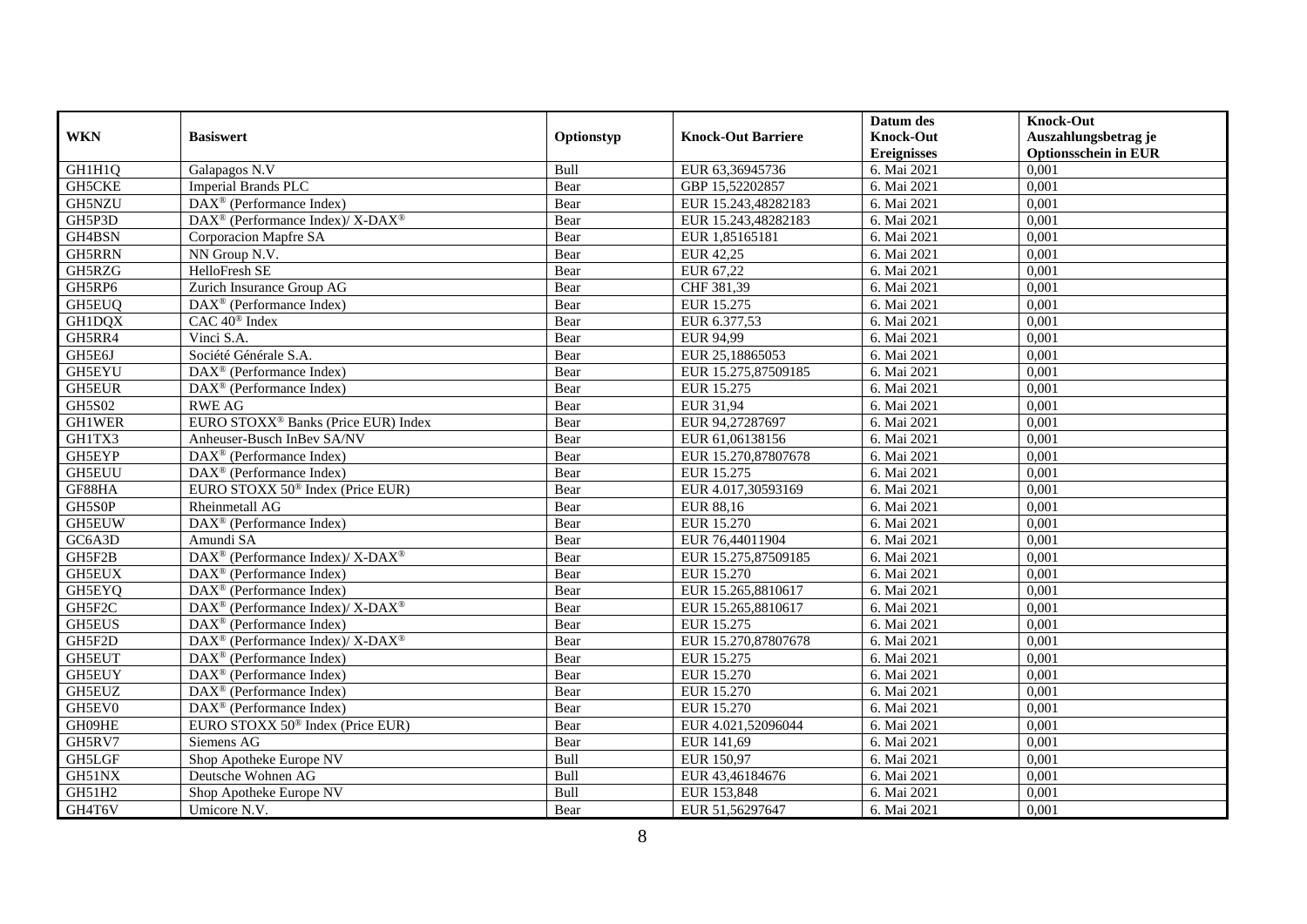|               |                                                                          |            |                           | Datum des          | <b>Knock-Out</b>            |
|---------------|--------------------------------------------------------------------------|------------|---------------------------|--------------------|-----------------------------|
| <b>WKN</b>    | <b>Basiswert</b>                                                         | Optionstyp | <b>Knock-Out Barriere</b> | <b>Knock-Out</b>   | Auszahlungsbetrag je        |
|               |                                                                          |            |                           | <b>Ereignisses</b> | <b>Optionsschein in EUR</b> |
| <b>GH0DYJ</b> | <b>BASF SE</b>                                                           | Bear       | EUR 70,10090895           | 6. Mai 2021        | 0,001                       |
| GH5RY9        | Continental AG                                                           | Bear       | EUR 112,57                | 6. Mai 2021        | 0,001                       |
| GH5L9A        | Schneider Electric SE                                                    | Bear       | EUR 135,19933352          | 6. Mai 2021        | 0,001                       |
| GH5RRZ        | <b>SAP SE</b>                                                            | Bear       | EUR 116.29                | 6. Mai 2021        | 0.001                       |
| <b>GH5LGK</b> | Shop Apotheke Europe NV                                                  | Bull       | EUR 152,16                | 6. Mai 2021        | 0,001                       |
| GH47Z7        | Nordex SE                                                                | Bull       | EUR 20,71906094           | 6. Mai 2021        | 0,001                       |
| <b>GH5EUN</b> | DAX <sup>®</sup> (Performance Index)                                     | Bear       | <b>EUR 15.280</b>         | 6. Mai 2021        | 0,001                       |
| <b>GH5EYR</b> | DAX <sup>®</sup> (Performance Index)                                     | Bear       | EUR 15.280,87210693       | 6. Mai 2021        | 0,001                       |
| GH5NLZ        | Shop Apotheke Europe NV                                                  | Bull       | EUR 150,139               | 6. Mai 2021        | 0,001                       |
| GH5F2E        | DAX <sup>®</sup> (Performance Index)/ X-DAX <sup>®</sup>                 | Bear       | EUR 15.280,87210693       | 6. Mai 2021        | 0,001                       |
| GC7ZX5        | <b>E.ON SE</b>                                                           | Bear       | EUR 10,46021035           | 6. Mai 2021        | 0.001                       |
| <b>GH5EUL</b> | DAX <sup>®</sup> (Performance Index)                                     | Bear       | <b>EUR 15.280</b>         | 6. Mai 2021        | 0,001                       |
| <b>GH5EUM</b> | $\text{DAX}^{\textcircled{D}}$ (Performance Index)                       | Bear       | <b>EUR 15.280</b>         | 6. Mai 2021        | 0,001                       |
| GH5CJ6        | British American Tobacco plc.                                            | Bear       | GBP 27,64875364           | 6. Mai 2021        | 0,001                       |
| GH4T5S        | Carrefour S.A.                                                           | Bear       | EUR 16,48338438           | 6. Mai 2021        | 0,001                       |
| GH5RGX        | DAX <sup>®</sup> (Performance Index)                                     | Bull       | EUR 15.130                | 6. Mai 2021        | 0,001                       |
| GH5RGE        | DAX <sup>®</sup> (Performance Index)                                     | Bull       | EUR 15.150                | 6. Mai 2021        | 0,001                       |
| GH5RL0        | $\overline{\text{DAX}^{\otimes}}$ (Performance Index)/X-DAX <sup>®</sup> | Bull       | <b>EUR 15.120</b>         | 6. Mai 2021        | 0,001                       |
| GH4JTS        | <b>LINDE PLC</b>                                                         | Bear       | EUR 245,57672097          | 6. Mai 2021        | 0,001                       |
| GH5RG5        | $\text{DAX}^{\textcircled{n}}$ (Performance Index)                       | Bull       | EUR 15.140                | 6. Mai 2021        | 0,001                       |
| <b>GH5RFN</b> | DAX <sup>®</sup> (Performance Index)                                     | Bull       | <b>EUR 15.120</b>         | 6. Mai 2021        | 0,001                       |
| <b>GH54A2</b> | Nordex SE                                                                | Bull       | EUR 20,47500038           | 6. Mai 2021        | 0,001                       |
| <b>GH5RLF</b> | $\text{DAX}^{\circledR}$ (Performance Index)/ X-DAX <sup>®</sup>         | Bull       | <b>EUR 15.145</b>         | 6. Mai 2021        | 0,001                       |
| GH5RLH        | $DAX^{\circledast}$ (Performance Index)/X-DAX <sup>®</sup>               | Bull       | EUR 15.140                | 6. Mai 2021        | 0.001                       |
| <b>GH4T48</b> | Sartorius AG                                                             | Bull       | EUR 445,617               | 6. Mai 2021        | 0,001                       |
| GH5RL4        | $\text{DAX}^{\circledR}$ (Performance Index)/ X-DAX <sup>®</sup>         | Bull       | EUR 15.115                | 6. Mai 2021        | 0.001                       |
| GH5RGF        | DAX <sup>®</sup> (Performance Index)                                     | Bull       | EUR 15.115                | 6. Mai 2021        | 0,001                       |
| GH0V5S        | Infineon Technologies AG                                                 | Bull       | EUR 31,34879629           | 6. Mai 2021        | 0,001                       |
| GH5RFW        | $\text{DAX}^{\otimes}$ (Performance Index)                               | Bull       | EUR 15.135                | 6. Mai 2021        | 0,001                       |
| <b>GH549T</b> | Nordex SE                                                                | Bull       | EUR 20,31456944           | 6. Mai 2021        | 0.001                       |
| <b>GH5RLK</b> | $\text{DAX}^{\circledR}$ (Performance Index)/ X-DAX <sup>®</sup>         | Bull       | EUR 15.135                | 6. Mai 2021        | 0,001                       |
| GH5H0L        | Varta AG                                                                 | Bull       | EUR 113,32530337          | 6. Mai 2021        | 0,001                       |
| <b>GH545Z</b> | TeamViewer AG                                                            | Bull       | EUR 32,186                | 6. Mai 2021        | 0.001                       |
| GH5RL1        | DAX <sup>®</sup> (Performance Index)/ X-DAX <sup>®</sup>                 | Bull       | EUR 15.125                | 6. Mai 2021        | 0,001                       |
| GH5RKY        | $DAX^{\circledcirc}$ (Performance Index)/X-DAX <sup>®</sup>              | Bull       | EUR 15.130                | 6. Mai 2021        | 0,001                       |
| GH5RH6        | DAX <sup>®</sup> (Performance Index)                                     | Bull       | EUR 15.145                | 6. Mai 2021        | 0,001                       |
| GH4T3S        | TeamViewer AG                                                            | Bull       | EUR 32,638                | 6. Mai 2021        | 0,001                       |
| <b>GH3X18</b> | Temenos Group AG                                                         | Bull       | CHF 128,03911815          | 6. Mai 2021        | 0,001                       |
| GH4MHC        | Aurubis AG                                                               | Bear       | EUR 77,10663412           | 6. Mai 2021        | 0,001                       |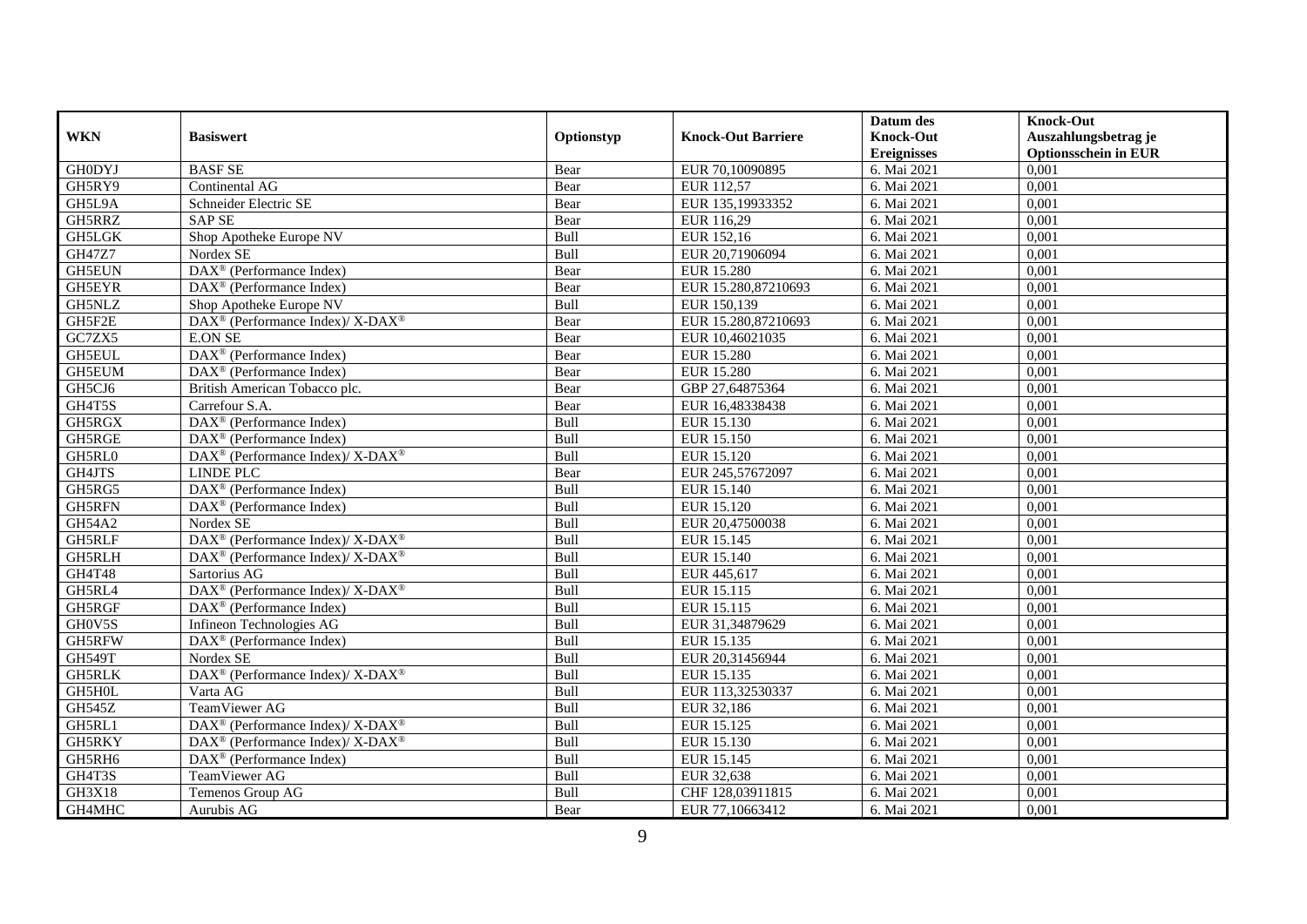|               |                                 |            |                           | Datum des          | <b>Knock-Out</b>            |
|---------------|---------------------------------|------------|---------------------------|--------------------|-----------------------------|
| <b>WKN</b>    | <b>Basiswert</b>                | Optionstyp | <b>Knock-Out Barriere</b> | <b>Knock-Out</b>   | Auszahlungsbetrag je        |
|               |                                 |            |                           | <b>Ereignisses</b> | <b>Optionsschein in EUR</b> |
| GH4K0F        | Varta AG                        | Bull       | EUR 114,21084328          | 6. Mai 2021        | 0,001                       |
| GH5H0N        | Varta AG                        | Bull       | EUR 112,72495742          | 6. Mai 2021        | 0,001                       |
| GH51Q4        | Aurubis AG                      | Bear       | EUR 77,68285742           | 6. Mai 2021        | 0,001                       |
| GH5H1Q        | Varta AG                        | Bull       | EUR 112,12461147          | 6. Mai 2021        | 0,001                       |
| GH1WB2        | Aurubis AG                      | Bear       | EUR 76,39154612           | 6. Mai 2021        | 0,001                       |
| GH5CK5        | <b>Imperial Brands PLC</b>      | Bear       | GBP 15,72179729           | 6. Mai 2021        | 0,001                       |
| GH51NR        | Deutsche Wohnen AG              | Bull       | EUR 43,23151901           | 6. Mai 2021        | 0,001                       |
| GH51KE        | Solvay SA                       | Bear       | EUR 113,4132412           | 6. Mai 2021        | 0,001                       |
| GH3A3Z        | Vivendi S.A.                    | Bear       | EUR 29,60947622           | 6. Mai 2021        | 0,001                       |
| GH29PA        | Ubisoft Entertainment S.A.      | Bull       | EUR 59,89159594           | 6. Mai 2021        | 0,001                       |
| GH51NS        | Deutsche Wohnen AG              | Bull       | EUR 43,0112055            | 6. Mai 2021        | 0,001                       |
| GH4T4A        | Sartorius AG                    | Bull       | EUR 443,365               | 6. Mai 2021        | 0,001                       |
| GH4XRX        | Hugo Boss AG                    | Bear       | EUR 41,56673312           | 6. Mai 2021        | 0,001                       |
| GH4T1W        | Sartorius AG                    | Bull       | EUR 441,113               | 6. Mai 2021        | 0,001                       |
| GH1W51        | Ørsted A/S                      | Bull       | DKK 860,54379122          | 6. Mai 2021        | 0,001                       |
| GH51Q2        | Aurubis AG                      | Bear       | EUR 78,04194612           | 6. Mai 2021        | 0,001                       |
| <b>GH549W</b> | Nordex SE                       | Bull       | EUR 20,13408461           | 6. Mai 2021        | 0,001                       |
| GH5LK3        | Fresenius SE & Co KGaA          | Bear       | EUR 41,58941083           | 6. Mai 2021        | 0,001                       |
| GH5RQZ        | Lam Research Corporation        | Bear       | <b>USD 607,54</b>         | 6. Mai 2021        | 0,001                       |
| GH459F        | ArcelorMittal S.A.              | Bear       | EUR 26,22720931           | 6. Mai 2021        | 0,001                       |
| GH51KJ        | Plug Power Inc                  | Bull       | USD 23,1015095            | 6. Mai 2021        | 0,001                       |
| GH5RP9        | Texas Instruments Incorporated  | Bear       | <b>USD 181,2</b>          | 6. Mai 2021        | 0,001                       |
| <b>GH2UUF</b> | Airbnb, Inc.                    | Bull       | USD 160,97530093          | 6. Mai 2021        | 0,001                       |
| GH5RYR        | Baidu. Inc.                     | Bull       | <b>USD 195.15</b>         | 6. Mai 2021        | 0,001                       |
| <b>GF869M</b> | Plug Power Inc                  | Bull       | USD 23,3987584            | 6. Mai 2021        | 0,001                       |
| GH5RYK        | Baidu. Inc.                     | Bull       | <b>USD 197,15</b>         | 6. Mai 2021        | 0,001                       |
| GH5NPQ        | Plug Power Inc                  | Bull       | USD 24,02705113           | 6. Mai 2021        | 0,001                       |
| GH51KH        | Plug Power Inc                  | Bull       | USD 23,61376036           | 6. Mai 2021        | 0,001                       |
| GC9GB9        | The Progressive Corporation     | Bear       | USD 104,33389798          | 6. Mai 2021        | 0,001                       |
| GH4XZZ        | Moderna Inc                     | Bull       | USD 147,9807759           | 6. Mai 2021        | 0,001                       |
| GH4Y11        | Moderna Inc                     | Bull       | USD 152,94293333          | 6. Mai 2021        | 0,001                       |
| GH5NWX        | Alibaba Group Holding Limited   | Bull       | <b>USD 226,722</b>        | 6. Mai 2021        | 0,001                       |
| GF86AX        | Plug Power Inc                  | Bull       | USD 23,80632937           | 6. Mai 2021        | 0,001                       |
| GH51KG        | Plug Power Inc                  | Bull       | USD 23,23208326           | 6. Mai 2021        | 0,001                       |
| GH5RVW        | Nvidia Corporation              | Bear       | <b>USD 576,01</b>         | 6. Mai 2021        | 0,001                       |
| GH4Y12        | Moderna Inc                     | Bull       | USD 150,40158548          | 6. Mai 2021        | 0,001                       |
| GH5RYX        | Zoom Video Communications, Inc. | Bull       | <b>USD 292,36</b>         | 6. Mai 2021        | 0,001                       |
| GH5A40        | PPG Industries, Inc.            | Bear       | USD 179,87320791          | 6. Mai 2021        | 0,001                       |
| GH4Y14        | Moderna Inc                     | Bull       | USD 151,74759581          | 6. Mai 2021        | 0,001                       |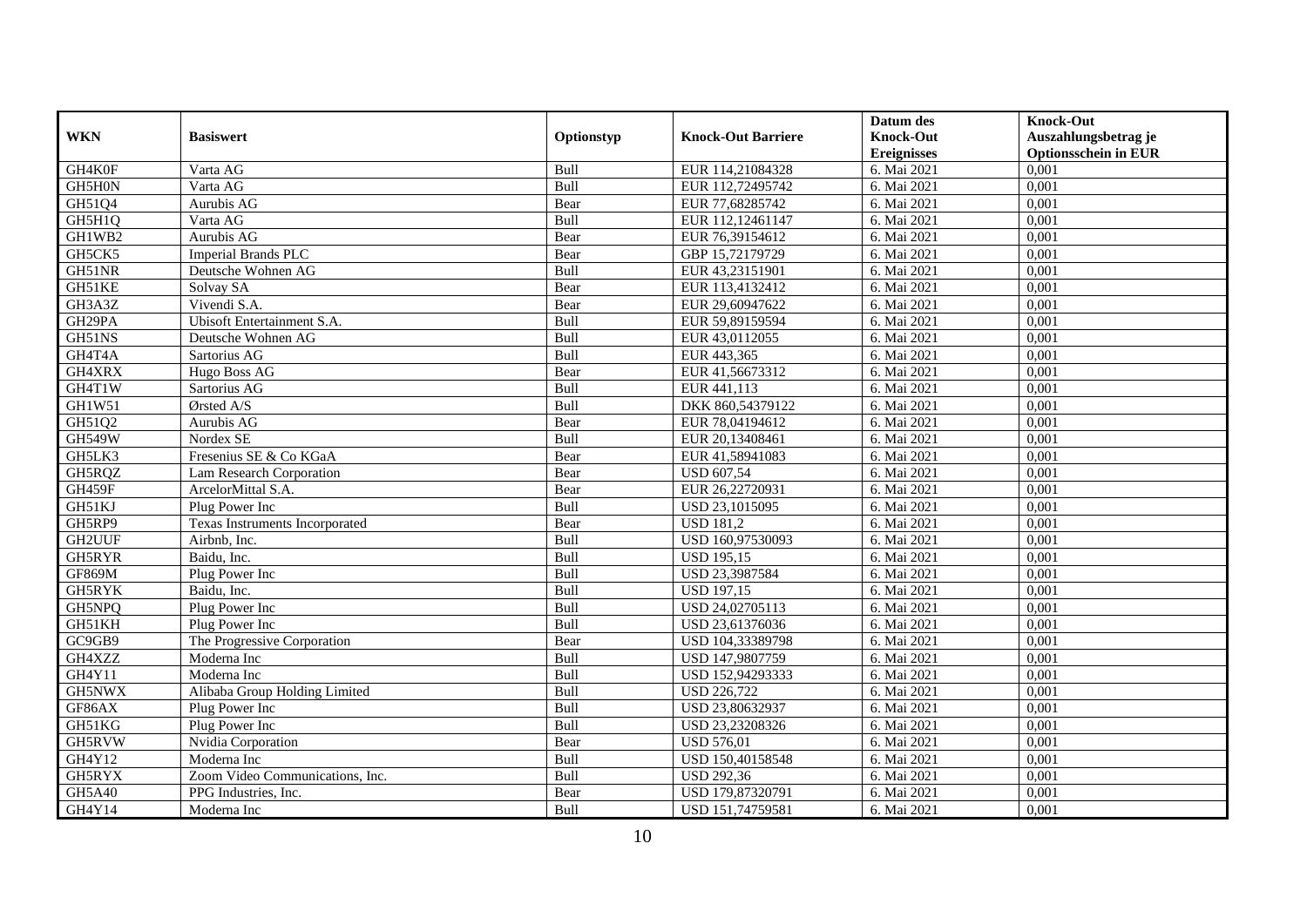|               |                                                 |            |                           | Datum des          | <b>Knock-Out</b>            |
|---------------|-------------------------------------------------|------------|---------------------------|--------------------|-----------------------------|
| <b>WKN</b>    | <b>Basiswert</b>                                | Optionstyp | <b>Knock-Out Barriere</b> | <b>Knock-Out</b>   | Auszahlungsbetrag je        |
|               |                                                 |            |                           | <b>Ereignisses</b> | <b>Optionsschein in EUR</b> |
| <b>GH5RYL</b> | Baidu, Inc.                                     | Bull       | <b>USD 196,15</b>         | 6. Mai 2021        | 0,001                       |
| GF5BCB        | <b>Ballard Power Systems Inc</b>                | Bull       | USD 14,96406841           | 6. Mai 2021        | 0,001                       |
| GH55W4        | BioNTech SE - ADR                               | Bull       | USD 153,10551933          | 6. Mai 2021        | 0,001                       |
| GH55X6        | <b>BioNTech SE - ADR</b>                        | Bull       | USD 152,29315545          | 6. Mai 2021        | 0,001                       |
| GF5JLZ        | <b>Ballard Power Systems Inc</b>                | Bull       | USD 15,12444097           | 6. Mai 2021        | 0,001                       |
| GH55X7        | <b>BioNTech SE - ADR</b>                        | Bull       | USD 150,67845687          | 6. Mai 2021        | 0,001                       |
| GH4XYX        | Amazon.com, Inc.                                | Bull       | USD 3.264,12118563        | 6. Mai 2021        | 0,001                       |
| <b>GH55X8</b> | <b>BioNTech SE - ADR</b>                        | Bull       | USD 149,86609299          | 6. Mai 2021        | 0,001                       |
| GH5GVS        | Marsh & McLennan Companies Inc                  | Bear       | USD 138,25621247          | 6. Mai 2021        | 0,001                       |
| GH55W3        | BioNTech SE - ADR                               | Bull       | USD 151,49082078          | 6. Mai 2021        | 0,001                       |
| GH55X5        | <b>BioNTech SE - ADR</b>                        | Bull       | USD 155,52255263          | 6. Mai 2021        | 0,001                       |
| GH5RVT        | Nvidia Corporation                              | Bear       | <b>USD 578,85</b>         | 6. Mai 2021        | 0,001                       |
| GH5RYW        | Zoom Video Communications, Inc.                 | Bull       | <b>USD 296,94</b>         | 6. Mai 2021        | 0,001                       |
| GH5LF3        | Moderna Inc                                     | Bull       | USD 156,62755455          | 6. Mai 2021        | 0,001                       |
| GH5RNM        | Texas Instruments Incorporated                  | Bear       | <b>USD 180,21</b>         | 6. Mai 2021        | 0,001                       |
| GH5R7S        | Dow Jones Industrial Average® Index             | Bear       | <b>USD 34.140</b>         | 6. Mai 2021        | 0,001                       |
| GH4VNC        | <b>Bank of America Corporation</b>              | Bear       | USD 41,59228001           | 6. Mai 2021        | 0,001                       |
| GH55V9        | <b>BioNTech SE - ADR</b>                        | Bull       | USD 149,06375831          | 6. Mai 2021        | 0,001                       |
| GH55VZ        | <b>BioNTech SE - ADR</b>                        | Bull       | USD 153,90785405          | 6. Mai 2021        | 0,001                       |
| GH51KS        | Plug Power Inc                                  | Bull       | USD 22,97093575           | 6. Mai 2021        | 0,001                       |
| GH2UVE        | Airbnb, Inc.                                    | Bull       | USD 161,86556156          | 6. Mai 2021        | 0,001                       |
| GH55VW        | <b>BioNTech SE - ADR</b>                        | Bull       | USD 157,13725121          | 6. Mai 2021        | 0,001                       |
| GH5NWS        | Align Technology, Inc.                          | Bull       | USD 566,49546798          | 6. Mai 2021        | 0,001                       |
| GH55Y6        | UnitedHealth Group Inc.                         | Bear       | USD 413,73222567          | 6. Mai 2021        | 0,001                       |
| GH4G0W        | Adobe Inc.                                      | Bull       | USD 482,81680686          | 6. Mai 2021        | 0,001                       |
| GH4MNW        | Illumina, Inc.                                  | Bull       | USD 371,74778223          | 6. Mai 2021        | 0,001                       |
| GH55VR        | <b>BioNTech SE - ADR</b>                        | Bull       | USD 159,56431367          | 6. Mai 2021        | 0,001                       |
| GH4MNY        | Illumina, Inc.                                  | Bull       | USD 374,09414307          | 6. Mai 2021        | 0,001                       |
| GH55VX        | BioNTech SE - ADR                               | Bull       | USD 156,33491653          | 6. Mai 2021        | 0,001                       |
| GH55VY        | BioNTech SE - ADR                               | Bull       | USD 154,72021792          | 6. Mai 2021        | 0,001                       |
| GH55VT        | BioNTech SE - ADR                               | Bull       | USD 158,76197899          | 6. Mai 2021        | 0,001                       |
| GH55VU        | BioNTech SE - ADR                               | Bull       | USD 157,9496151           | 6. Mai 2021        | 0,001                       |
| GH5R7R        | Dow Jones Industrial Average® Index             | Bear       | <b>USD 34.140</b>         | 6. Mai 2021        | 0,001                       |
| GH5R7P        | Dow Jones Industrial Average® Index             | Bear       | <b>USD 34.150</b>         | 6. Mai 2021        | 0,001                       |
| GH5RC2        | NASDAQ-100 Index®                               | Bull       | <b>USD 13.520</b>         | 6. Mai 2021        | 0,001                       |
| GH5R7G        | Dow Jones Industrial Average <sup>®</sup> Index | Bear       | <b>USD 34.240</b>         | 6. Mai 2021        | 0,001                       |
| GH5R7H        | Dow Jones Industrial Average® Index             | Bear       | <b>USD 34.220</b>         | 6. Mai 2021        | 0,001                       |
| GH5RE9        | S&P 500 <sup>®</sup> Index                      | Bear       | <b>USD 4.170</b>          | 6. Mai 2021        | 0,001                       |
| GH5RC9        | NASDAQ-100 Index®                               | Bull       | <b>USD 13.490</b>         | 6. Mai 2021        | 0,001                       |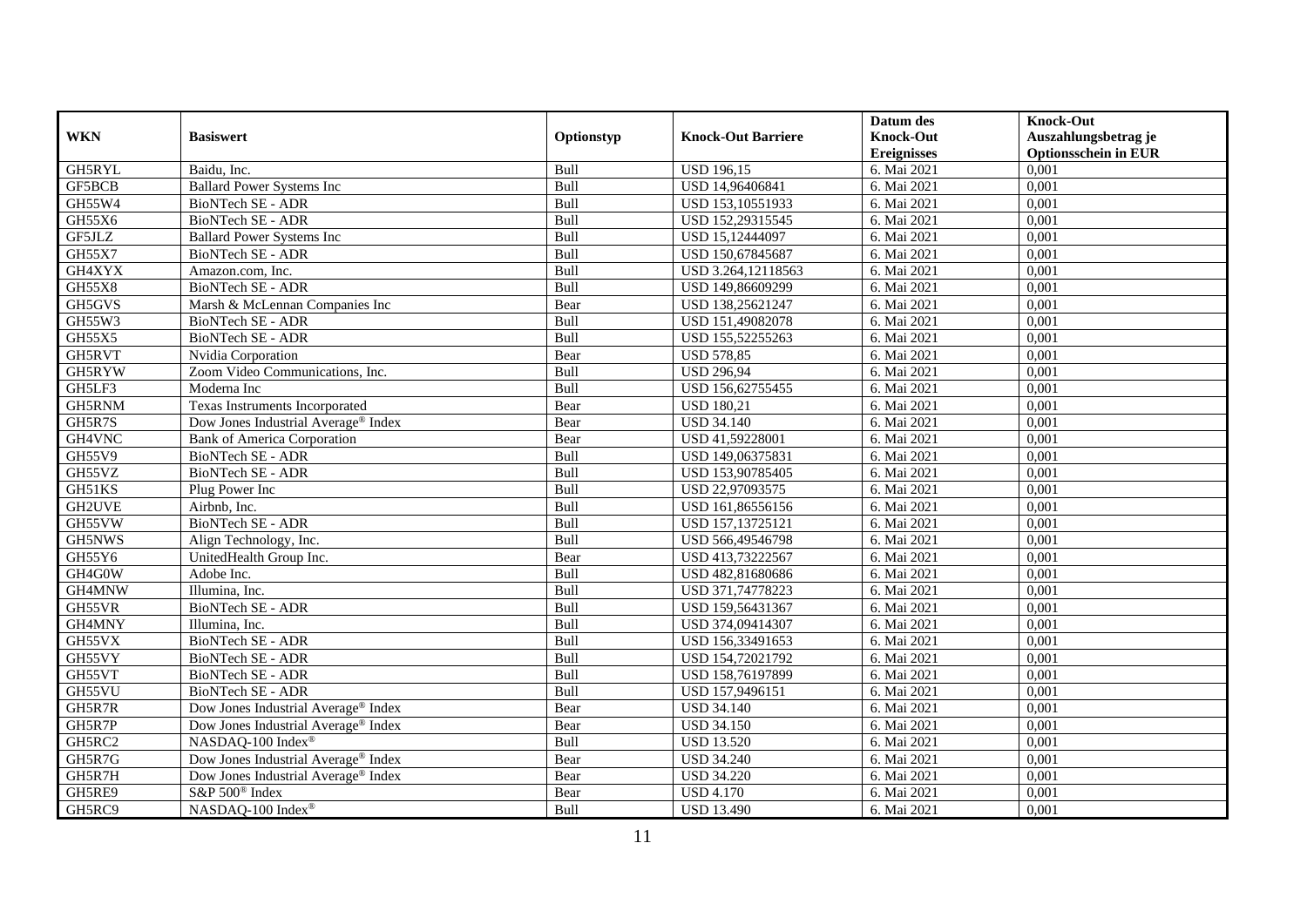|               |                                                 |            |                           | Datum des          | <b>Knock-Out</b>            |
|---------------|-------------------------------------------------|------------|---------------------------|--------------------|-----------------------------|
| <b>WKN</b>    | <b>Basiswert</b>                                | Optionstyp | <b>Knock-Out Barriere</b> | <b>Knock-Out</b>   | Auszahlungsbetrag je        |
|               |                                                 |            |                           | <b>Ereignisses</b> | <b>Optionsschein in EUR</b> |
| GH5RBY        | NASDAQ-100 Index®                               | Bull       | <b>USD 13.540</b>         | 6. Mai 2021        | 0,001                       |
| GH5RC0        | NASDAQ-100 Index®                               | Bull       | <b>USD 13.530</b>         | 6. Mai 2021        | 0,001                       |
| GH5RCB        | NASDAQ-100 Index®                               | Bull       | <b>USD 13.480</b>         | 6. Mai 2021        | 0,001                       |
| GH5RBZ        | NASDAQ-100 Index®                               | Bull       | <b>USD 13.540</b>         | 6. Mai 2021        | 0,001                       |
| GH5R7L        | Dow Jones Industrial Average <sup>®</sup> Index | Bear       | <b>USD 34.200</b>         | 6. Mai 2021        | 0,001                       |
| GH5NWL        | Align Technology, Inc.                          | Bull       | USD 563,42495053          | 6. Mai 2021        | 0,001                       |
| GH5R7Q        | Dow Jones Industrial Average® Index             | Bear       | <b>USD 34.150</b>         | 6. Mai 2021        | 0,001                       |
| GF4NCB        | The Hershey Company                             | Bear       | USD 169,18627909          | 6. Mai 2021        | 0,001                       |
| GH55VV        | Republic Services, Inc.                         | Bear       | USD 110,18341376          | 6. Mai 2021        | 0,001                       |
| GH5RC4        | NASDAQ-100 Index®                               | Bull       | <b>USD 13.510</b>         | 6. Mai 2021        | 0,001                       |
| GH5RC5        | NASDAQ-100 Index®                               | Bull       | <b>USD 13.510</b>         | 6. Mai 2021        | 0,001                       |
| GH5R7F        | Dow Jones Industrial Average® Index             | Bear       | <b>USD 34.250</b>         | 6. Mai 2021        | 0,001                       |
| GH5RE8        | S&P 500 <sup>®</sup> Index                      | Bear       | <b>USD 4.170</b>          | 6. Mai 2021        | 0,001                       |
| GH5RC8        | NASDAQ-100 Index®                               | Bull       | <b>USD 13.490</b>         | 6. Mai 2021        | 0,001                       |
| GH5REC        | S&P 500 <sup>®</sup> Index                      | Bear       | <b>USD 4.165</b>          | 6. Mai 2021        | 0,001                       |
| GH5RC1        | NASDAQ-100 Index®                               | Bull       | <b>USD 13.530</b>         | 6. Mai 2021        | 0,001                       |
| GH5R7E        | Dow Jones Industrial Average® Index             | Bear       | <b>USD 34.280</b>         | 6. Mai 2021        | 0,001                       |
| GH5R7K        | Dow Jones Industrial Average <sup>®</sup> Index | Bear       | <b>USD 34.200</b>         | 6. Mai 2021        | 0,001                       |
| GH5REA        | S&P 500 <sup>®</sup> Index                      | Bear       | USD 4.167,5               | 6. Mai 2021        | 0,001                       |
| GH5RED        | S&P 500 <sup>®</sup> Index                      | Bear       | <b>USD 4.165</b>          | 6. Mai 2021        | 0,001                       |
| GH5R7J        | Dow Jones Industrial Average® Index             | Bear       | <b>USD 34.220</b>         | 6. Mai 2021        | 0,001                       |
| GH5RC3        | NASDAQ-100 Index®                               | Bull       | <b>USD 13.520</b>         | 6. Mai 2021        | 0,001                       |
| GH5RC6        | NASDAQ-100 Index®                               | Bull       | <b>USD 13.500</b>         | 6. Mai 2021        | 0,001                       |
| GH5R7M        | Dow Jones Industrial Average <sup>®</sup> Index | Bear       | <b>USD 34.180</b>         | 6. Mai 2021        | 0,001                       |
| GH5RCA        | NASDAQ-100 Index®                               | Bull       | <b>USD 13.480</b>         | 6. Mai 2021        | 0,001                       |
| <b>GH5REB</b> | S&P 500 <sup>®</sup> Index                      | Bear       | <b>USD 4.167,5</b>        | 6. Mai 2021        | 0,001                       |
| GH5R7N        | Dow Jones Industrial Average® Index             | Bear       | <b>USD 34.180</b>         | 6. Mai 2021        | 0,001                       |
| GH5RC7        | NASDAQ-100 Index®                               | Bull       | <b>USD 13.500</b>         | 6. Mai 2021        | 0,001                       |
| GH5861        | 1 Feinunze Silber, Feinheit mind. 0,999         | Bear       | USD 27,14620965           | 6. Mai 2021        | 0,001                       |
| GH2PVC        | 1 Feinunze Silber, Feinheit mind. 0,999         | Bear       | USD 27,20642018           | 6. Mai 2021        | 0,001                       |
| GH2PW6        | 1 Feinunze Gold, Feinheit mind. 0,995, LBMA     | Bear       | USD 1.798,80462189        | 6. Mai 2021        | 0,001                       |
| GH1R9R        | 1 Feinunze Gold, Feinheit mind. 0,995, LBMA     | Bear       | USD 1.810,70878627        | 6. Mai 2021        | 0,001                       |
| GH1R9P        | 1 Feinunze Gold, Feinheit mind. 0,995, LBMA     | Bear       | USD 1.803,55140294        | 6. Mai 2021        | 0,001                       |
| GH1R9Q        | 1 Feinunze Gold, Feinheit mind. 0,995, LBMA     | Bear       | USD 1.806,7776853         | 6. Mai 2021        | 0,001                       |
| GH51KN        | Plug Power Inc                                  | Bull       | USD 22,83031786           | 6. Mai 2021        | 0,001                       |
| GH5CFV        | British American Tobacco plc.                   | Bear       | GBP 27,86858472           | 6. Mai 2021        | 0,001                       |
| GH5GXR        | Altria Group, Inc.                              | Bear       | USD 48,70200778           | 6. Mai 2021        | 0,001                       |
| GH4Y05        | Moderna Inc                                     | Bull       | USD 143,87243098          | 6. Mai 2021        | 0,001                       |
| GH5NNJ        | Twitter, Inc.                                   | Bull       | USD 53,12190237           | 6. Mai 2021        | 0,001                       |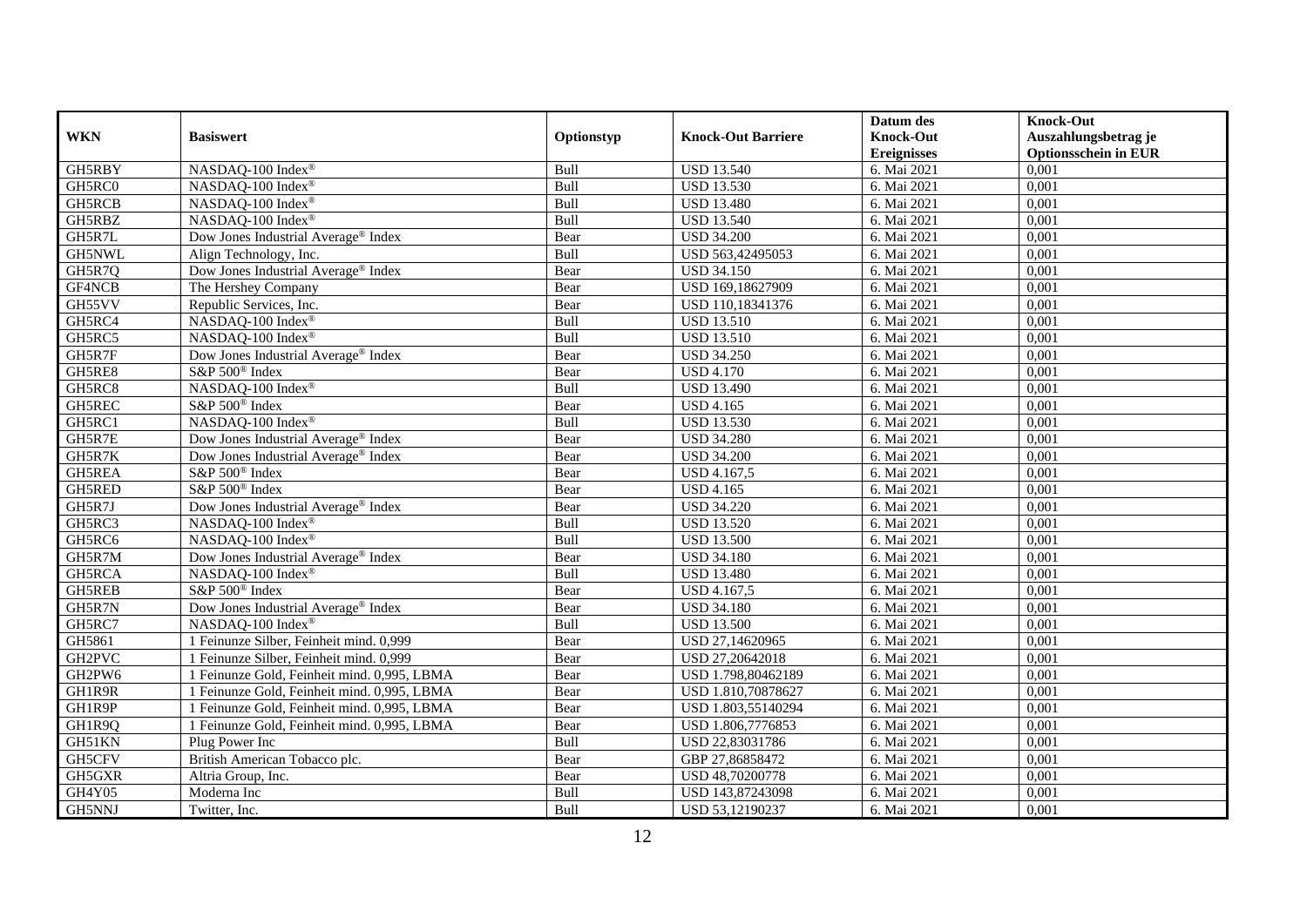|               |                                                 |            |                           | Datum des          | <b>Knock-Out</b>            |
|---------------|-------------------------------------------------|------------|---------------------------|--------------------|-----------------------------|
| <b>WKN</b>    | <b>Basiswert</b>                                | Optionstyp | <b>Knock-Out Barriere</b> | <b>Knock-Out</b>   | Auszahlungsbetrag je        |
|               |                                                 |            |                           | <b>Ereignisses</b> | <b>Optionsschein in EUR</b> |
| <b>GH5CHL</b> | Citigroup Inc.                                  | Bear       | USD 74,15769425           | 6. Mai 2021        | 0,001                       |
| GH4BYE        | Microsoft Corporation                           | Bull       | USD 245,28780666          | 6. Mai 2021        | 0,001                       |
| <b>GH1PQA</b> | <b>Barrick Gold Corporation</b>                 | Bear       | USD 22,88946325           | 6. Mai 2021        | 0,001                       |
| <b>GH5L96</b> | Kimberly-Clark Corporation                      | Bear       | USD 136,66772187          | 6. Mai 2021        | 0,001                       |
| GH1GA9        | <b>AIXTRON SE</b>                               | Bull       | EUR 15,68585214           | 6. Mai 2021        | 0,001                       |
| <b>GH55S6</b> | Waste Management, Inc.                          | Bear       | USD 142,30514796          | 6. Mai 2021        | 0,001                       |
| GH5NJL        | O'Reilly Automotive Inc.                        | Bear       | USD 563,78841317          | 6. Mai 2021        | 0,001                       |
| <b>GH55S9</b> | ArcelorMittal S.A.                              | Bear       | EUR 26,37677151           | 6. Mai 2021        | 0,001                       |
| GH4MK9        | Aurubis AG                                      | Bear       | EUR 78,75991508           | 6. Mai 2021        | 0,001                       |
| GH2SJY        | Beyond Meat, Inc.                               | Bull       | USD 118,30430692          | 6. Mai 2021        | 0,001                       |
| GH45DN        | The Travelers Companies, Inc.                   | Bear       | USD 160,28136156          | 6. Mai 2021        | 0,001                       |
| GH0V67        | Infineon Technologies AG                        | Bull       | EUR 31,01587183           | 6. Mai 2021        | 0,001                       |
| GF4NH6        | Paycom Software, Inc.                           | Bull       | USD 332,43272224          | 6. Mai 2021        | 0,001                       |
| GH5NNH        | Twitter, Inc.                                   | Bull       | USD 52,85184186           | 6. Mai 2021        | 0,001                       |
| GH4JVM        | Zoom Video Communications, Inc.                 | Bull       | USD 290,89868536          | 6. Mai 2021        | 0,001                       |
| GH55WW        | ArcelorMittal S.A.                              | Bear       | EUR 26,60630829           | 6. Mai 2021        | 0,001                       |
| <b>GH5NLB</b> | Northrop Grumman Corporation                    | Bear       | USD 374,01433931          | 6. Mai 2021        | 0,001                       |
| GH29Z4        | Aflac, Inc.                                     | Bear       | USD 55,76025922           | 6. Mai 2021        | 0,001                       |
| GC5RN3        | Anheuser-Busch InBev SA/NV                      | Bear       | EUR 62,30683969           | 6. Mai 2021        | 0,001                       |
| GH5NS5        | Merck KGaA                                      | Bull       | EUR 140,25136447          | 6. Mai 2021        | 0,001                       |
| <b>GH5RCE</b> | NASDAQ-100 Index®                               | Bull       | <b>USD 13.460</b>         | 6. Mai 2021        | 0,001                       |
| <b>GH5RCK</b> | NASDAQ-100 Index®                               | Bull       | <b>USD 13.440</b>         | 6. Mai 2021        | 0,001                       |
| GH5RE6        | S&P 500 <sup>®</sup> Index                      | Bear       | <b>USD 4.172,5</b>        | 6. Mai 2021        | 0,001                       |
| GH5RCD        | NASDAQ-100 Index®                               | Bull       | <b>USD 13.470</b>         | 6. Mai 2021        | 0,001                       |
| GH5REF        | S&P 500 <sup>®</sup> Index                      | Bull       | USD 4.162,5               | 6. Mai 2021        | 0,001                       |
| GH5R7D        | Dow Jones Industrial Average® Index             | Bear       | <b>USD 34.300</b>         | 6. Mai 2021        | 0,001                       |
| GH5RCG        | NASDAQ-100 Index®                               | Bull       | <b>USD 13.450</b>         | 6. Mai 2021        | 0,001                       |
| GH5RE7        | S&P 500 <sup>®</sup> Index                      | Bear       | <b>USD 4.172,5</b>        | 6. Mai 2021        | 0,001                       |
| GH5RCC        | NASDAQ-100 Index®                               | Bull       | <b>USD 13.470</b>         | 6. Mai 2021        | 0,001                       |
| GH5REH        | S&P 500 <sup>®</sup> Index                      | Bull       | <b>USD 4.160</b>          | 6. Mai 2021        | 0,001                       |
| GH2UUG        | Airbnb, Inc.                                    | Bull       | USD 160,09515698          | 6. Mai 2021        | 0,001                       |
| GH5R7C        | Dow Jones Industrial Average® Index             | Bear       | <b>USD 34.320</b>         | 6. Mai 2021        | 0,001                       |
| GH5R7B        | Dow Jones Industrial Average <sup>®</sup> Index | Bear       | <b>USD 34.340</b>         | 6. Mai 2021        | 0,001                       |
| GH5REE        | S&P 500 <sup>®</sup> Index                      | Bull       | <b>USD 4.162,5</b>        | 6. Mai 2021        | 0,001                       |
| GH09Q7        | Airbnb, Inc.                                    | Bull       | USD 157,4260967           | 6. Mai 2021        | 0,001                       |
| GH5RCH        | NASDAQ-100 Index®                               | Bull       | <b>USD 13.450</b>         | 6. Mai 2021        | 0,001                       |
| GH09Q8        | Airbnb, Inc.                                    | Bull       | USD 158,27357149          | 6. Mai 2021        | 0,001                       |
| GH5RCJ        | NASDAQ-100 Index®                               | Bull       | <b>USD 13.440</b>         | 6. Mai 2021        | 0,001                       |
| GH2UUH        | Airbnb, Inc.                                    | Bull       | USD 159,21501298          | 6. Mai 2021        | 0,001                       |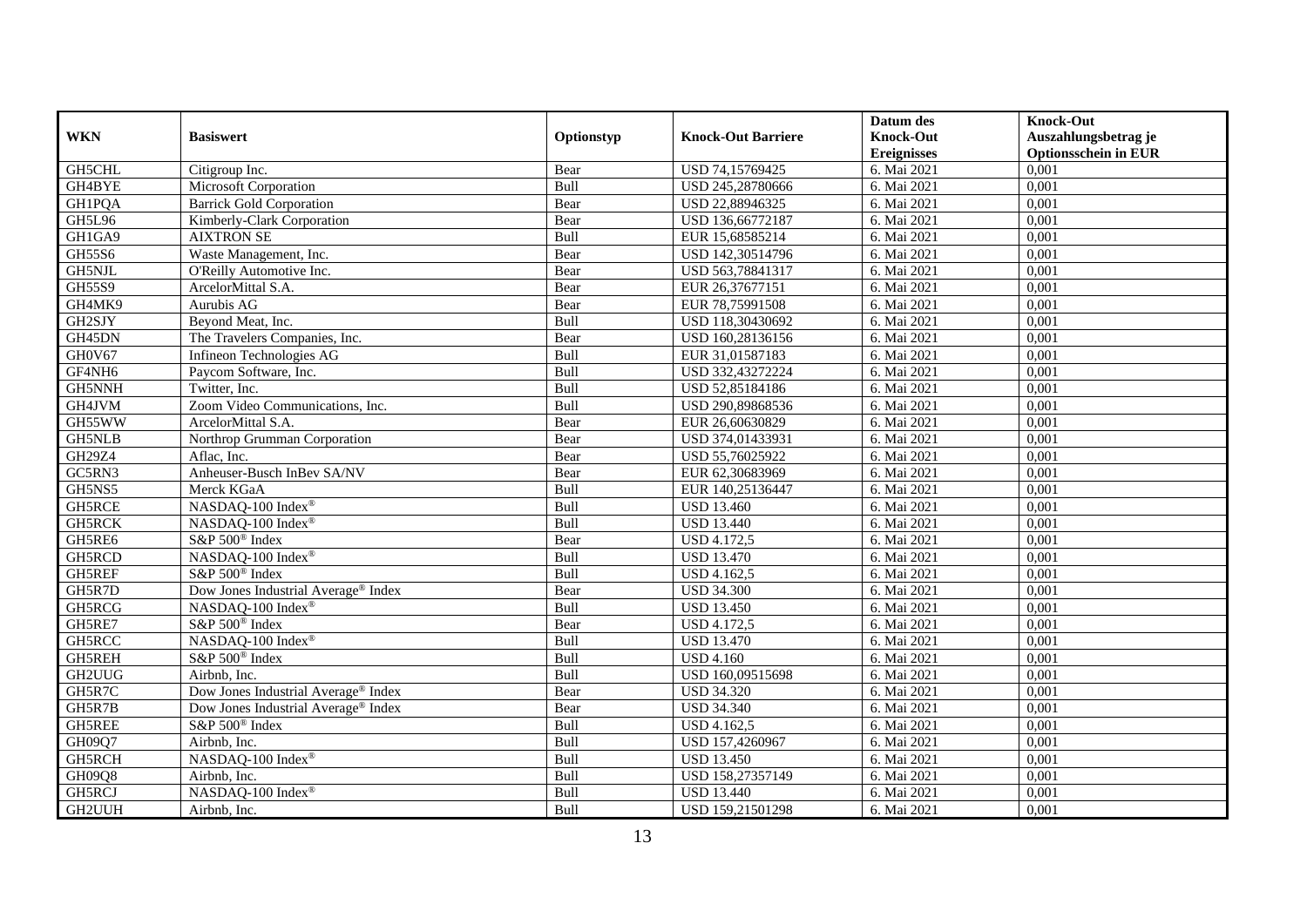|                     |                                                                  |            |                           | Datum des          | <b>Knock-Out</b>            |
|---------------------|------------------------------------------------------------------|------------|---------------------------|--------------------|-----------------------------|
| <b>WKN</b>          | <b>Basiswert</b>                                                 | Optionstyp | <b>Knock-Out Barriere</b> | <b>Knock-Out</b>   | Auszahlungsbetrag je        |
|                     |                                                                  |            |                           | <b>Ereignisses</b> | <b>Optionsschein in EUR</b> |
| GH5REG              | S&P 500 <sup>®</sup> Index                                       | Bull       | <b>USD 4.160</b>          | 6. Mai 2021        | 0,001                       |
| GH5RCF              | NASDAQ-100 Index®                                                | Bull       | <b>USD 13.460</b>         | 6. Mai 2021        | 0,001                       |
| GH1PQM              | <b>Barrick Gold Corporation</b>                                  | Bear       | USD 22,9986501            | 6. Mai 2021        | 0,001                       |
| GH1GAZ              | <b>AIXTRON SE</b>                                                | Bull       | EUR 15,76723143           | 6. Mai 2021        | 0,001                       |
| GH <sub>2</sub> PVD | 1 Feinunze Silber, Feinheit mind. 0,999                          | Bear       | USD 27,29588233           | 6. Mai 2021        | 0,001                       |
| GH5RYU              | Baidu. Inc.                                                      | Bull       | <b>USD 194,14</b>         | 6. Mai 2021        | 0,001                       |
| GH4G11              | Adobe Inc.                                                       | Bull       | USD 480,33897124          | 6. Mai 2021        | 0,001                       |
| GH5A3B              | The Sherwin-Williams Company                                     | Bear       | USD 285,79486398          | 6. Mai 2021        | 0,001                       |
| GH4FT1              | Square Inc                                                       | Bull       | USD 228,07797139          | 6. Mai 2021        | 0,001                       |
| GC4H1P              | The JM Smucker Company                                           | Bear       | USD 138,16616246          | 6. Mai 2021        | 0,001                       |
| GH51KK              | Plug Power Inc                                                   | Bull       | USD 22,67965584           | 6. Mai 2021        | 0,001                       |
| GH5H1J              | UnitedHealth Group Inc.                                          | Bear       | USD 416,60818785          | 6. Mai 2021        | 0,001                       |
| GH4FTQ              | Square Inc                                                       | Bull       | USD 226,8933072           | 6. Mai 2021        | 0,001                       |
| GH51KM              | Plug Power Inc                                                   | Bull       | USD 22,49886144           | 6. Mai 2021        | 0,001                       |
| GH4FSV              | Square Inc                                                       | Bull       | USD 225,70864304          | 6. Mai 2021        | 0,001                       |
| GH4FSX              | Square Inc                                                       | Bull       | USD 224,52397887          | 6. Mai 2021        | 0,001                       |
| GH47ZP              | Baidu, Inc.                                                      | Bull       | USD 192,85338031          | 6. Mai 2021        | 0,001                       |
| <b>GH5REL</b>       | S&P 500 <sup>®</sup> Index                                       | Bull       | <b>USD 4.155</b>          | 6. Mai 2021        | 0,001                       |
| <b>GH5REJ</b>       | S&P 500 <sup>®</sup> Index                                       | Bull       | <b>USD 4.157,5</b>        | 6. Mai 2021        | 0,001                       |
| GH5RFH              | $DAX^{\circledR}$ (Performance Index)                            | Bull       | EUR 15.105                | 6. Mai 2021        | 0,001                       |
| GH5RM2              | $\text{DAX}^{\circledR}$ (Performance Index)/ X-DAX <sup>®</sup> | Bull       | EUR 15.110                | 6. Mai 2021        | 0,001                       |
| GH5RHM              | $\overline{\text{DAX}^{\otimes}}$ (Performance Index)            | Bull       | EUR 15.110                | 6. Mai 2021        | 0,001                       |
| <b>GH5REK</b>       | S&P 500 <sup>®</sup> Index                                       | Bull       | <b>USD 4.157,5</b>        | 6. Mai 2021        | 0,001                       |
| GH5RL2              | DAX <sup>®</sup> (Performance Index)/ X-DAX <sup>®</sup>         | Bull       | EUR 15.105                | 6. Mai 2021        | 0,001                       |
| GH4G13              | Adobe Inc.                                                       | Bull       | USD 477,85110385          | 6. Mai 2021        | 0,001                       |
| <b>GH1PQJ</b>       | <b>Barrick Gold Corporation</b>                                  | Bear       | USD 23,10783698           | 6. Mai 2021        | 0,001                       |
| GH09P9              | Airbnb, Inc.                                                     | Bull       | USD 156,57862193          | 6. Mai 2021        | 0,001                       |
| GH5CMS              | <b>Dollar General Corporation</b>                                | Bear       | USD 217,95094379          | 6. Mai 2021        | 0,001                       |
| GH55UH              | Republic Services, Inc.                                          | Bear       | USD 111,74176487          | 6. Mai 2021        | 0,001                       |
| GH4FZD              | PayPal Holdings, Inc.                                            | Bull       | USD 245,21528316          | 6. Mai 2021        | 0,001                       |
| GH5L9R              | Coinbase Global Inc                                              | Bull       | USD 262,88046538          | 6. Mai 2021        | 0,001                       |
| GH5RGR              | DAX <sup>®</sup> (Performance Index)                             | Bull       | <b>EUR 15.100</b>         | 6. Mai 2021        | 0,001                       |
| GH5REM              | S&P 500 <sup>®</sup> Index                                       | Bull       | <b>USD 4.155</b>          | 6. Mai 2021        | 0,001                       |
| GH5RL3              | $DAX^{\circledast}$ (Performance Index)/X-DAX <sup>®</sup>       | Bull       | <b>EUR 15.100</b>         | 6. Mai 2021        | 0,001                       |
| GH4JT1              | Zoom Video Communications, Inc.                                  | Bull       | USD 286,57581991          | 6. Mai 2021        | 0,001                       |
| GH1PQ7              | <b>Barrick Gold Corporation</b>                                  | Bear       | USD 23,21702387           | 6. Mai 2021        | 0,001                       |
| GH4XUC              | Imperial Brands PLC                                              | Bear       | GBP 15,79815565           | 6. Mai 2021        | 0,001                       |
| GH5CP7              | NIO Inc                                                          | Bull       | USD 36,8756915            | 6. Mai 2021        | 0,001                       |
| GH3UUC              | Covestro AG                                                      | Bear       | EUR 58,57720962           | 6. Mai 2021        | 0,001                       |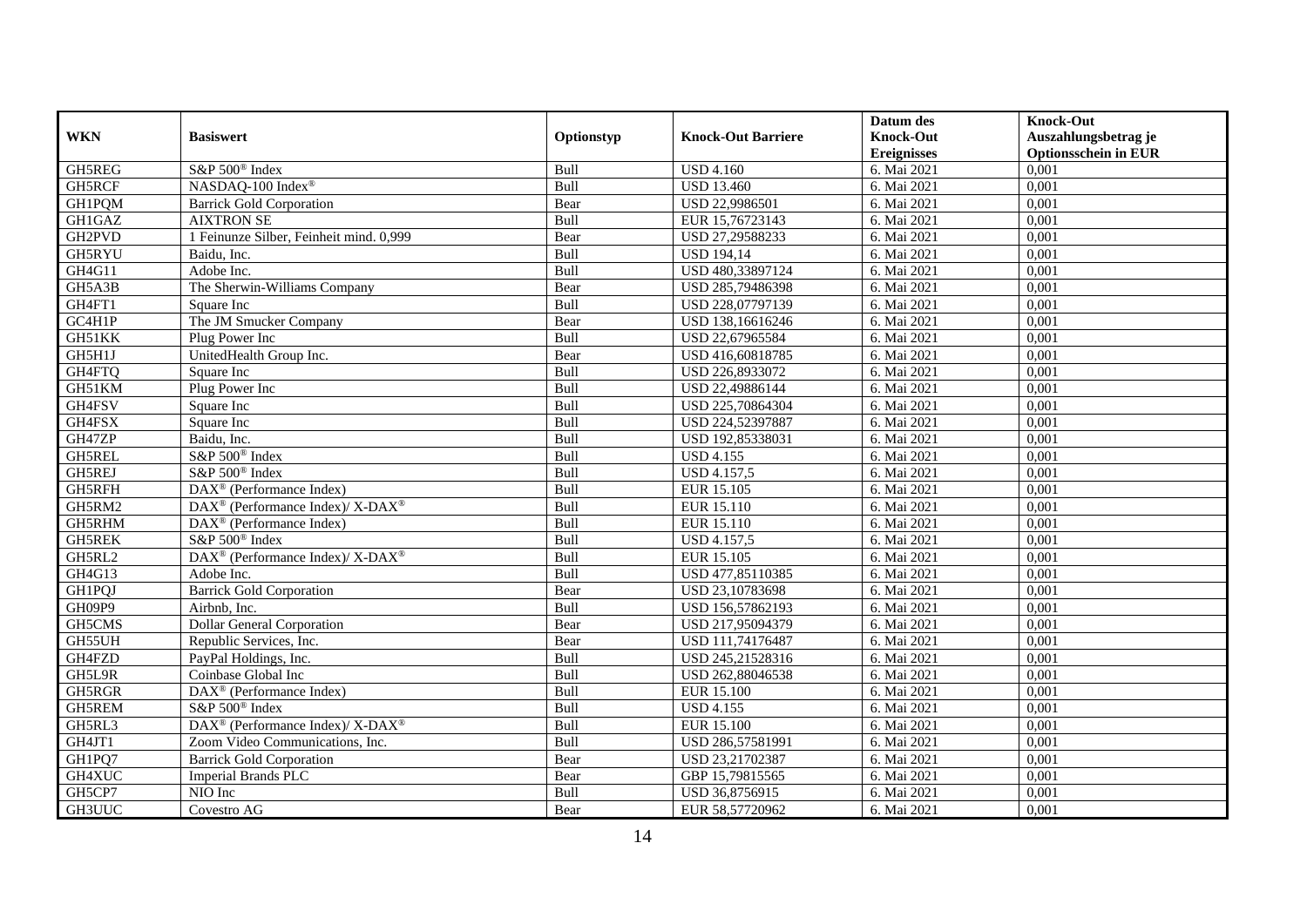|               |                                                          |            |                           | Datum des          | <b>Knock-Out</b>            |
|---------------|----------------------------------------------------------|------------|---------------------------|--------------------|-----------------------------|
| <b>WKN</b>    | <b>Basiswert</b>                                         | Optionstyp | <b>Knock-Out Barriere</b> | <b>Knock-Out</b>   | Auszahlungsbetrag je        |
|               |                                                          |            |                           | <b>Ereignisses</b> | <b>Optionsschein in EUR</b> |
| GH09PA        | Airbnb, Inc.                                             | Bull       | USD 155,73114718          | 6. Mai 2021        | 0,001                       |
| <b>GH166S</b> | Twitter, Inc.                                            | Bull       | USD 52,54540953           | 6. Mai 2021        | 0,001                       |
| GH4FSS        | Square Inc                                               | Bull       | USD 222,15465052          | 6. Mai 2021        | 0,001                       |
| GH4K2S        | Deutsche Börse AG                                        | Bull       | EUR 138,20026407          | 6. Mai 2021        | 0.001                       |
| GH4FXX        | Advanced Micro Devices, Inc.                             | Bull       | USD 76,68058285           | 6. Mai 2021        | 0,001                       |
| GH5CPC        | NIO Inc                                                  | Bull       | USD 36,58509503           | 6. Mai 2021        | 0,001                       |
| GH4FSY        | Square Inc                                               | Bull       | USD 223,3393147           | 6. Mai 2021        | 0,001                       |
| GF6MJS        | Plug Power Inc                                           | Bull       | USD 22,1014591            | 6. Mai 2021        | 0,001                       |
| GH3H04        | General Mills, Inc.                                      | Bear       | USD 63,49559271           | 6. Mai 2021        | 0,001                       |
| GH09PB        | Airbnb, Inc.                                             | Bull       | USD 154,88367234          | 6. Mai 2021        | 0,001                       |
| GH3H22        | Global Payments Inc.                                     | Bull       | <b>USD 197,529</b>        | 6. Mai 2021        | 0.001                       |
| GF034B        | Beyond Meat, Inc.                                        | Bull       | USD 115,5528389           | 6. Mai 2021        | 0.001                       |
| GH47ZK        | Baidu, Inc.                                              | Bull       | USD 191,51663339          | 6. Mai 2021        | 0,001                       |
| GH09PD        | Airbnb, Inc.                                             | Bull       | USD 154,03619763          | 6. Mai 2021        | 0,001                       |
| GH5RYV        | Baidu, Inc.                                              | Bull       | <b>USD 190,13</b>         | 6. Mai 2021        | 0,001                       |
| GH5LD6        | Unilever PLC                                             | Bear       | GBP 42,83416979           | 6. Mai 2021        | 0,001                       |
| GH09PG        | Airbnb, Inc.                                             | Bull       | USD 153,18872285          | 6. Mai 2021        | 0,001                       |
| GH5REP        | S&P 500 <sup>®</sup> Index                               | Bull       | <b>USD 4.152,5</b>        | 6. Mai 2021        | 0,001                       |
| <b>GH5RCN</b> | NASDAQ-100 Index®                                        | Bull       | <b>USD 13.420</b>         | 6. Mai 2021        | 0,001                       |
| GH5RES        | S&P 500 <sup>®</sup> Index                               | Bull       | <b>USD 4.147,5</b>        | 6. Mai 2021        | 0,001                       |
| GH5RCQ        | NASDAQ-100 Index®                                        | Bull       | <b>USD 13.410</b>         | 6. Mai 2021        | 0,001                       |
| GH5RCL        | NASDAQ-100 Index®                                        | Bull       | <b>USD 13.430</b>         | 6. Mai 2021        | 0,001                       |
| GH5RET        | S&P 500 <sup>®</sup> Index                               | Bull       | <b>USD 4.147,5</b>        | 6. Mai 2021        | 0,001                       |
| GH5RCP        | NASDAQ-100 Index®                                        | Bull       | <b>USD 13.420</b>         | 6. Mai 2021        | 0.001                       |
| GH5RL6        | DAX <sup>®</sup> (Performance Index)/ X-DAX <sup>®</sup> | Bull       | EUR 15.095                | 6. Mai 2021        | 0,001                       |
| <b>GH5RCR</b> | NASDAQ-100 Index®                                        | Bull       | <b>USD 13.410</b>         | 6. Mai 2021        | 0.001                       |
| GH5RCM        | NASDAQ-100 Index®                                        | Bull       | <b>USD 13.430</b>         | 6. Mai 2021        | 0,001                       |
| <b>GH5RHN</b> | DAX <sup>®</sup> (Performance Index)                     | Bull       | EUR 15.095                | 6. Mai 2021        | 0,001                       |
| GH5REQ        | S&P 500 <sup>®</sup> Index                               | Bull       | <b>USD 4.150</b>          | 6. Mai 2021        | 0,001                       |
| GH5RER        | S&P 500 <sup>®</sup> Index                               | Bull       | <b>USD 4.150</b>          | 6. Mai 2021        | 0.001                       |
| <b>GH5REN</b> | S&P 500 <sup>®</sup> Index                               | Bull       | <b>USD 4.152,5</b>        | 6. Mai 2021        | 0.001                       |
| GH5QMN        | NYMEX Light, Sweet Crude Oil Future (Generic Front       | Bull       | <b>USD 64,72</b>          | 6. Mai 2021        | 0,001                       |
|               | Month Future)                                            |            |                           |                    |                             |
| GH4T7N        | Illinois Tool Works Inc.                                 | Bear       | USD 237,37353179          | 6. Mai 2021        | 0,001                       |
| GH1PQB        | <b>Barrick Gold Corporation</b>                          | Bear       | USD 23,32621074           | 6. Mai 2021        | 0,001                       |
| GH4VEP        | Cotton No. 2 Future (Generic Front Month Future)         | Bear       | USD 0.9                   | 6. Mai 2021        | 0,001                       |
| <b>GH541L</b> | JPMorgan Chase & Co.                                     | Bear       | USD 158,62013186          | 6. Mai 2021        | 0.001                       |
| GH1R9S        | 1 Feinunze Gold, Feinheit mind. 0,995, LBMA              | Bear       | USD 1.815,63258952        | 6. Mai 2021        | 0,001                       |
| GH5A6X        | Netflix, Inc.                                            | Bull       | USD 492,52683701          | 6. Mai 2021        | 0,001                       |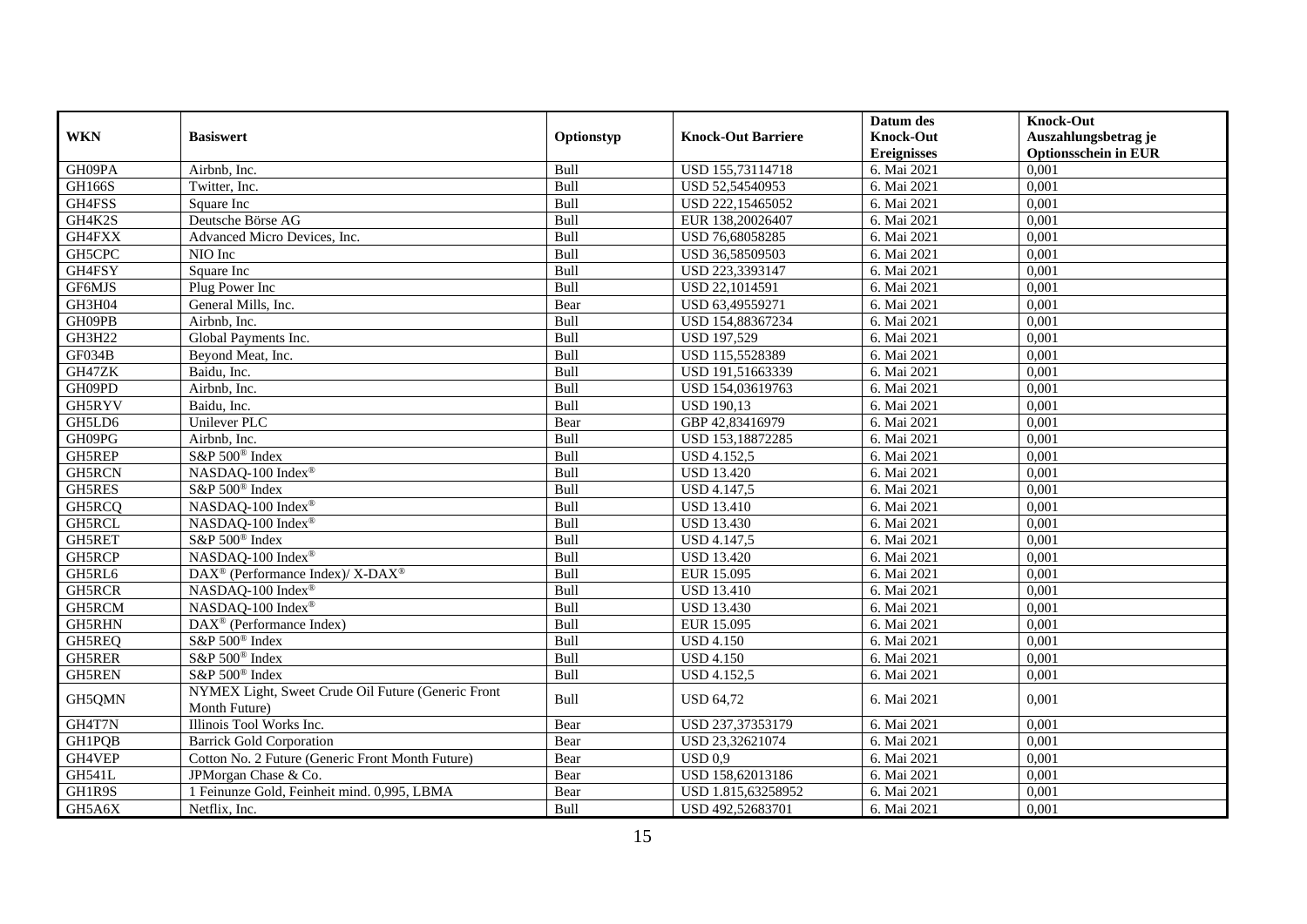|               |                                                    |             |                           | Datum des          | <b>Knock-Out</b>            |
|---------------|----------------------------------------------------|-------------|---------------------------|--------------------|-----------------------------|
| <b>WKN</b>    | <b>Basiswert</b>                                   | Optionstyp  | <b>Knock-Out Barriere</b> | <b>Knock-Out</b>   | Auszahlungsbetrag je        |
|               |                                                    |             |                           | <b>Ereignisses</b> | <b>Optionsschein in EUR</b> |
| GH5LJC        | Delivery Hero AG                                   | Bull        | EUR 120,43289728          | 6. Mai 2021        | 0,001                       |
| GH5NNG        | Plug Power Inc                                     | Bull        | USD 21,65635541           | 6. Mai 2021        | 0,001                       |
| <b>GH0GEQ</b> | <b>International Business Machines Corporation</b> | Bear        | USD 146,64429112          | 6. Mai 2021        | 0,001                       |
| GH4JYL        | Tesla Inc                                          | <b>Bull</b> | USD 654,81565368          | 6. Mai 2021        | 0,001                       |
| GH5RPP        | Texas Instruments Incorporated                     | Bear        | <b>USD 182,18</b>         | 6. Mai 2021        | 0,001                       |
| GH4JYP        | Tesla Inc                                          | Bull        | USD 651,38366366          | 6. Mai 2021        | 0,001                       |
| GH5E5G        | <b>Hugo Boss AG</b>                                | Bear        | EUR 42,08082215           | 6. Mai 2021        | 0,001                       |
| GH5NUJ        | Evotec AG                                          | Bull        | EUR 33,2673147            | 6. Mai 2021        | 0,001                       |
| GH4T30        | Sartorius AG                                       | Bull        | EUR 438,85                | 6. Mai 2021        | 0,001                       |
| GH2PVE        | 1 Feinunze Silber, Feinheit mind. 0,999            | Bear        | USD 27,42510534           | 6. Mai 2021        | 0,001                       |
| GH3AZL        | Dow Jones Industrial Average <sup>®</sup> Index    | Bear        | <b>USD 34.350</b>         | 6. Mai 2021        | 0,001                       |
| GH0DX2        | Dow Jones Industrial Average® Index                | Bear        | USD 34.350,65370774       | 6. Mai 2021        | 0,001                       |
| GH4CWV        | Dow Jones Industrial Average <sup>®</sup> Index    | Bear        | <b>USD 34.350</b>         | 6. Mai 2021        | 0,001                       |
| GH1B9L        | Dow Jones Industrial Average® Index                | Bear        | USD 34.446,48130653       | 6. Mai 2021        | 0,001                       |
| GH1G50        | Dow Jones Industrial Average® Index                | Bear        | USD 34.403,1358279        | 6. Mai 2021        | 0,001                       |
| GF6HX2        | Dow Jones Industrial Average® Index                | Bear        | USD 34.421,52669826       | 6. Mai 2021        | 0,001                       |
| GF6HX3        | Dow Jones Industrial Average <sup>®</sup> Index    | Bear        | USD 34.372,23145005       | 6. Mai 2021        | 0,001                       |
| <b>GH5E66</b> | Rio Tinto Plc                                      | Bear        | GBP 64,69738902           | 6. Mai 2021        | 0,001                       |
| GH4MQ1        | National Grid plc                                  | Bear        | GBP 9,33162091            | 6. Mai 2021        | 0,001                       |
| <b>GH5R77</b> | Dow Jones Industrial Average® Index                | Bear        | <b>USD 34.420</b>         | 6. Mai 2021        | 0,001                       |
| GH4CWU        | Dow Jones Industrial Average® Index                | Bear        | <b>USD 34.400</b>         | 6. Mai 2021        | 0,001                       |
| GH5RBX        | NASDAQ-100 Index®                                  | Bear        | <b>USD 13.550</b>         | 6. Mai 2021        | 0,001                       |
| <b>GH5RBU</b> | NASDAQ-100 Index®                                  | Bear        | <b>USD 13.560</b>         | 6. Mai 2021        | 0,001                       |
| GH2KGB        | Dow Jones Industrial Average® Index                | Bear        | <b>USD 34.400</b>         | 6. Mai 2021        | 0,001                       |
| GH4LSK        | Dow Jones Industrial Average <sup>®</sup> Index    | Bear        | <b>USD 34.420</b>         | 6. Mai 2021        | 0,001                       |
| GH5RBW        | NASDAQ-100 Index®                                  | Bear        | <b>USD 13.550</b>         | 6. Mai 2021        | 0,001                       |
| GH5RBS        | NASDAQ-100 Index®                                  | Bear        | <b>USD 13.570</b>         | 6. Mai 2021        | 0,001                       |
| GH5RE4        | S&P 500 <sup>®</sup> Index                         | Bear        | <b>USD 4.175</b>          | 6. Mai 2021        | 0,001                       |
| GH5RDY        | S&P 500 <sup>®</sup> Index                         | Bear        | <b>USD 4.185</b>          | 6. Mai 2021        | 0,001                       |
| GH5R7A        | Dow Jones Industrial Average <sup>®</sup> Index    | Bear        | <b>USD 34.350</b>         | 6. Mai 2021        | 0,001                       |
| GH5RBT        | NASDAQ-100 Index®                                  | Bear        | <b>USD 13.570</b>         | 6. Mai 2021        | 0,001                       |
| GH5R76        | Dow Jones Industrial Average <sup>®</sup> Index    | Bear        | <b>USD 34.440</b>         | 6. Mai 2021        | 0,001                       |
| GH5RE0        | S&P 500 <sup>®</sup> Index                         | Bear        | <b>USD 4.180</b>          | 6. Mai 2021        | 0,001                       |
| <b>GH5R78</b> | Dow Jones Industrial Average <sup>®</sup> Index    | Bear        | <b>USD 34.400</b>         | 6. Mai 2021        | 0,001                       |
| GH5RDZ        | S&P 500 <sup>®</sup> Index                         | Bear        | <b>USD 4.182,5</b>        | 6. Mai 2021        | 0,001                       |
| GH4LSL        | Dow Jones Industrial Average® Index                | Bear        | <b>USD 34.380</b>         | 6. Mai 2021        | 0,001                       |
| GH5RE3        | S&P 500 <sup>®</sup> Index                         | Bear        | <b>USD 4.177,5</b>        | 6. Mai 2021        | 0,001                       |
| GH5CMN        | Lowe's Companies, Inc.                             | Bear        | USD 203,67446215          | 6. Mai 2021        | 0,001                       |
| GH5RE2        | S&P 500 <sup>®</sup> Index                         | Bear        | <b>USD 4.177,5</b>        | 6. Mai 2021        | 0,001                       |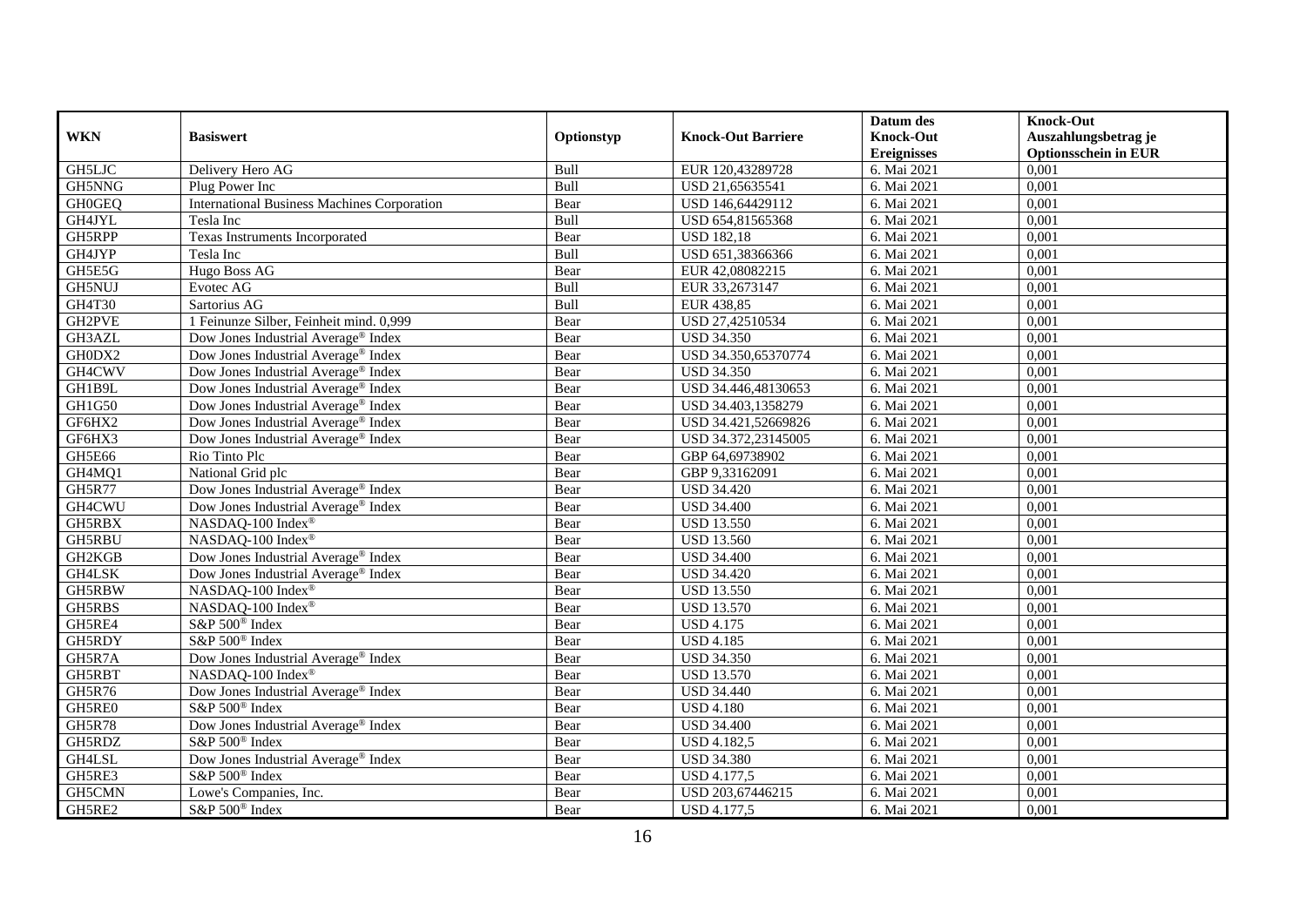|               |                                                    |            |                           | Datum des          | <b>Knock-Out</b>            |
|---------------|----------------------------------------------------|------------|---------------------------|--------------------|-----------------------------|
| <b>WKN</b>    | <b>Basiswert</b>                                   | Optionstyp | <b>Knock-Out Barriere</b> | <b>Knock-Out</b>   | Auszahlungsbetrag je        |
|               |                                                    |            |                           | <b>Ereignisses</b> | <b>Optionsschein in EUR</b> |
| GH1PQS        | <b>Barrick Gold Corporation</b>                    | Bear       | USD 23,43539765           | 6. Mai 2021        | 0,001                       |
| <b>GH5R79</b> | Dow Jones Industrial Average® Index                | Bear       | <b>USD 34.380</b>         | 6. Mai 2021        | 0,001                       |
| GH5RQJ        | <b>International Business Machines Corporation</b> | Bear       | <b>USD 147,63</b>         | 6. Mai 2021        | 0,001                       |
| GH5CHQ        | Wells Fargo & Company                              | Bear       | USD 46,3735136            | 6. Mai 2021        | 0,001                       |
| GH5RE1        | S&P 500 <sup>®</sup> Index                         | Bear       | <b>USD 4.180</b>          | 6. Mai 2021        | 0,001                       |
| GH4LSJ        | Dow Jones Industrial Average® Index                | Bear       | <b>USD 34.420</b>         | 6. Mai 2021        | 0,001                       |
| <b>GH541N</b> | JPMorgan Chase & Co.                               | Bear       | USD 159,3794145           | 6. Mai 2021        | 0,001                       |
| <b>GH5RNS</b> | Texas Instruments Incorporated                     | Bear       | <b>USD 183,17</b>         | 6. Mai 2021        | 0,001                       |
| GH55TL        | FedEx Corp.                                        | Bear       | USD 310,00986814          | 6. Mai 2021        | 0,001                       |
| GH4VXW        | Verizon Communications Inc.                        | Bear       | USD 59,13215603           | 6. Mai 2021        | 0,001                       |
| GH4LSM        | Dow Jones Industrial Average® Index                | Bear       | <b>USD 34.380</b>         | 6. Mai 2021        | 0,001                       |
| GH5RBV        | NASDAQ-100 Index <sup>®</sup>                      | Bear       | <b>USD 13.560</b>         | 6. Mai 2021        | 0,001                       |
| GH55SR        | <b>LINDE PLC</b>                                   | Bear       | USD 295,49357532          | 6. Mai 2021        | 0,001                       |
| GH5RR2        | Lam Research Corporation                           | Bear       | <b>USD 613,98</b>         | 6. Mai 2021        | 0,001                       |
| GH5RE5        | $S\&P 500^{\circ}$ Index                           | Bear       | <b>USD 4.175</b>          | 6. Mai 2021        | 0,001                       |
| GH42FB        | Deere & Company                                    | Bear       | USD 388,18259003          | 6. Mai 2021        | 0,001                       |
| GC4LSU        | AT&T Inc.                                          | Bear       | USD 32,24238558           | 6. Mai 2021        | 0,001                       |
| GC9WXU        | Air Liquide SA                                     | Bear       | EUR 143,06461946          | 6. Mai 2021        | 0,001                       |
| GH5RX1        | Align Technology, Inc.                             | Bear       | <b>USD 570,2</b>          | 6. Mai 2021        | 0,001                       |
| GH5RTS        | Apple Inc.                                         | Bear       | <b>USD 128,72</b>         | 6. Mai 2021        | 0,001                       |
| GH5L9G        | Kimberly-Clark Corporation                         | Bear       | USD 137,3276143           | 6. Mai 2021        | 0,001                       |
| GH5RBR        | NASDAQ-100 Index®                                  | Bear       | <b>USD 13.580</b>         | 6. Mai 2021        | 0,001                       |
| <b>GH5RBN</b> | NASDAQ-100 Index®                                  | Bear       | <b>USD 13.590</b>         | 6. Mai 2021        | 0,001                       |
| GH5RBQ        | NASDAQ-100 Index®                                  | Bear       | <b>USD 13.580</b>         | 6. Mai 2021        | 0,001                       |
| GH5RBP        | NASDAQ-100 Index®                                  | Bear       | <b>USD 13.590</b>         | 6. Mai 2021        | 0,001                       |
| GH5RNH        | Texas Instruments Incorporated                     | Bear       | <b>USD 184,15</b>         | 6. Mai 2021        | 0,001                       |
| GH5RBM        | NASDAQ-100 Index®                                  | Bear       | <b>USD 13.600</b>         | 6. Mai 2021        | 0,001                       |
| GH5RNN        | <b>International Business Machines Corporation</b> | Bear       | <b>USD 148,36</b>         | 6. Mai 2021        | 0,001                       |
| GH5RVZ        | Nvidia Corporation                                 | Bear       | <b>USD 581,7</b>          | 6. Mai 2021        | 0,001                       |
| GH5NL2        | The Estee Lauder Companies Inc.                    | Bear       | USD 298,61737978          | 6. Mai 2021        | 0,001                       |
| GH5RBL        | NASDAQ-100 Index®                                  | Bear       | <b>USD 13.600</b>         | 6. Mai 2021        | 0,001                       |
| GH5GWS        | Altria Group, Inc.                                 | Bear       | USD 49,12185267           | 6. Mai 2021        | 0,001                       |
| GH1PQ9        | <b>Barrick Gold Corporation</b>                    | Bear       | USD 23,55451059           | 6. Mai 2021        | 0,001                       |
| GH5RX5        | Align Technology, Inc.                             | Bear       | <b>USD 573,57</b>         | 6. Mai 2021        | 0,001                       |
| GH09PK        | Airbnb, Inc.                                       | Bull       | USD 152,34124809          | 6. Mai 2021        | 0,001                       |
| GH09R9        | Airbnb, Inc.                                       | Bull       | USD 151,40187849          | 6. Mai 2021        | 0,001                       |
| GH4FSW        | Square Inc                                         | Bull       | USD 220,96998636          | 6. Mai 2021        | 0,001                       |
| GH5LC3        | Coinbase Global Inc                                | Bull       | USD 251,47567296          | 6. Mai 2021        | 0,001                       |
| GF4NH7        | Paycom Software, Inc.                              | Bull       | USD 323,20164203          | 6. Mai 2021        | 0,001                       |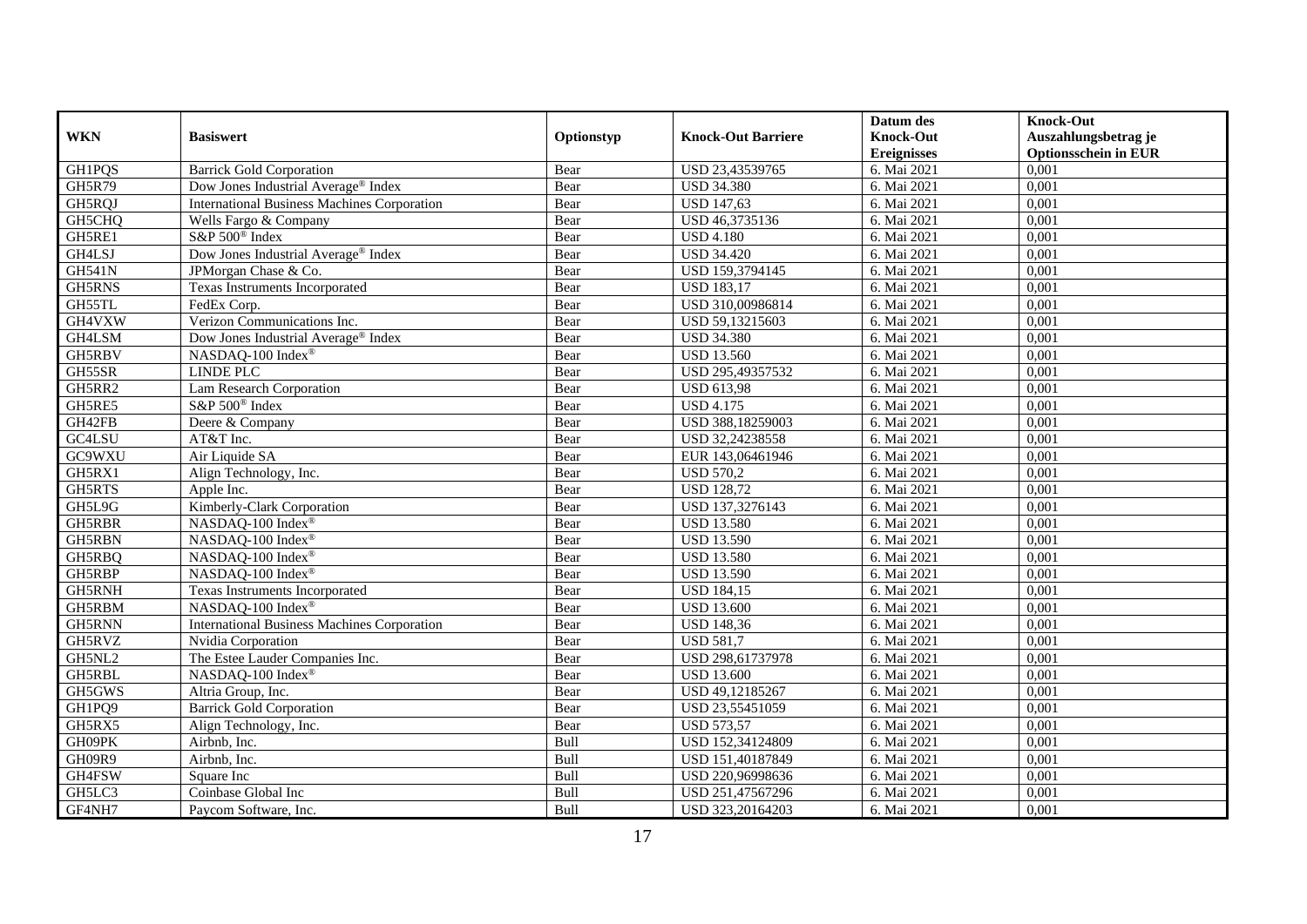|               |                                                 |            |                           | Datum des          | <b>Knock-Out</b>            |
|---------------|-------------------------------------------------|------------|---------------------------|--------------------|-----------------------------|
| <b>WKN</b>    | <b>Basiswert</b>                                | Optionstyp | <b>Knock-Out Barriere</b> | <b>Knock-Out</b>   | Auszahlungsbetrag je        |
|               |                                                 |            |                           | <b>Ereignisses</b> | <b>Optionsschein in EUR</b> |
| GH4MNL        | Alibaba Group Holding Limited                   | Bull       | <b>USD 223,285</b>        | 6. Mai 2021        | 0,001                       |
| GH4MNK        | Alibaba Group Holding Limited                   | Bull       | <b>USD 224,435</b>        | 6. Mai 2021        | 0,001                       |
| GH4FQT        | Square Inc                                      | Bull       | USD 218,60065799          | 6. Mai 2021        | 0,001                       |
| GH4FSR        | Square Inc                                      | Bull       | USD 219,78532217          | 6. Mai 2021        | 0,001                       |
| GH3H4A        | U.S. Bancorp                                    | Bear       | USD 61,18144757           | 6. Mai 2021        | 0,001                       |
| <b>GH5RTU</b> | Apple Inc.                                      | Bear       | <b>USD 129,36</b>         | 6. Mai 2021        | 0,001                       |
| GH5CH5        | Citigroup Inc.                                  | Bear       | USD 74,78733541           | 6. Mai 2021        | 0,001                       |
| GH2SWP        | American International Group, Inc.              | Bear       | USD 50,03026174           | 6. Mai 2021        | 0,001                       |
| GH4FQZ        | Square Inc                                      | Bull       | USD 217,41599384          | 6. Mai 2021        | 0,001                       |
| GH39U3        | Exxon Mobil Corporation                         | Bear       | USD 61,255922             | 6. Mai 2021        | 0,001                       |
| GH4XTU        | Philip Morris International Inc.                | Bear       | USD 96,65261318           | 6. Mai 2021        | 0,001                       |
| GH5RW6        | Align Technology, Inc.                          | Bear       | <b>USD 576,94</b>         | 6. Mai 2021        | 0,001                       |
| GH39XM        | JPMorgan Chase & Co.                            | Bear       | USD 160,62664003          | 6. Mai 2021        | 0,001                       |
| <b>GH2V04</b> | The Allstate Corporation                        | Bear       | USD 132,00556018          | 6. Mai 2021        | 0,001                       |
| <b>GH348X</b> | <b>Bank of America Corporation</b>              | Bear       | USD 41,96137287           | 6. Mai 2021        | 0,001                       |
| GH5E4Y        | Amgen Inc.                                      | Bear       | USD 251,21726398          | 6. Mai 2021        | 0,001                       |
| GH4BWL        | Dow Jones Industrial Average® Index             | Bear       | USD 34.466,85073005       | 6. Mai 2021        | 0,001                       |
| <b>GH5R73</b> | Dow Jones Industrial Average <sup>®</sup> Index | Bear       | <b>USD 34.500</b>         | 6. Mai 2021        | 0,001                       |
| GH3H40        | MetLife, Inc.                                   | Bear       | USD 66,93391476           | 6. Mai 2021        | 0,001                       |
| <b>GH5S06</b> | Align Technology, Inc.                          | Bear       | <b>USD 580,3</b>          | 6. Mai 2021        | 0,001                       |
| GH1WJF        | Archer-Daniels-Midland Company                  | Bear       | USD 66,80447517           | 6. Mai 2021        | 0,001                       |
| GH5M7M        | S&P 500 <sup>®</sup> Index                      | Bear       | <b>USD 4.195</b>          | 6. Mai 2021        | 0,001                       |
| GH5CJH        | Lowe's Companies, Inc.                          | Bear       | USD 205,72269686          | 6. Mai 2021        | 0,001                       |
| GH5RVJ        | Microsoft Corporation                           | Bear       | <b>USD 249,02</b>         | 6. Mai 2021        | 0,001                       |
| GH2KGA        | Dow Jones Industrial Average <sup>®</sup> Index | Bear       | <b>USD 34.500</b>         | 6. Mai 2021        | 0,001                       |
| GH5M7N        | S&P 500 <sup>®</sup> Index                      | Bear       | <b>USD 4.195</b>          | 6. Mai 2021        | 0,001                       |
| GH5M7Q        | S&P 500 <sup>®</sup> Index                      | Bear       | <b>USD 4.190</b>          | 6. Mai 2021        | 0,001                       |
| GF6UQN        | <b>CVS Health Corporation</b>                   | Bear       | USD 83,54401783           | 6. Mai 2021        | 0,001                       |
| GH5M7P        | $S\&P 500^{\circ}$ Index                        | Bear       | <b>USD 4.192,5</b>        | 6. Mai 2021        | 0,001                       |
| GH5CKK        | <b>Bank of America Corporation</b>              | Bear       | USD 41,9701633            | 6. Mai 2021        | 0,001                       |
| GH4BVN        | Dow Jones Industrial Average <sup>®</sup> Index | Bear       | USD 34.483,70094698       | 6. Mai 2021        | 0,001                       |
| GH5R72        | Dow Jones Industrial Average <sup>®</sup> Index | Bear       | <b>USD 34.520</b>         | 6. Mai 2021        | 0,001                       |
| GH5R75        | Dow Jones Industrial Average® Index             | Bear       | <b>USD 34.450</b>         | 6. Mai 2021        | 0,001                       |
| <b>GH5R74</b> | Dow Jones Industrial Average® Index             | Bear       | <b>USD 34.480</b>         | 6. Mai 2021        | 0,001                       |
| GH5RDX        | S&P 500 <sup>®</sup> Index                      | Bear       | <b>USD 4.187,5</b>        | 6. Mai 2021        | 0,001                       |
| GH3AZJ        | Dow Jones Industrial Average® Index             | Bear       | <b>USD 34.450</b>         | 6. Mai 2021        | 0,001                       |
| GH5M7L        | S&P 500 <sup>®</sup> Index                      | Bear       | <b>USD 4.197,5</b>        | 6. Mai 2021        | 0,001                       |
| GH4X9Y        | Dow Jones Industrial Average <sup>®</sup> Index | Bear       | <b>USD 34.480</b>         | 6. Mai 2021        | 0,001                       |
| GF7H2D        | Dow Jones Industrial Average® Index             | Bear       | USD 34.528,73193751       | 6. Mai 2021        | 0,001                       |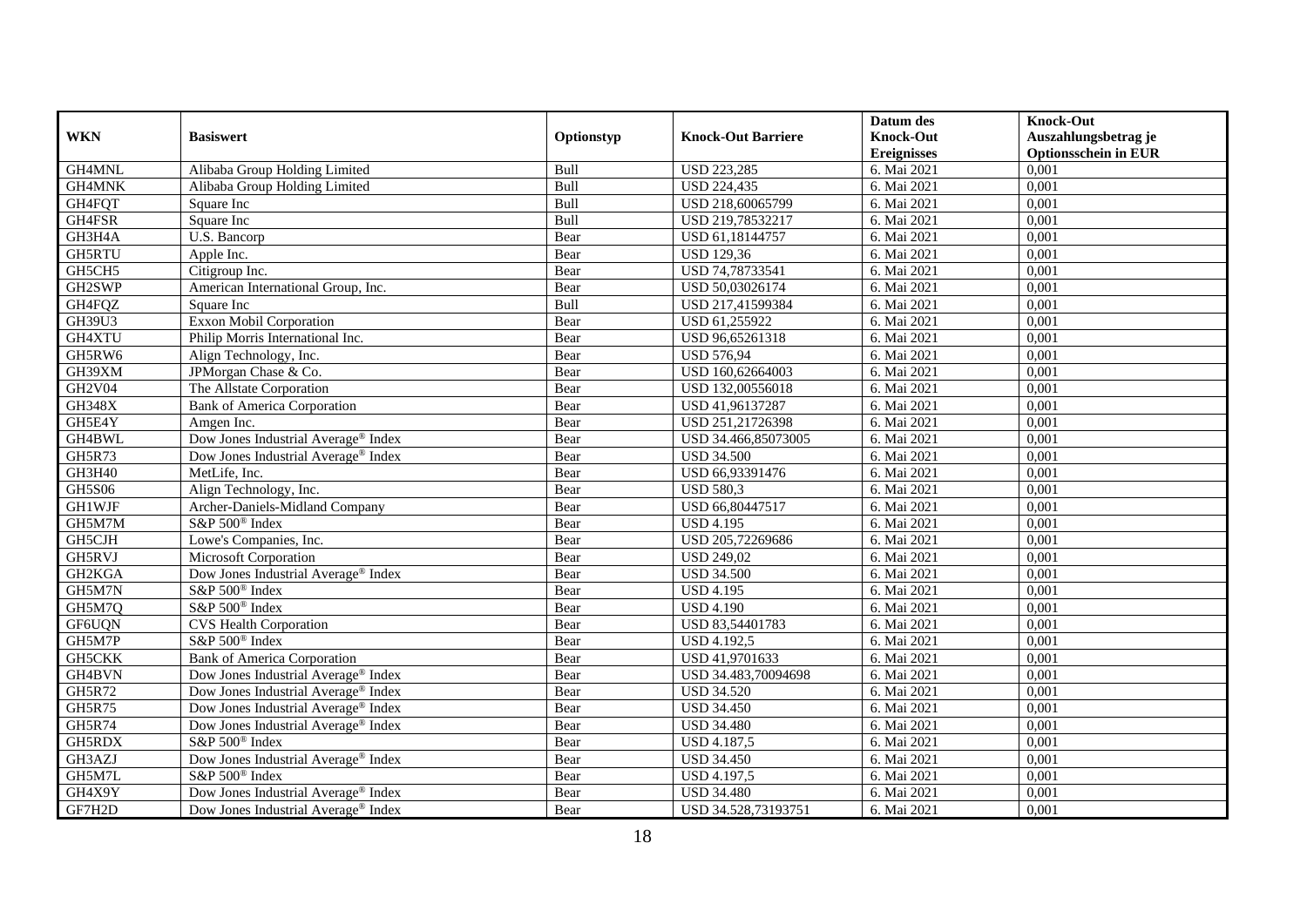|               |                                                                   |            |                           | Datum des          | <b>Knock-Out</b>            |
|---------------|-------------------------------------------------------------------|------------|---------------------------|--------------------|-----------------------------|
| <b>WKN</b>    | <b>Basiswert</b>                                                  | Optionstyp | <b>Knock-Out Barriere</b> | <b>Knock-Out</b>   | Auszahlungsbetrag je        |
|               |                                                                   |            |                           | <b>Ereignisses</b> | <b>Optionsschein in EUR</b> |
| GH5M7K        | S&P 500 <sup>®</sup> Index                                        | Bear       | <b>USD 4.197,5</b>        | 6. Mai 2021        | 0,001                       |
| GH4CWT        | Dow Jones Industrial Average® Index                               | Bear       | <b>USD 34.450</b>         | 6. Mai 2021        | 0,001                       |
| GH4X9Z        | Dow Jones Industrial Average® Index                               | Bear       | <b>USD 34.480</b>         | 6. Mai 2021        | 0,001                       |
| GH5RDW        | S&P 500 <sup>®</sup> Index                                        | Bear       | <b>USD 4.190</b>          | 6. Mai 2021        | 0,001                       |
| GH4CWS        | Dow Jones Industrial Average <sup>®</sup> Index                   | Bear       | <b>USD 34.500</b>         | 6. Mai 2021        | 0,001                       |
| GH4X9W        | Dow Jones Industrial Average® Index                               | Bear       | <b>USD 34.520</b>         | 6. Mai 2021        | 0,001                       |
| GH5R71        | Dow Jones Industrial Average <sup>®</sup> Index                   | Bear       | <b>USD 34.540</b>         | 6. Mai 2021        | 0,001                       |
| GH5RDV        | S&P 500 <sup>®</sup> Index                                        | Bear       | <b>USD 4.192,5</b>        | 6. Mai 2021        | 0,001                       |
| GD97ZB        | Dow Jones Industrial Average® Index                               | Bear       | USD 34.466,4350562        | 6. Mai 2021        | 0,001                       |
| GH0DX3        | Dow Jones Industrial Average® Index                               | Bear       | USD 34.501,44505559       | 6. Mai 2021        | 0,001                       |
| GH4X9X        | Dow Jones Industrial Average® Index                               | Bear       | <b>USD 34.520</b>         | 6. Mai 2021        | 0.001                       |
| GH5RBJ        | NASDAQ-100 Index®                                                 | Bear       | <b>USD 13.610</b>         | 6. Mai 2021        | 0,001                       |
| GH5RDT        | S&P 500 <sup>®</sup> Index                                        | Bear       | <b>USD 4.202,5</b>        | 6. Mai 2021        | 0,001                       |
| <b>GH5RBK</b> | NASDAQ-100 Index®                                                 | Bear       | <b>USD 13.610</b>         | 6. Mai 2021        | 0,001                       |
| GH5U8R        | DAX <sup>®</sup> (Performance Index)/ X-DAX <sup>®</sup>          | Bear       | EUR 15.095                | 7. Mai 2021        | 0,001                       |
| <b>GH5R70</b> | Dow Jones Industrial Average® Index                               | Bear       | <b>USD 34.550</b>         | 6. Mai 2021        | 0,001                       |
| GH5U7E        | DAX <sup>®</sup> (Performance Index)/ X-DAX <sup>®</sup>          | Bull       | EUR 15.345                | 7. Mai 2021        | 0,001                       |
| GH5M7J        | S&P 500 <sup>®</sup> Index                                        | Bear       | <b>USD 4.200</b>          | 6. Mai 2021        | 0,001                       |
| GH5U8G        | DAX <sup>®</sup> (Performance Index)/X-DAX <sup>®</sup>           | Bear       | <b>EUR 15.100</b>         | 7. Mai 2021        | 0,001                       |
| GH5RDU        | S&P 500 <sup>®</sup> Index                                        | Bear       | <b>USD 4.200</b>          | 6. Mai 2021        | 0,001                       |
| GH5M7H        | S&P 500 <sup>®</sup> Index                                        | Bear       | <b>USD 4.202,5</b>        | 6. Mai 2021        | 0,001                       |
| GH5U8D        | DAX <sup>®</sup> (Performance Index)/ X-DAX <sup>®</sup>          | Bull       | EUR 15.460                | 7. Mai 2021        | 0,001                       |
| <b>GH5RLL</b> | DAX <sup>®</sup> (Performance Index)/ X-DAX <sup>®</sup>          | Bear       | EUR 14.760                | 6. Mai 2021        | 0,001                       |
| GH5U9V        | DAX <sup>®</sup> (Performance Index)/ X-DAX <sup>®</sup>          | Bear       | <b>EUR 14.950</b>         | 7. Mai 2021        | 0.001                       |
| GH3AZG        | Dow Jones Industrial Average® Index                               | Bear       | <b>USD 34.550</b>         | 6. Mai 2021        | 0,001                       |
| GH5U9X        | $DAX^{\circledast}$ (Performance Index)/ X-DAX <sup>®</sup>       | Bear       | EUR 14.925                | 7. Mai 2021        | 0.001                       |
| GH5RMS        | DAX <sup>®</sup> (Performance Index)/ X-DAX <sup>®</sup>          | Bear       | <b>EUR 14.660</b>         | 6. Mai 2021        | 0,001                       |
| GH4CWR        | Dow Jones Industrial Average® Index                               | Bear       | <b>USD 34.550</b>         | 6. Mai 2021        | 0,001                       |
| GH5U8Y        | $\text{DAX}^{\circledast}$ (Performance Index)/X-DAX <sup>®</sup> | Bear       | EUR 15.135                | 7. Mai 2021        | 0,001                       |
| GH5RHS        | DAX <sup>®</sup> (Performance Index)                              | Bull       | EUR 15.125                | 6. Mai 2021        | 0.001                       |
| GH5RMZ        | DAX <sup>®</sup> (Performance Index)/X-DAX <sup>®</sup>           | Bear       | EUR 14.685                | 6. Mai 2021        | 0,001                       |
| GH5RW8        | Align Technology, Inc.                                            | Bear       | <b>USD 583,67</b>         | 6. Mai 2021        | 0,001                       |
| GH5RMR        | DAX <sup>®</sup> (Performance Index)/ X-DAX <sup>®</sup>          | Bear       | EUR 14.655                | 6. Mai 2021        | 0.001                       |
| GH5RMK        | DAX <sup>®</sup> (Performance Index)/ X-DAX <sup>®</sup>          | Bear       | EUR 14.615                | 6. Mai 2021        | 0,001                       |
| GH4JW6        | Cummins Inc.                                                      | Bear       | USD 265,87561053          | 6. Mai 2021        | 0,001                       |
| GH1H4B        | PNC Financial Services Group, Inc.                                | Bear       | USD 198,23328333          | 6. Mai 2021        | 0,001                       |
| GH5RG1        | DAX <sup>®</sup> (Performance Index)                              | Bear       | EUR 14.825                | 6. Mai 2021        | 0,001                       |
| GH5RJ3        | DAX <sup>®</sup> (Performance Index)                              | Bear       | EUR 14.840                | 6. Mai 2021        | 0,001                       |
| GF4NGH        | Arista Networks, Inc.                                             | Bear       | USD 327,43734376          | 6. Mai 2021        | 0,001                       |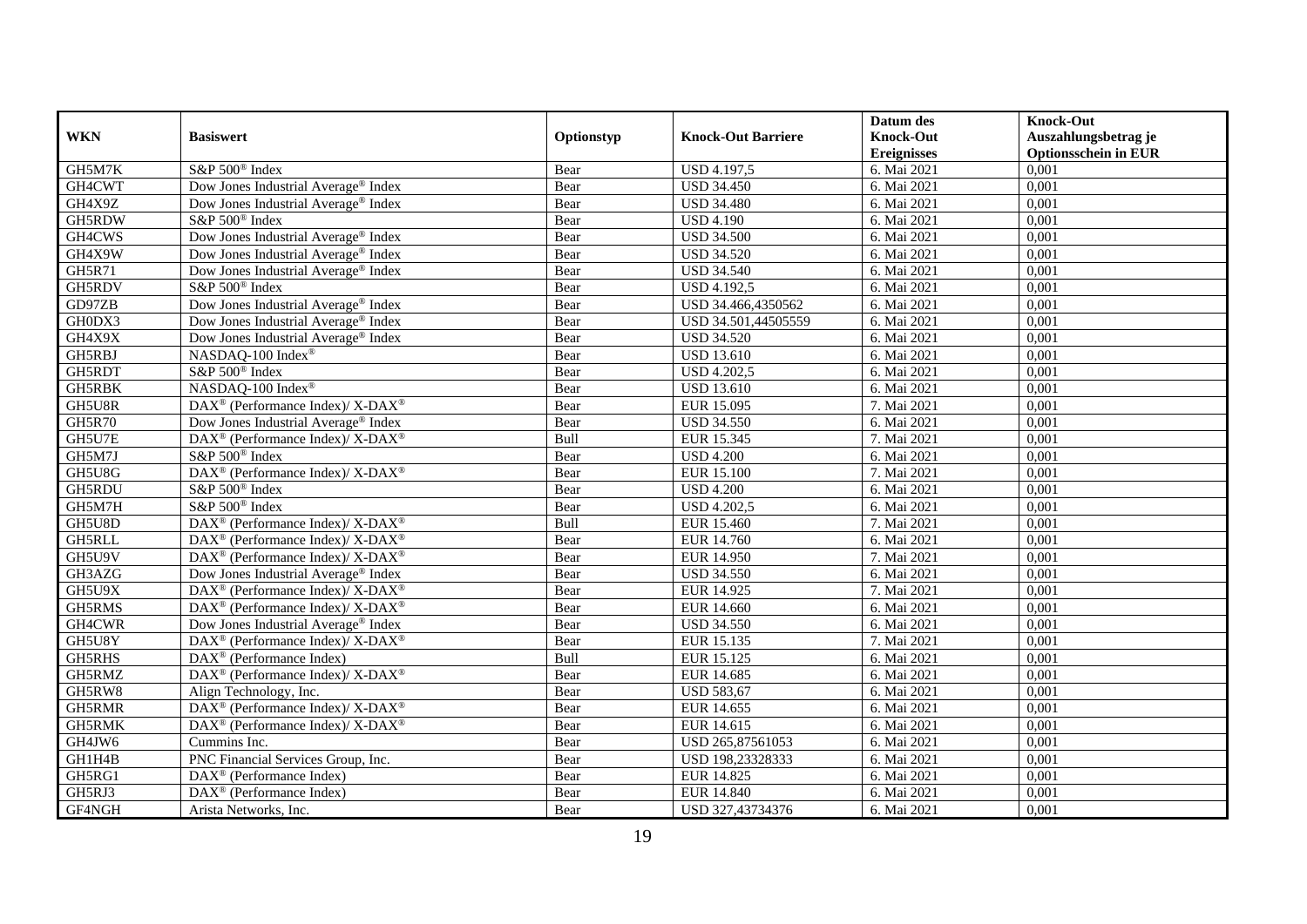|               |                                                                     |            |                           | Datum des          | <b>Knock-Out</b>            |
|---------------|---------------------------------------------------------------------|------------|---------------------------|--------------------|-----------------------------|
| <b>WKN</b>    | <b>Basiswert</b>                                                    | Optionstyp | <b>Knock-Out Barriere</b> | <b>Knock-Out</b>   | Auszahlungsbetrag je        |
|               |                                                                     |            |                           | <b>Ereignisses</b> | <b>Optionsschein in EUR</b> |
| GH4BVQ        | Dow Jones Industrial Average® Index                                 | Bear       | USD 34.550,64289804       | 6. Mai 2021        | 0.001                       |
| GH2PVF        | 1 Feinunze Silber, Feinheit mind. 0,999                             | Bear       | USD 27,48212363           | 7. Mai 2021        | 0,001                       |
| GH5TYH        | ICE Brent Crude Oil Future (Generic Front Month                     | Bull       | <b>USD 68,53</b>          | 7. Mai 2021        | 0,001                       |
|               | Future)<br>ICE Brent Crude Oil Future (Generic Front Month          |            |                           |                    |                             |
| GH5TYG        | Future)                                                             | Bull       | <b>USD 69,03</b>          | 7. Mai 2021        | 0,001                       |
| GH1R9T        | 1 Feinunze Gold, Feinheit mind. 0,995, LBMA                         | Bear       | USD 1.821,78221997        | 7. Mai 2021        | 0.001                       |
| GH5TYF        | NYMEX Light, Sweet Crude Oil Future (Generic Front<br>Month Future) | Bull       | <b>USD 65,39</b>          | 7. Mai 2021        | 0,001                       |
| GH5U7V        | DAX <sup>®</sup> (Performance Index)/ X-DAX <sup>®</sup>            | Bull       | EUR 15.385                | 7. Mai 2021        | 0,001                       |
| GH5U9U        | DAX <sup>®</sup> (Performance Index)/ X-DAX <sup>®</sup>            | Bear       | EUR 14.930                | 7. Mai 2021        | 0.001                       |
| GH5U9G        | DAX <sup>®</sup> (Performance Index)/ X-DAX <sup>®</sup>            | Bear       | EUR 15.060                | 7. Mai 2021        | 0,001                       |
| GH5U8U        | DAX <sup>®</sup> (Performance Index)/X-DAX <sup>®</sup>             | Bear       | EUR 15.140                | 7. Mai 2021        | 0,001                       |
| <b>GH5U83</b> | $DAX^{\circledast}$ (Performance Index)/ X-DAX <sup>®</sup>         | Bull       | EUR 15.430                | 7. Mai 2021        | 0,001                       |
| <b>GH5U89</b> | DAX <sup>®</sup> (Performance Index)/ X-DAX <sup>®</sup>            | Bull       | EUR 15.270                | 7. Mai 2021        | 0,001                       |
| GH5U8A        | DAX <sup>®</sup> (Performance Index)/ X-DAX <sup>®</sup>            | Bull       | EUR 15.465                | 7. Mai 2021        | 0,001                       |
| GH5U6Z        | DAX <sup>®</sup> (Performance Index)/ X-DAX <sup>®</sup>            | Bull       | EUR 15.310                | 7. Mai 2021        | 0,001                       |
| GH5U9B        | DAX <sup>®</sup> (Performance Index)/X-DAX <sup>®</sup>             | Bull       | EUR 15.420                | 7. Mai 2021        | 0,001                       |
| <b>GH5U94</b> | DAX <sup>®</sup> (Performance Index)/X-DAX <sup>®</sup>             | Bear       | EUR 15.045                | 7. Mai 2021        | 0,001                       |
| GH5U9K        | DAX <sup>®</sup> (Performance Index)/ X-DAX <sup>®</sup>            | Bear       | <b>EUR 14.880</b>         | 7. Mai 2021        | 0,001                       |
| GH5U7F        | $DAX^{\circledast}$ (Performance Index)/ X-DAX <sup>®</sup>         | Bull       | EUR 15.340                | 7. Mai 2021        | 0,001                       |
| GH5U9C        | DAX <sup>®</sup> (Performance Index)/ X-DAX <sup>®</sup>            | Bear       | EUR 14.980                | 7. Mai 2021        | 0,001                       |
| GH5U7X        | $DAX^{\circledast}$ (Performance Index)/ X-DAX <sup>®</sup>         | Bear       | EUR 15.155                | 7. Mai 2021        | 0,001                       |
| GH5U76        | $\text{DAX}^{\circledR}$ (Performance Index)/ X-DAX <sup>®</sup>    | Bull       | <b>EUR 15.280</b>         | 7. Mai 2021        | 0,001                       |
| <b>GH5U77</b> | DAX <sup>®</sup> (Performance Index)/ X-DAX <sup>®</sup>            | Bull       | EUR 15.275                | 7. Mai 2021        | 0,001                       |
| GH5UA4        | DAX <sup>®</sup> (Performance Index)/ X-DAX <sup>®</sup>            | Bear       | EUR 15.030                | 7. Mai 2021        | 0,001                       |
| GH5U8H        | DAX <sup>®</sup> (Performance Index)/ X-DAX <sup>®</sup>            | Bull       | EUR 15.375                | 7. Mai 2021        | 0,001                       |
| GH5U7S        | $DAX^{\circledast}$ (Performance Index)/ X-DAX <sup>®</sup>         | Bull       | EUR 15.395                | 7. Mai 2021        | 0,001                       |
| GH5U8T        | $\text{DAX}^{\circledR}$ (Performance Index)/ X-DAX <sup>®</sup>    | Bear       | EUR 15.145                | 7. Mai 2021        | 0,001                       |
| <b>GH5U80</b> | $\text{DAX}^{\circledast}$ (Performance Index)/X-DAX <sup>®</sup>   | Bear       | EUR 15.160                | 7. Mai 2021        | 0,001                       |
| GH5U9T        | $DAX^{\circledast}$ (Performance Index)/ X-DAX <sup>®</sup>         | Bear       | EUR 14.910                | 7. Mai 2021        | 0,001                       |
| GH5U9L        | DAX <sup>®</sup> (Performance Index)/ X-DAX <sup>®</sup>            | Bear       | EUR 15.005                | 7. Mai 2021        | 0,001                       |
| <b>GH5U84</b> | DAX <sup>®</sup> (Performance Index)/ X-DAX <sup>®</sup>            | Bear       | EUR 15.175                | 7. Mai 2021        | 0,001                       |
| GH5U7G        | DAX <sup>®</sup> (Performance Index)/ X-DAX <sup>®</sup>            | Bull       | EUR 15.320                | 7. Mai 2021        | 0,001                       |
| <b>GH5U79</b> | DAX <sup>®</sup> (Performance Index)/ X-DAX <sup>®</sup>            | Bull       | EUR 15.365                | 7. Mai 2021        | 0,001                       |
| GH5U9A        | $\text{DAX}^{\circledR}$ (Performance Index)/ X-DAX <sup>®</sup>    | Bear       | EUR 14.970                | 7. Mai 2021        | 0,001                       |
| GH5U8Q        | DAX <sup>®</sup> (Performance Index)/ X-DAX <sup>®</sup>            | Bear       | EUR 15.120                | 7. Mai 2021        | 0,001                       |
| GH5U90        | $\text{DAX}^{\circledR}$ (Performance Index)/ X-DAX <sup>®</sup>    | Bear       | <b>EUR 15.050</b>         | 7. Mai 2021        | 0,001                       |
| GH5U9M        | DAX <sup>®</sup> (Performance Index)/ X-DAX <sup>®</sup>            | Bear       | EUR 14.985                | 7. Mai 2021        | 0.001                       |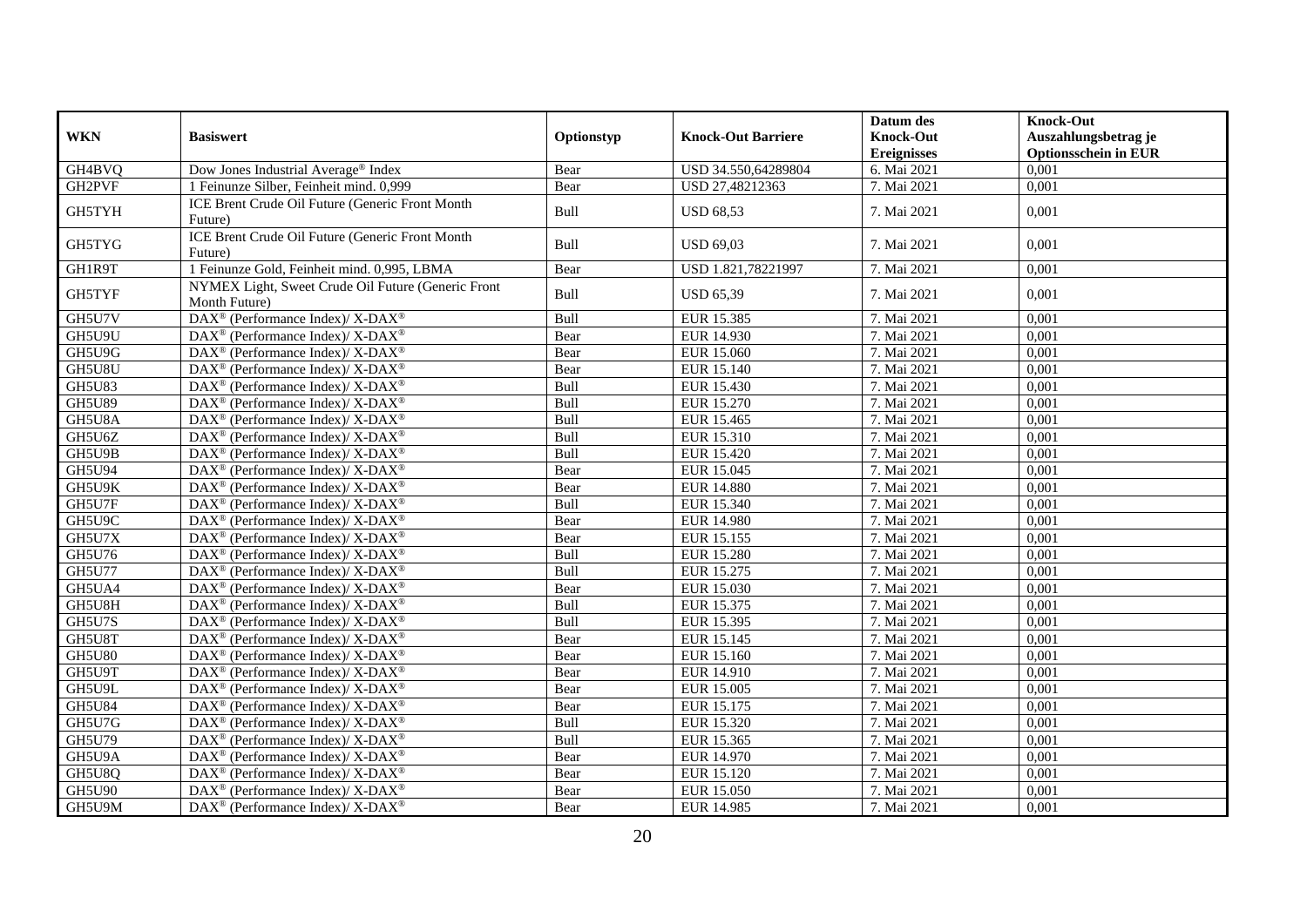|               |                                                                    |            |                           | Datum des          | <b>Knock-Out</b>            |
|---------------|--------------------------------------------------------------------|------------|---------------------------|--------------------|-----------------------------|
| <b>WKN</b>    | <b>Basiswert</b>                                                   | Optionstyp | <b>Knock-Out Barriere</b> | <b>Knock-Out</b>   | Auszahlungsbetrag je        |
|               |                                                                    |            |                           | <b>Ereignisses</b> | <b>Optionsschein in EUR</b> |
| <b>GH5U99</b> | DAX <sup>®</sup> (Performance Index)/ X-DAX <sup>®</sup>           | Bear       | EUR 15.070                | 7. Mai 2021        | 0,001                       |
| GH5U9W        | $\text{DAX}^{\circledast}$ (Performance Index)/ X-DAX <sup>®</sup> | Bear       | EUR 14.940                | 7. Mai 2021        | 0,001                       |
| GH5U8Z        | DAX <sup>®</sup> (Performance Index)/ X-DAX <sup>®</sup>           | Bear       | EUR 15.130                | 7. Mai 2021        | 0,001                       |
| GH5U71        | $\text{DAX}^{\circledast}$ (Performance Index)/ X-DAX <sup>®</sup> | Bull       | <b>EUR 15.300</b>         | 7. Mai 2021        | 0,001                       |
| GH5U7H        | DAX <sup>®</sup> (Performance Index)/ X-DAX <sup>®</sup>           | Bull       | EUR 15.330                | 7. Mai 2021        | 0,001                       |
| GH5U8E        | $DAX^{\circledast}$ (Performance Index)/ X-DAX <sup>®</sup>        | Bull       | EUR 15.440                | 7. Mai 2021        | 0,001                       |
| GH5U91        | DAX <sup>®</sup> (Performance Index)/ X-DAX <sup>®</sup>           | Bear       | EUR 15.055                | 7. Mai 2021        | 0,001                       |
| GH5U7A        | $DAX^{\circledast}$ (Performance Index)/ X-DAX <sup>®</sup>        | Bull       | EUR 15.360                | 7. Mai 2021        | 0,001                       |
| GH5U7T        | DAX <sup>®</sup> (Performance Index)/ X-DAX <sup>®</sup>           | Bull       | EUR 15.390                | 7. Mai 2021        | 0,001                       |
| GH5U7M        | DAX <sup>®</sup> (Performance Index)/X-DAX <sup>®</sup>            | Bull       | EUR 15.415                | 7. Mai 2021        | 0,001                       |
| GH5U7K        | DAX <sup>®</sup> (Performance Index)/ X-DAX <sup>®</sup>           | Bull       | EUR 15.405                | 7. Mai 2021        | 0,001                       |
| GH5U7Y        | $DAX^{\circledast}$ (Performance Index)/ X-DAX <sup>®</sup>        | Bear       | EUR 15.165                | 7. Mai 2021        | 0,001                       |
| <b>GH5U95</b> | DAX <sup>®</sup> (Performance Index)/ X-DAX <sup>®</sup>           | Bear       | <b>EUR 15.080</b>         | 7. Mai 2021        | 0,001                       |
| GH5UA3        | DAX <sup>®</sup> (Performance Index)/ X-DAX <sup>®</sup>           | Bear       | EUR 15.020                | 7. Mai 2021        | 0,001                       |
| <b>GH5U85</b> | DAX <sup>®</sup> (Performance Index)/ X-DAX <sup>®</sup>           | Bull       | EUR 15.475                | 7. Mai 2021        | 0,001                       |
| GH5UA1        | DAX <sup>®</sup> (Performance Index)/X-DAX <sup>®</sup>            | Bear       | <b>EUR 14.900</b>         | 7. Mai 2021        | 0,001                       |
| GH5U8W        | $DAX^{\circledast}$ (Performance Index)/ X-DAX <sup>®</sup>        | Bear       | EUR 15.015                | 7. Mai 2021        | 0,001                       |
| GH5UA5        | $\text{DAX}^{\circledast}$ (Performance Index)/ X-DAX <sup>®</sup> | Bear       | EUR 15.065                | 7. Mai 2021        | 0,001                       |
| GH5U8B        | $DAX^{\circledast}$ (Performance Index)/ X-DAX <sup>®</sup>        | Bull       | EUR 15.455                | 7. Mai 2021        | 0,001                       |
| GH5U8K        | DAX <sup>®</sup> (Performance Index)/ X-DAX <sup>®</sup>           | Bear       | EUR 15.115                | 7. Mai 2021        | 0,001                       |
| GH5U8S        | DAX <sup>®</sup> (Performance Index)/X-DAX <sup>®</sup>            | Bear       | EUR 15.150                | 7. Mai 2021        | 0,001                       |
| GH5U8L        | DAX <sup>®</sup> (Performance Index)/ X-DAX <sup>®</sup>           | Bear       | EUR 15.110                | 7. Mai 2021        | 0,001                       |
| GH5U8P        | $DAX^{\circledast}$ (Performance Index)/ X-DAX <sup>®</sup>        | Bear       | EUR 15.125                | 7. Mai 2021        | 0,001                       |
| GH5UA2        | $DAX^{\circledast}$ (Performance Index)/ X-DAX <sup>®</sup>        | Bear       | EUR 14.895                | 7. Mai 2021        | 0,001                       |
| GH5F2F        | DAX <sup>®</sup> (Performance Index)/ X-DAX <sup>®</sup>           | Bear       | EUR 15.284,34945185       | 7. Mai 2021        | 0,001                       |
| GH5U8C        | $DAX^{\circledast}$ (Performance Index)/ X-DAX <sup>®</sup>        | Bull       | <b>EUR 15.450</b>         | 7. Mai 2021        | 0,001                       |
| <b>GH5U70</b> | $\text{DAX}^{\circledast}$ (Performance Index)/ X-DAX <sup>®</sup> | Bull       | <b>EUR 15.290</b>         | 7. Mai 2021        | 0,001                       |
| GH5U9D        | DAX <sup>®</sup> (Performance Index)/ X-DAX <sup>®</sup>           | Bear       | <b>EUR 14.990</b>         | 7. Mai 2021        | 0,001                       |
| GH5U7W        | $\text{DAX}^{\circledR}$ (Performance Index)/ X-DAX <sup>®</sup>   | Bull       | <b>EUR 15.400</b>         | 7. Mai 2021        | 0,001                       |
| GH5U7Z        | DAX <sup>®</sup> (Performance Index)/ X-DAX <sup>®</sup>           | Bull       | EUR 15.370                | 7. Mai 2021        | 0,001                       |
| GH5U8J        | $\text{DAX}^{\circledast}$ (Performance Index)/ X-DAX <sup>®</sup> | Bull       | EUR 15.355                | 7. Mai 2021        | 0,001                       |
| GH5U9R        | DAX <sup>®</sup> (Performance Index)/X-DAX <sup>®</sup>            | Bear       | <b>EUR 14.885</b>         | 7. Mai 2021        | 0,001                       |
| GH5U9N        | $DAX^{\circledast}$ (Performance Index)/ X-DAX <sup>®</sup>        | Bear       | EUR 14.890                | 7. Mai 2021        | 0,001                       |
| <b>GH5U81</b> | DAX <sup>®</sup> (Performance Index)/ X-DAX <sup>®</sup>           | Bull       | EUR 15.435                | 7. Mai 2021        | 0,001                       |
| GH5U9E        | $DAX^{\circledast}$ (Performance Index)/ X-DAX <sup>®</sup>        | Bear       | <b>EUR 14.960</b>         | 7. Mai 2021        | 0,001                       |
| GH5U9F        | DAX <sup>®</sup> (Performance Index)/ X-DAX <sup>®</sup>           | Bear       | EUR 14.975                | 7. Mai 2021        | 0,001                       |
| GH5U7Q        | $DAX^{\circledast}$ (Performance Index)/ X-DAX <sup>®</sup>        | Bull       | <b>EUR 15.410</b>         | 7. Mai 2021        | 0,001                       |
| <b>GH5U82</b> | $DAX^{\circledast}$ (Performance Index)/ X-DAX <sup>®</sup>        | Bear       | EUR 15.170                | 7. Mai 2021        | 0,001                       |
| GH5U9Z        | DAX <sup>®</sup> (Performance Index)/ X-DAX <sup>®</sup>           | Bear       | EUR 14.935                | 7. Mai 2021        | 0,001                       |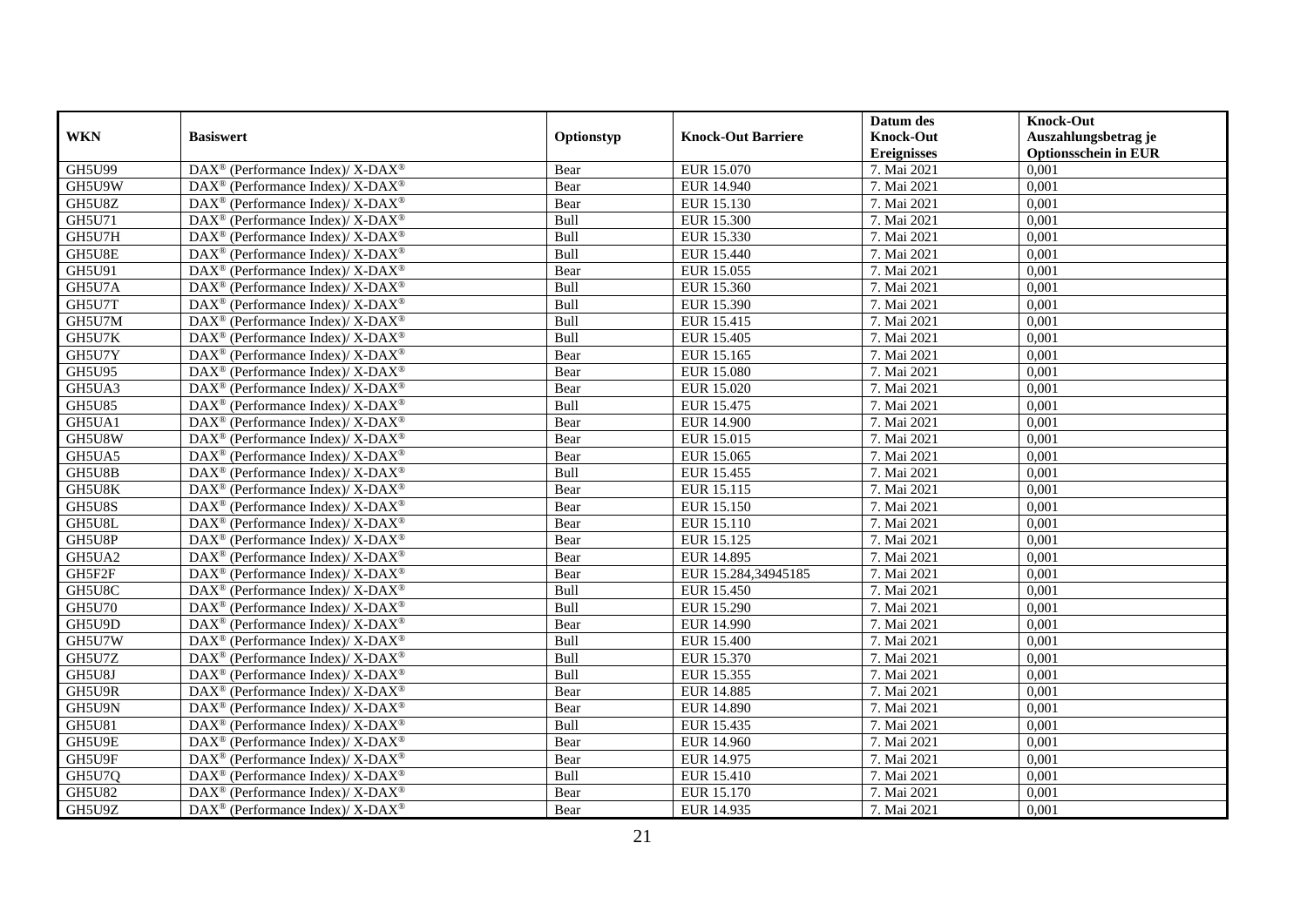|               |                                                                          |            |                           | Datum des          | <b>Knock-Out</b>            |
|---------------|--------------------------------------------------------------------------|------------|---------------------------|--------------------|-----------------------------|
| <b>WKN</b>    | <b>Basiswert</b>                                                         | Optionstyp | <b>Knock-Out Barriere</b> | <b>Knock-Out</b>   | Auszahlungsbetrag je        |
|               |                                                                          |            |                           | <b>Ereignisses</b> | <b>Optionsschein in EUR</b> |
| GH5U8X        | DAX <sup>®</sup> (Performance Index)/ X-DAX <sup>®</sup>                 | Bear       | EUR 15.035                | 7. Mai 2021        | 0,001                       |
| <b>GH5U72</b> | $\text{DAX}^{\circledR}$ (Performance Index)/ X-DAX <sup>®</sup>         | Bull       | EUR 15.295                | 7. Mai 2021        | 0,001                       |
| GH5U97        | DAX <sup>®</sup> (Performance Index)/ X-DAX <sup>®</sup>                 | Bear       | EUR 14.955                | 7. Mai 2021        | 0,001                       |
| GH5UA0        | $\text{DAX}^{\circledast}$ (Performance Index)/ X-DAX <sup>®</sup>       | Bear       | <b>EUR 15.085</b>         | 7. Mai 2021        | 0,001                       |
| GH5U7J        | DAX <sup>®</sup> (Performance Index)/ X-DAX <sup>®</sup>                 | Bull       | EUR 15.315                | 7. Mai 2021        | 0,001                       |
| GH5U9Q        | $DAX^{\circledast}$ (Performance Index)/ X-DAX <sup>®</sup>              | Bear       | EUR 14.915                | 7. Mai 2021        | 0,001                       |
| GH5U7U        | $DAX^{\circledast}$ (Performance Index)/ X-DAX <sup>®</sup>              | Bull       | EUR 15.380                | 7. Mai 2021        | 0,001                       |
| GH5U8N        | DAX <sup>®</sup> (Performance Index)/X-DAX <sup>®</sup>                  | Bear       | <b>EUR 15.105</b>         | 7. Mai 2021        | 0,001                       |
| GH5U9P        | $\text{DAX}^{\circledast}$ (Performance Index)/ X-DAX <sup>®</sup>       | Bear       | EUR 14.905                | 7. Mai 2021        | 0,001                       |
| <b>GH5U73</b> | DAX <sup>®</sup> (Performance Index)/X-DAX <sup>®</sup>                  | Bull       | <b>EUR 15.285</b>         | 7. Mai 2021        | 0,001                       |
| GH5U9J        | DAX <sup>®</sup> (Performance Index)/X-DAX <sup>®</sup>                  | Bear       | <b>EUR 15.000</b>         | 7. Mai 2021        | 0,001                       |
| GH5U96        | DAX <sup>®</sup> (Performance Index)/ X-DAX <sup>®</sup>                 | Bear       | EUR 14.965                | 7. Mai 2021        | 0,001                       |
| GH5U7C        | $\text{DAX}^{\circledast}$ (Performance Index)/ X-DAX <sup>®</sup>       | Bull       | EUR 15.335                | 7. Mai 2021        | 0,001                       |
| GH5U8M        | DAX <sup>®</sup> (Performance Index)/ X-DAX <sup>®</sup>                 | Bull       | EUR 15.445                | 7. Mai 2021        | 0,001                       |
| GH5U7B        | $DAX^{\circledcirc}$ (Performance Index)/X-DAX <sup>®</sup>              | Bull       | EUR 15.350                | 7. Mai 2021        | 0,001                       |
| GH5U9S        | $\overline{\text{DAX}^{\otimes}}$ (Performance Index)/X-DAX <sup>®</sup> | Bear       | EUR 14.920                | 7. Mai 2021        | 0,001                       |
| GH5U7D        | DAX <sup>®</sup> (Performance Index)/X-DAX <sup>®</sup>                  | Bull       | EUR 15.325                | 7. Mai 2021        | 0,001                       |
| <b>GH5U98</b> | $\text{DAX}^{\circledR}$ (Performance Index)/ X-DAX <sup>®</sup>         | Bear       | EUR 15.075                | 7. Mai 2021        | 0,001                       |
| <b>GH5U86</b> | $\text{DAX}^{\circledast}$ (Performance Index)/ X-DAX <sup>®</sup>       | Bull       | <b>EUR 15.470</b>         | 7. Mai 2021        | 0,001                       |
| GH5U92        | DAX <sup>®</sup> (Performance Index)/ X-DAX <sup>®</sup>                 | Bear       | EUR 15.025                | 7. Mai 2021        | 0,001                       |
| GH5U8V        | DAX <sup>®</sup> (Performance Index)/ X-DAX <sup>®</sup>                 | Bear       | <b>EUR 15.010</b>         | 7. Mai 2021        | 0,001                       |
| GH5U9Y        | $DAX^{\circledast}$ (Performance Index)/ X-DAX <sup>®</sup>              | Bear       | EUR 14.945                | 7. Mai 2021        | 0,001                       |
| GH5U8F        | DAX <sup>®</sup> (Performance Index)/ X-DAX <sup>®</sup>                 | Bear       | EUR 15.090                | 7. Mai 2021        | 0,001                       |
| GH5U7L        | $DAX^{\circledast}$ (Performance Index)/ X-DAX <sup>®</sup>              | Bull       | EUR 15.425                | 7. Mai 2021        | 0,001                       |
| GH5U93        | DAX <sup>®</sup> (Performance Index)/ X-DAX <sup>®</sup>                 | Bear       | <b>EUR 15.040</b>         | 7. Mai 2021        | 0,001                       |
| GH5U9H        | $DAX^{\circledast}$ (Performance Index)/ X-DAX <sup>®</sup>              | Bear       | EUR 14.995                | 7. Mai 2021        | 0,001                       |
| <b>GH5U74</b> | DAX <sup>®</sup> (Performance Index)/ X-DAX <sup>®</sup>                 | Bull       | EUR 15.305                | 7. Mai 2021        | 0,001                       |
| <b>GH5UFS</b> | $DAX^{\circledR}$ (Performance Index)                                    | Bear       | <b>EUR 15.310</b>         | 7. Mai 2021        | 0,001                       |
| GH5ETE        | $DAX^{\circledast}$ (Performance Index)                                  | Bear       | EUR 15.350                | 7. Mai 2021        | 0,001                       |
| GH5UG6        | DAX <sup>®</sup> (Performance Index)                                     | Bear       | EUR 15.275                | 7. Mai 2021        | 0,001                       |
| GH5UGB        | DAX <sup>®</sup> (Performance Index)                                     | Bear       | EUR 15.270                | 7. Mai 2021        | 0,001                       |
| GH5UFZ        | DAX <sup>®</sup> (Performance Index)                                     | Bear       | <b>EUR 15.280</b>         | 7. Mai 2021        | 0,001                       |
| GH5UFQ        | $DAX^{\circledR}$ (Performance Index)                                    | Bear       | EUR 15.320                | 7. Mai 2021        | 0,001                       |
| GH5M4N        | DAX <sup>®</sup> (Performance Index)/ X-DAX <sup>®</sup>                 | Bear       | <b>EUR 15.300</b>         | 7. Mai 2021        | 0,001                       |
| <b>GH5EUE</b> | DAX <sup>®</sup> (Performance Index)                                     | Bear       | <b>EUR 15.290</b>         | 7. Mai 2021        | 0,001                       |
| GH5UGA        | DAX <sup>®</sup> (Performance Index)                                     | Bear       | EUR 15.270                | 7. Mai 2021        | 0,001                       |
| GH5UG7        | DAX <sup>®</sup> (Performance Index)                                     | Bear       | EUR 15.275                | 7. Mai 2021        | 0,001                       |
| GH5UFM        | DAX <sup>®</sup> (Performance Index)                                     | Bear       | EUR 15.330                | 7. Mai 2021        | 0,001                       |
| GH5UFU        | $DAX^{\circledR}$ (Performance Index)                                    | Bear       | <b>EUR 15.300</b>         | 7. Mai 2021        | 0,001                       |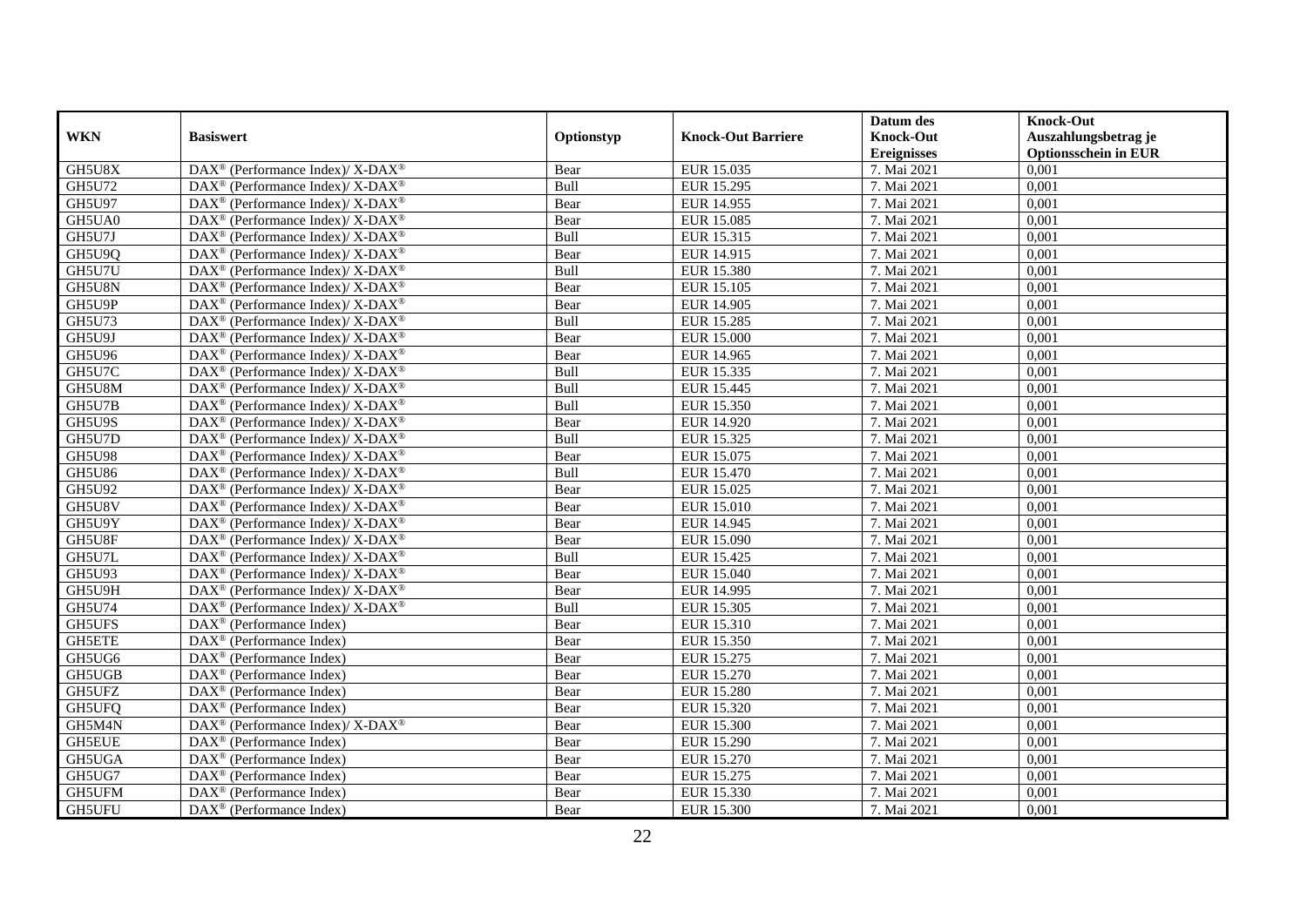|               |                                                                  |            |                           | Datum des          | <b>Knock-Out</b>            |
|---------------|------------------------------------------------------------------|------------|---------------------------|--------------------|-----------------------------|
| <b>WKN</b>    | <b>Basiswert</b>                                                 | Optionstyp | <b>Knock-Out Barriere</b> | <b>Knock-Out</b>   | Auszahlungsbetrag je        |
|               |                                                                  |            |                           | <b>Ereignisses</b> | <b>Optionsschein in EUR</b> |
| GH5EWQ        | $\text{DAX}^{\circledR}$ (Performance Index)/ X-DAX <sup>®</sup> | Bear       | <b>EUR 15.300</b>         | 7. Mai 2021        | 0,001                       |
| <b>GH5EUF</b> | $DAX^{\circledR}$ (Performance Index)                            | Bear       | EUR 15.290                | 7. Mai 2021        | 0,001                       |
| GH5EWR        | $DAX^{\circledast}$ (Performance Index)/X-DAX <sup>®</sup>       | Bear       | <b>EUR 15.300</b>         | 7. Mai 2021        | 0,001                       |
| GH5UFW        | $\text{DAX}^{\circledast}$ (Performance Index)                   | Bear       | <b>EUR 15.290</b>         | 7. Mai 2021        | 0,001                       |
| GH5UG0        | $\text{DAX}^{\circledast}$ (Performance Index)                   | Bear       | <b>EUR 15.280</b>         | 7. Mai 2021        | 0,001                       |
| GH5UFL        | $\text{DAX}^{\textcircled{n}}$ (Performance Index)               | Bear       | EUR 15.340                | 7. Mai 2021        | 0,001                       |
| GH5EUG        | $\text{DAX}^{\textcircled{n}}$ (Performance Index)               | Bear       | EUR 15.290                | 7. Mai 2021        | 0,001                       |
| GH5UG4        | DAX <sup>®</sup> (Performance Index)                             | Bear       | EUR 15.275                | 7. Mai 2021        | 0,001                       |
| GH5UFJ        | $\overline{\text{DAX}^{\otimes}}$ (Performance Index)            | Bear       | EUR 15.350                | 7. Mai 2021        | 0,001                       |
| GH5UFN        | DAX <sup>®</sup> (Performance Index)                             | Bear       | EUR 15.325                | 7. Mai 2021        | 0,001                       |
| GH5UFP        | $DAX^{\circledR}$ (Performance Index)                            | Bear       | EUR 15.325                | 7. Mai 2021        | 0,001                       |
| GH5EU4        | DAX <sup>®</sup> (Performance Index)                             | Bear       | EUR 15.310                | 7. Mai 2021        | 0,001                       |
| <b>GH5UFR</b> | DAX <sup>®</sup> (Performance Index)                             | Bear       | EUR 15.320                | 7. Mai 2021        | 0,001                       |
| GH5EU5        | DAX <sup>®</sup> (Performance Index)                             | Bear       | EUR 15.310                | 7. Mai 2021        | 0,001                       |
| <b>GH5UFT</b> | $\text{DAX}^{\textcircled{}}$ (Performance Index)                | Bear       | EUR 15.310                | 7. Mai 2021        | 0,001                       |
| GH5UG8        | DAX <sup>®</sup> (Performance Index)                             | Bear       | EUR 15.275                | 7. Mai 2021        | 0,001                       |
| GH5ETW        | $\text{DAX}^{\textcircled{p}}$ (Performance Index)               | Bear       | EUR 15.325                | 7. Mai 2021        | 0,001                       |
| <b>GH5UFK</b> | $\text{DAX}^{\textcircled{n}}$ (Performance Index)               | Bear       | EUR 15.340                | 7. Mai 2021        | 0,001                       |
| GH5UG3        | $DAX^{\circledR}$ (Performance Index)                            | Bear       | EUR 15.275                | 7. Mai 2021        | 0,001                       |
| GH5UG1        | $DAX^{\circledR}$ (Performance Index)                            | Bear       | <b>EUR 15.280</b>         | 7. Mai 2021        | 0,001                       |
| GH5ETX        | DAX <sup>®</sup> (Performance Index)                             | Bear       | EUR 15.325                | 7. Mai 2021        | 0,001                       |
| GH5M4M        | DAX <sup>®</sup> (Performance Index)/ X-DAX <sup>®</sup>         | Bear       | <b>EUR 15.300</b>         | 7. Mai 2021        | 0,001                       |
| GH5UFH        | DAX <sup>®</sup> (Performance Index)                             | Bear       | EUR 15.350                | 7. Mai 2021        | 0,001                       |
| <b>GH5ETN</b> | DAX <sup>®</sup> (Performance Index)                             | Bear       | EUR 15.340                | 7. Mai 2021        | 0,001                       |
| GH5UFV        | DAX <sup>®</sup> (Performance Index)                             | Bear       | <b>EUR 15.300</b>         | 7. Mai 2021        | 0,001                       |
| GH5UG5        | $\overline{\text{DAX}}^{\textcircled{}}$ (Performance Index)     | Bear       | EUR 15.275                | 7. Mai 2021        | 0,001                       |
| <b>GH5ETP</b> | DAX <sup>®</sup> (Performance Index)                             | Bear       | EUR 15.340                | 7. Mai 2021        | 0,001                       |
| <b>GH5UFX</b> | $\text{DAX}^{\textcircled{D}}$ (Performance Index)               | Bear       | EUR 15.290                | 7. Mai 2021        | 0,001                       |
| GH5EU8        | DAX <sup>®</sup> (Performance Index)                             | Bear       | EUR 15.300                | 7. Mai 2021        | 0,001                       |
| GH5EU9        | DAX <sup>®</sup> (Performance Index)                             | Bear       | <b>EUR 15.300</b>         | 7. Mai 2021        | 0,001                       |
| GH5ETS        | DAX <sup>®</sup> (Performance Index)                             | Bear       | EUR 15.330                | 7. Mai 2021        | 0,001                       |
| GH5ETT        | DAX <sup>®</sup> (Performance Index)                             | Bear       | EUR 15.325                | 7. Mai 2021        | 0,001                       |
| <b>GH5ETU</b> | DAX <sup>®</sup> (Performance Index)                             | Bear       | EUR 15.325                | 7. Mai 2021        | 0,001                       |
| GH5GZQ        | DAX <sup>®</sup> (Performance Index)/X-DAX <sup>®</sup>          | Bear       | EUR 15.344,81203852       | 7. Mai 2021        | 0,001                       |
| GH5U4M        | $\text{DAX}^{\circledast}$ (Performance Index)                   | Bear       | EUR 15.135                | 7. Mai 2021        | 0,001                       |
| GH5ETV        | DAX <sup>®</sup> (Performance Index)                             | Bear       | EUR 15.325                | 7. Mai 2021        | 0,001                       |
| GH5U6A        | $\text{DAX}^{\circledast}$ (Performance Index)                   | Bear       | EUR 14.920                | 7. Mai 2021        | 0,001                       |
| GH5GZR        | $\text{DAX}^{\circledR}$ (Performance Index)/ X-DAX <sup>®</sup> | Bear       | EUR 15.352,3790265        | 7. Mai 2021        | 0,001                       |
| GH1WEH        | EURO STOXX <sup>®</sup> Banks (Price EUR) Index                  | Bear       | EUR 94.39255039           | 7. Mai 2021        | 0,001                       |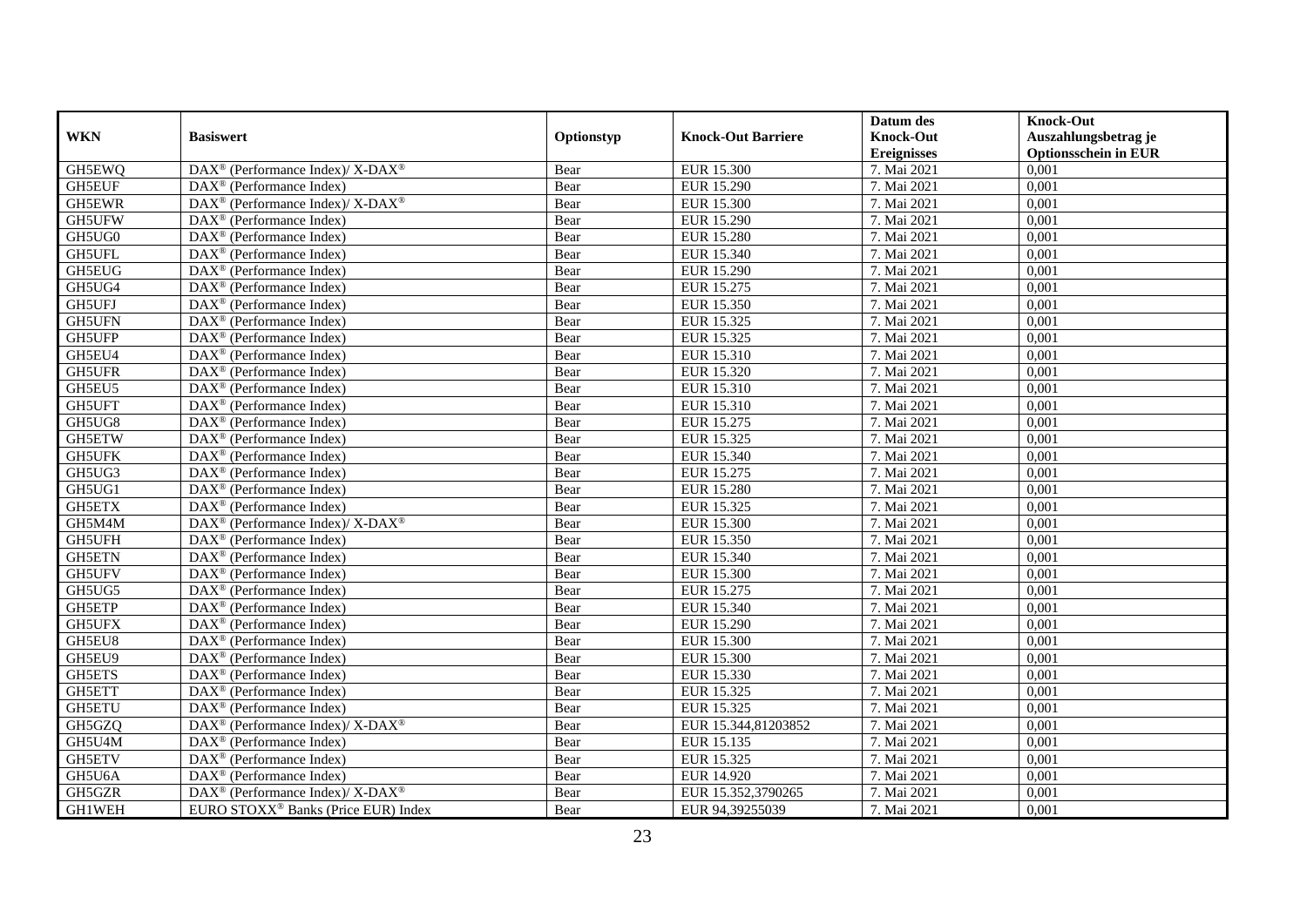|               |                                                                  |            |                           | Datum des          | <b>Knock-Out</b>            |
|---------------|------------------------------------------------------------------|------------|---------------------------|--------------------|-----------------------------|
| <b>WKN</b>    | <b>Basiswert</b>                                                 | Optionstyp | <b>Knock-Out Barriere</b> | <b>Knock-Out</b>   | Auszahlungsbetrag je        |
|               |                                                                  |            |                           | <b>Ereignisses</b> | <b>Optionsschein in EUR</b> |
| GH5U45        | DAX <sup>®</sup> (Performance Index)                             | Bear       | EUR 15.070                | 7. Mai 2021        | 0,001                       |
| GH5TN3        | $DAX^{\circledR}$ (Performance Index)                            | Bear       | EUR 15.317,47             | 7. Mai 2021        | 0,001                       |
| GH5EU0        | DAX <sup>®</sup> (Performance Index)                             | Bear       | EUR 15.320                | 7. Mai 2021        | 0,001                       |
| GH5GZV        | $\text{DAX}^{\circledR}$ (Performance Index)/ X-DAX <sup>®</sup> | Bear       | EUR 15.359,95601051       | 7. Mai 2021        | 0,001                       |
| GH1WEJ        | EURO STOXX <sup>®</sup> Banks (Price EUR) Index                  | Bear       | EUR 94,54144922           | 7. Mai 2021        | 0,001                       |
| GH5EU1        | $\text{DAX}^{\textcircled{n}}$ (Performance Index)               | Bear       | EUR 15.320                | 7. Mai 2021        | 0,001                       |
| GH5EU6        | DAX <sup>®</sup> (Performance Index)                             | Bear       | EUR 15.310                | 7. Mai 2021        | 0,001                       |
| GH5EU7        | DAX <sup>®</sup> (Performance Index)                             | Bear       | EUR 15.310                | 7. Mai 2021        | 0,001                       |
| GH5ETJ        | DAX <sup>®</sup> (Performance Index)                             | Bear       | EUR 15.350                | 7. Mai 2021        | 0,001                       |
| <b>GH5ETK</b> | $\text{DAX}^{\textcircled{p}}$ (Performance Index)               | Bear       | EUR 15.340                | 7. Mai 2021        | 0,001                       |
| <b>GH5ETL</b> | $\text{DAX}^{\textcircled{D}}$ (Performance Index)               | Bear       | EUR 15.340                | 7. Mai 2021        | 0,001                       |
| GH5ETM        | $\text{DAX}^{\textcircled{D}}$ (Performance Index)               | Bear       | EUR 15.340                | 7. Mai 2021        | 0,001                       |
| GH5ETQ        | DAX <sup>®</sup> (Performance Index)                             | Bear       | EUR 15.330                | 7. Mai 2021        | 0,001                       |
| <b>GH5ETR</b> | $\text{DAX}^{\textcircled{D}}$ (Performance Index)               | Bear       | EUR 15.330                | 7. Mai 2021        | 0,001                       |
| GH5ETY        | $\text{DAX}^{\circledast}$ (Performance Index)                   | Bear       | EUR 15.320                | 7. Mai 2021        | 0,001                       |
| GH5ETZ        | $\text{DAX}^{\circledast}$ (Performance Index)                   | Bear       | EUR 15.320                | 7. Mai 2021        | 0,001                       |
| <b>GH5EUA</b> | DAX <sup>®</sup> (Performance Index)                             | Bear       | <b>EUR 15.300</b>         | 7. Mai 2021        | 0,001                       |
| <b>GH5EUB</b> | $\overline{\text{DAX}^{\otimes}}$ (Performance Index)            | Bear       | <b>EUR 15.300</b>         | 7. Mai 2021        | 0,001                       |
| GH5ETF        | DAX <sup>®</sup> (Performance Index)                             | Bear       | EUR 15.350                | 7. Mai 2021        | 0,001                       |
| GH5ETG        | $\text{DAX}^{\textcircled{D}}$ (Performance Index)               | Bear       | EUR 15.350                | 7. Mai 2021        | 0,001                       |
| GH5ETH        | $\text{DAX}^{\textcircled{n}}$ (Performance Index)               | Bear       | EUR 15.350                | 7. Mai 2021        | 0,001                       |
| <b>GH5EUH</b> | DAX <sup>®</sup> (Performance Index)                             | Bear       | EUR 15.290                | 7. Mai 2021        | 0,001                       |
| <b>GH5EUJ</b> | $\text{DAX}^{\textcircled{}}$ (Performance Index)                | Bear       | EUR 15.290                | 7. Mai 2021        | 0,001                       |
| GH5EU2        | DAX <sup>®</sup> (Performance Index)                             | Bear       | EUR 15.320                | 7. Mai 2021        | 0,001                       |
| GH5EU3        | $\text{DAX}^{\textcircled{n}}$ (Performance Index)               | Bear       | EUR 15.310                | 7. Mai 2021        | 0,001                       |
| <b>GH5EUC</b> | DAX <sup>®</sup> (Performance Index)                             | Bear       | <b>EUR 15.300</b>         | 7. Mai 2021        | 0,001                       |
| GH5U4L        | DAX <sup>®</sup> (Performance Index)                             | Bear       | EUR 15.125                | 7. Mai 2021        | 0,001                       |
| GH5U40        | DAX <sup>®</sup> (Performance Index)                             | Bear       | EUR 15.045                | 7. Mai 2021        | 0,001                       |
| GH5U63        | $DAX^{\circledR}$ (Performance Index)                            | Bear       | EUR 14.895                | 7. Mai 2021        | 0,001                       |
| GH5H07        | DAX <sup>®</sup> (Performance Index)                             | Bear       | EUR 15.329,65807052       | 7. Mai 2021        | 0,001                       |
| GH5U49        | $\text{DAX}^{\textcircled{p}}$ (Performance Index)               | Bear       | <b>EUR 15.100</b>         | 7. Mai 2021        | 0,001                       |
| GH5U4S        | $\overline{\text{DAX}}^{\textcirc}$ (Performance Index)          | Bear       | EUR 15.160                | 7. Mai 2021        | 0,001                       |
| GH5U5D        | $\text{DAX}^{\textcircled{n}}$ (Performance Index)               | Bull       | EUR 15.330                | 7. Mai 2021        | 0,001                       |
| <b>GH5U52</b> | DAX <sup>®</sup> (Performance Index)                             | Bull       | EUR 15.465                | 7. Mai 2021        | 0,001                       |
| GH27J8        | EURO STOXX 50 <sup>®</sup> Index (Price EUR)                     | Bear       | EUR 4.021,7050757         | 7. Mai 2021        | 0,001                       |
| GH5U5C        | DAX <sup>®</sup> (Performance Index)                             | Bull       | EUR 15.350                | 7. Mai 2021        | 0,001                       |
| GH5GYN        | Relx plc                                                         | Bear       | GBP 19,09373971           | 7. Mai 2021        | 0,001                       |
| GH5U4K        | DAX <sup>®</sup> (Performance Index)                             | Bear       | EUR 15.110                | 7. Mai 2021        | 0,001                       |
| GH5RNV        | Kone OYJ                                                         | Bear       | EUR 68.11228162           | 7. Mai 2021        | 0,001                       |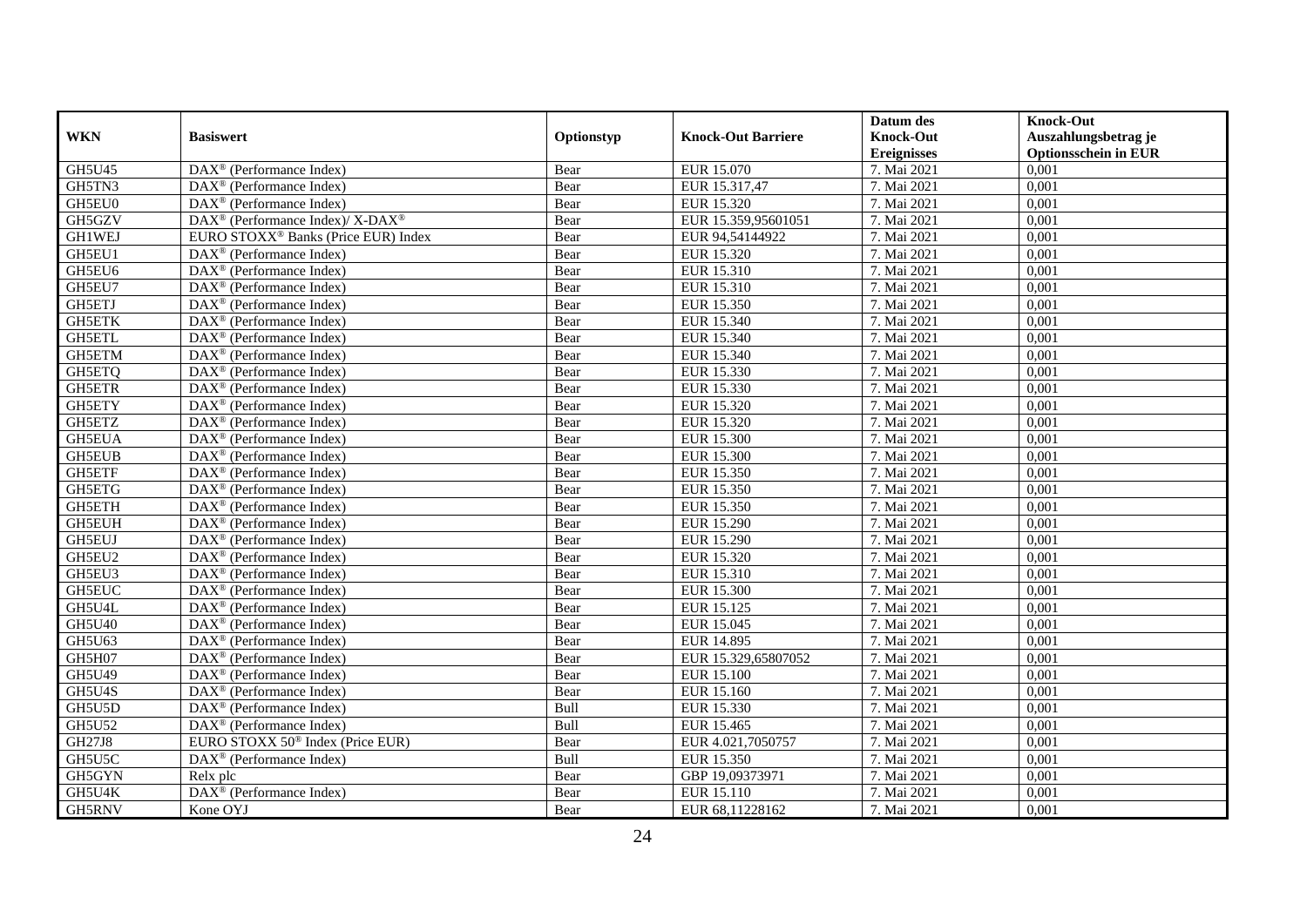|               |                                                           |            |                           | Datum des          | <b>Knock-Out</b>            |
|---------------|-----------------------------------------------------------|------------|---------------------------|--------------------|-----------------------------|
| <b>WKN</b>    | <b>Basiswert</b>                                          | Optionstyp | <b>Knock-Out Barriere</b> | <b>Knock-Out</b>   | Auszahlungsbetrag je        |
|               |                                                           |            |                           | <b>Ereignisses</b> | <b>Optionsschein in EUR</b> |
| GH5U3R        | DAX <sup>®</sup> (Performance Index)                      | Bear       | <b>EUR 15.000</b>         | 7. Mai 2021        | 0,001                       |
| GH5U55        | $DAX^{\circledR}$ (Performance Index)                     | Bull       | EUR 15.450                | 7. Mai 2021        | 0,001                       |
| GH5U43        | DAX <sup>®</sup> (Performance Index)                      | Bear       | EUR 15.055                | 7. Mai 2021        | 0,001                       |
| GH5U6D        | DAX <sup>®</sup> (Performance Index)                      | Bear       | <b>EUR 14.880</b>         | 7. Mai 2021        | 0,001                       |
| GH5NKG        | <b>Barclays PLC</b>                                       | Bear       | GBP 1,77960932            | 7. Mai 2021        | 0,001                       |
| <b>GH5U39</b> | DAX <sup>®</sup> (Performance Index)                      | Bull       | EUR 15.375                | 7. Mai 2021        | 0,001                       |
| GH5U42        | $\text{DAX}^{\textcircled{n}}$ (Performance Index)        | Bear       | EUR 15.050                | 7. Mai 2021        | 0,001                       |
| GH5U66        | DAX <sup>®</sup> (Performance Index)                      | Bear       | EUR 14.905                | 7. Mai 2021        | 0,001                       |
| GH5S0G        | Continental AG                                            | Bear       | EUR 113,6586993           | 7. Mai 2021        | 0,001                       |
| GH5U4G        | DAX <sup>®</sup> (Performance Index)                      | Bear       | EUR 15.095                | 7. Mai 2021        | 0,001                       |
| GC61Y5        | Talanx AG                                                 | Bear       | EUR 35,50573171           | 7. Mai 2021        | 0,001                       |
| GH5U3P        | DAX <sup>®</sup> (Performance Index)                      | Bear       | EUR 14.995                | 7. Mai 2021        | 0,001                       |
| GH5U3W        | $\overline{\text{DAX}}^{\textcirc}$ (Performance Index)   | Bear       | EUR 15.025                | 7. Mai 2021        | 0,001                       |
| GH5TJZ        | Carrefour S.A.                                            | Bear       | EUR 16,65                 | 7. Mai 2021        | 0,001                       |
| GH5U67        | DAX <sup>®</sup> (Performance Index)                      | Bear       | EUR 14.915                | 7. Mai 2021        | 0,001                       |
| GH5U5H        | DAX <sup>®</sup> (Performance Index)                      | Bull       | EUR 15.395                | 7. Mai 2021        | 0,001                       |
| GH5RTQ        | <b>SAP SE</b>                                             | Bear       | EUR 117,40506482          | 7. Mai 2021        | 0,001                       |
| GH5U3Q        | DAX <sup>®</sup> (Performance Index)                      | Bear       | EUR 15.075                | 7. Mai 2021        | 0,001                       |
| GH5U46        | $\text{DAX}^{\textcircled{p}}$ (Performance Index)        | Bear       | EUR 15.065                | 7. Mai 2021        | 0,001                       |
| GH5U60        | $DAX^{\circledR}$ (Performance Index)                     | Bear       | EUR 14.950                | 7. Mai 2021        | 0,001                       |
| GH5U3L        | DAX <sup>®</sup> (Performance Index)                      | Bear       | <b>EUR 15.010</b>         | 7. Mai 2021        | 0,001                       |
| GH5U3U        | DAX <sup>®</sup> (Performance Index)                      | Bear       | EUR 15.020                | 7. Mai 2021        | 0,001                       |
| GH5U5Y        | DAX <sup>®</sup> (Performance Index)                      | Bear       | EUR 14.940                | 7. Mai 2021        | 0,001                       |
| GH5H0A        | $DAX^{\circledR}$ (Performance Index)                     | Bear       | EUR 15.352,3790265        | 7. Mai 2021        | 0,001                       |
| GH5U4Z        | DAX <sup>®</sup> (Performance Index)                      | Bull       | EUR 15.410                | 7. Mai 2021        | 0,001                       |
| <b>GH5U50</b> | $\overline{\text{DAX}^{\otimes}}$ (Performance Index)     | Bull       | <b>EUR 15.470</b>         | 7. Mai 2021        | 0,001                       |
| GH5U47        | DAX <sup>®</sup> (Performance Index)                      | Bear       | <b>EUR 15.080</b>         | 7. Mai 2021        | 0,001                       |
| GH5U4W        | $\text{DAX}^{\textcircled{p}}$ (Performance Index)        | Bear       | EUR 15.175                | 7. Mai 2021        | 0,001                       |
| GH5U5A        | DAX <sup>®</sup> (Performance Index)                      | Bull       | EUR 15.340                | 7. Mai 2021        | 0,001                       |
| GH5U5T        | DAX <sup>®</sup> (Performance Index)                      | Bear       | EUR 14.970                | 7. Mai 2021        | 0,001                       |
| GF71GD        | Heineken N.V.                                             | Bear       | EUR 100,01057622          | 7. Mai 2021        | 0,001                       |
| GH5U3Y        | DAX <sup>®</sup> (Performance Index)                      | Bear       | EUR 15.040                | 7. Mai 2021        | 0,001                       |
| GH5TN1        | $\text{DAX}^{\textcircled{n}}$ (Performance Index)        | Bear       | EUR 15.302,3              | 7. Mai 2021        | 0,001                       |
| GH1DQG        | CAC 40 <sup>®</sup> Index                                 | Bear       | EUR 6.376,68              | 7. Mai 2021        | 0,001                       |
| GH5U51        | $\overline{\text{DAX}^{\circledast}}$ (Performance Index) | Bull       | EUR 15.405                | 7. Mai 2021        | 0,001                       |
| GH5U5B        | DAX <sup>®</sup> (Performance Index)                      | Bull       | EUR 15.335                | 7. Mai 2021        | 0,001                       |
| GH5U4U        | $\text{DAX}^{\textcircled{p}}$ (Performance Index)        | Bear       | EUR 15.155                | 7. Mai 2021        | 0,001                       |
| GH5U75        | DAX <sup>®</sup> (Performance Index)                      | Bear       | <b>EUR 14.885</b>         | 7. Mai 2021        | 0,001                       |
| GH5U3E        | $\text{DAX}^{\textcircled{p}}$ (Performance Index)        | Bull       | EUR 15.370                | 7. Mai 2021        | 0,001                       |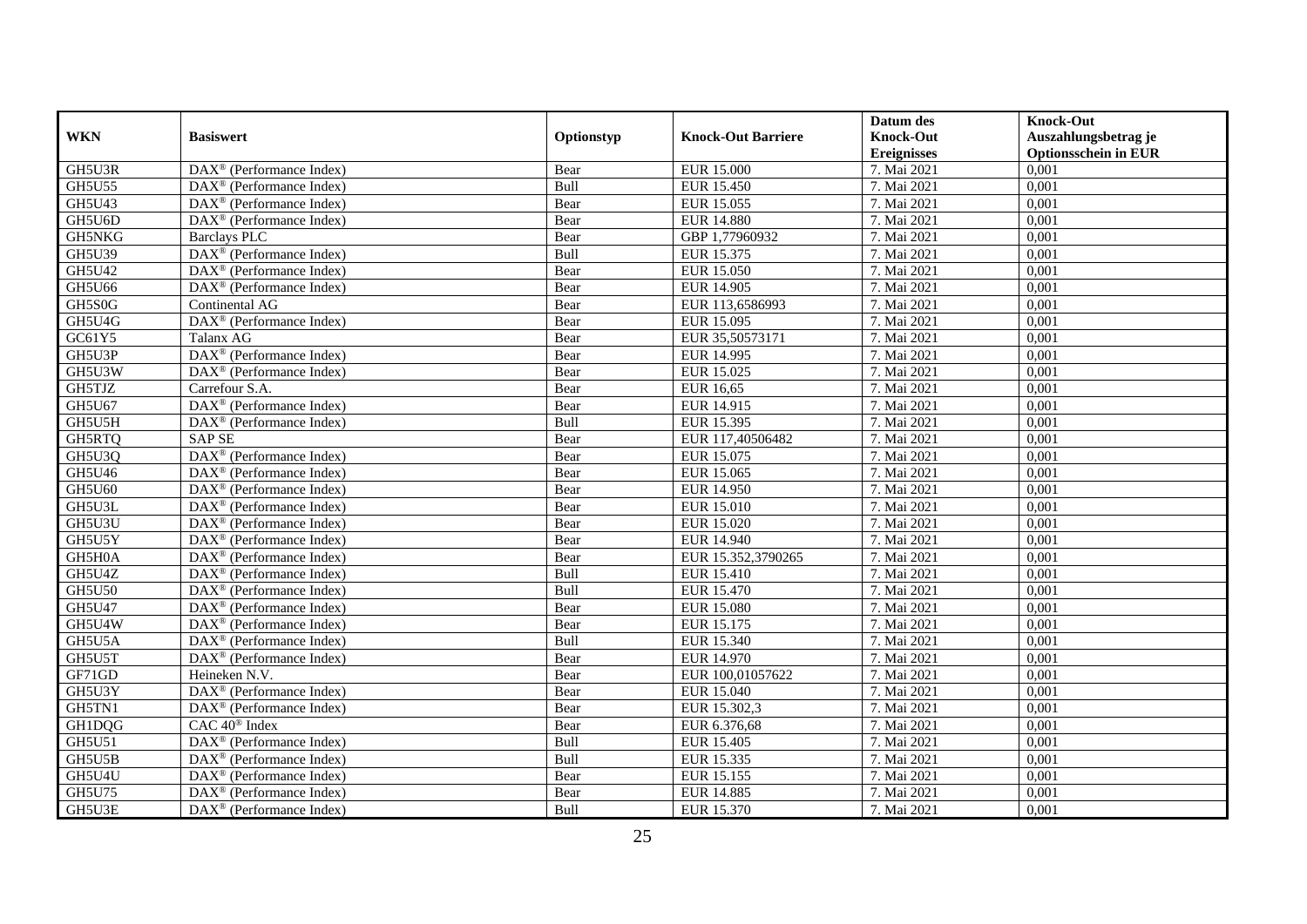|               |                                                         |            |                           | Datum des          | <b>Knock-Out</b>            |
|---------------|---------------------------------------------------------|------------|---------------------------|--------------------|-----------------------------|
| <b>WKN</b>    | <b>Basiswert</b>                                        | Optionstyp | <b>Knock-Out Barriere</b> | <b>Knock-Out</b>   | Auszahlungsbetrag je        |
|               |                                                         |            |                           | <b>Ereignisses</b> | <b>Optionsschein in EUR</b> |
| GH5U5W        | DAX <sup>®</sup> (Performance Index)                    | Bear       | EUR 14.930                | 7. Mai 2021        | 0,001                       |
| GH5U5J        | $DAX^{\circledR}$ (Performance Index)                   | Bull       | EUR 15.390                | 7. Mai 2021        | 0,001                       |
| GH5U62        | DAX <sup>®</sup> (Performance Index)                    | Bear       | EUR 14.955                | 7. Mai 2021        | 0,001                       |
| GH5U3S        | $\overline{\text{DAX}^{\otimes}}$ (Performance Index)   | Bear       | EUR 14.990                | 7. Mai 2021        | 0,001                       |
| GH5U3H        | $\text{DAX}^{\circledast}$ (Performance Index)          | Bear       | <b>EUR 14.980</b>         | 7. Mai 2021        | 0,001                       |
| <b>GH5U44</b> | $\text{DAX}^{\textcircled{p}}$ (Performance Index)      | Bear       | EUR 15.060                | 7. Mai 2021        | 0,001                       |
| GH5U5N        | $\text{DAX}^{\textcircled{n}}$ (Performance Index)      | Bear       | EUR 14.975                | 7. Mai 2021        | 0,001                       |
| GH5U4F        | DAX <sup>®</sup> (Performance Index)                    | Bear       | EUR 15.115                | 7. Mai 2021        | 0,001                       |
| GH5U3V        | $\overline{\text{DAX}^{\otimes}}$ (Performance Index)   | Bear       | EUR 15.015                | 7. Mai 2021        | 0,001                       |
| GH5U3M        | DAX <sup>®</sup> (Performance Index)                    | Bear       | <b>EUR 15.105</b>         | 7. Mai 2021        | 0,001                       |
| GH5U6U        | $\overline{\text{DAX}}^{\textcirc}$ (Performance Index) | Bull       | EUR 15.365                | 7. Mai 2021        | 0,001                       |
| GH4XUD        | Imperial Brands PLC                                     | Bear       | GBP 15,97503882           | 7. Mai 2021        | 0,001                       |
| GH5U5V        | $\text{DAX}^{\textcircled{n}}$ (Performance Index)      | Bear       | EUR 14.925                | 7. Mai 2021        | 0,001                       |
| <b>GH5LNV</b> | HeidelbergCement AG                                     | Bear       | EUR 76,47667695           | 7. Mai 2021        | 0,001                       |
| GH5U4P        | $DAX^{\otimes}$ (Performance Index)                     | Bear       | EUR 15.140                | 7. Mai 2021        | 0,001                       |
| GH3NL2        | Banco Bilbao Vizcaya Argentaria S.A.                    | Bear       | EUR 4,80616961            | 7. Mai 2021        | 0,001                       |
| GH5U5Z        | $\text{DAX}^{\textcircled{D}}$ (Performance Index)      | Bull       | EUR 15.345                | 7. Mai 2021        | 0,001                       |
| GH5H08        | DAX <sup>®</sup> (Performance Index)                    | Bear       | EUR 15.337,24505053       | 7. Mai 2021        | 0,001                       |
| GH5U4Q        | $\text{DAX}^{\textcircled{D}}$ (Performance Index)      | Bear       | EUR 15.150                | 7. Mai 2021        | 0,001                       |
| GH5U4X        | $DAX^{\circledR}$ (Performance Index)                   | Bull       | EUR 15.415                | 7. Mai 2021        | 0,001                       |
| GH1DQD        | CAC 40 <sup>®</sup> Index                               | Bear       | EUR 6.371,29              | 7. Mai 2021        | 0,001                       |
| GH5U3N        | DAX <sup>®</sup> (Performance Index)                    | Bear       | EUR 15.090                | 7. Mai 2021        | 0,001                       |
| GH5CP9        | adidas AG                                               | Bear       | EUR 265,45047427          | 7. Mai 2021        | 0,001                       |
| GH5U3K        | DAX <sup>®</sup> (Performance Index)                    | Bear       | EUR 14.985                | 7. Mai 2021        | 0,001                       |
| <b>GH5U57</b> | DAX <sup>®</sup> (Performance Index)                    | Bull       | EUR 15.435                | 7. Mai 2021        | 0,001                       |
| GH5U4N        | $\overline{\text{DAX}^{\otimes}}$ (Performance Index)   | Bear       | EUR 15.130                | 7. Mai 2021        | 0,001                       |
| GB52RZ        | EURO STOXX 50 <sup>®</sup> Index (Price EUR)            | Bear       | EUR 4.018,86050934        | 7. Mai 2021        | 0,001                       |
| GH5TJ2        | Ørsted A/S                                              | Bull       | DKK 858,31                | 7. Mai 2021        | 0,001                       |
| GH5U4Y        | $\text{DAX}^{\textcircled{n}}$ (Performance Index)      | Bull       | EUR 15.420                | 7. Mai 2021        | 0,001                       |
| <b>GH5U58</b> | $\text{DAX}^{\textcircled{D}}$ (Performance Index)      | Bull       | EUR 15.430                | 7. Mai 2021        | 0,001                       |
| GH5U65        | $DAX^{\circledR}$ (Performance Index)                   | Bear       | EUR 14.910                | 7. Mai 2021        | 0,001                       |
| GH5U53        | DAX <sup>®</sup> (Performance Index)                    | Bull       | EUR 15.460                | 7. Mai 2021        | 0,001                       |
| GH5H09        | $\text{DAX}^{\textcircled{n}}$ (Performance Index)      | Bear       | EUR 15.344,81203852       | 7. Mai 2021        | 0,001                       |
| GH5U4D        | DAX <sup>®</sup> (Performance Index)                    | Bull       | EUR 15.475                | 7. Mai 2021        | 0,001                       |
| GH1DQE        | CAC 40 <sup>®</sup> Index                               | Bear       | EUR 6.382,15              | 7. Mai 2021        | 0,001                       |
| GH5U48        | DAX <sup>®</sup> (Performance Index)                    | Bear       | EUR 15.085                | 7. Mai 2021        | 0,001                       |
| <b>GH5U54</b> | DAX <sup>®</sup> (Performance Index)                    | Bull       | EUR 15.455                | 7. Mai 2021        | 0,001                       |
| GH5U5S        | DAX <sup>®</sup> (Performance Index)                    | Bull       | <b>EUR 15.400</b>         | 7. Mai 2021        | 0,001                       |
| GH5RVY        | Daimler AG                                              | Bear       | EUR 73,38066519           | 7. Mai 2021        | 0,001                       |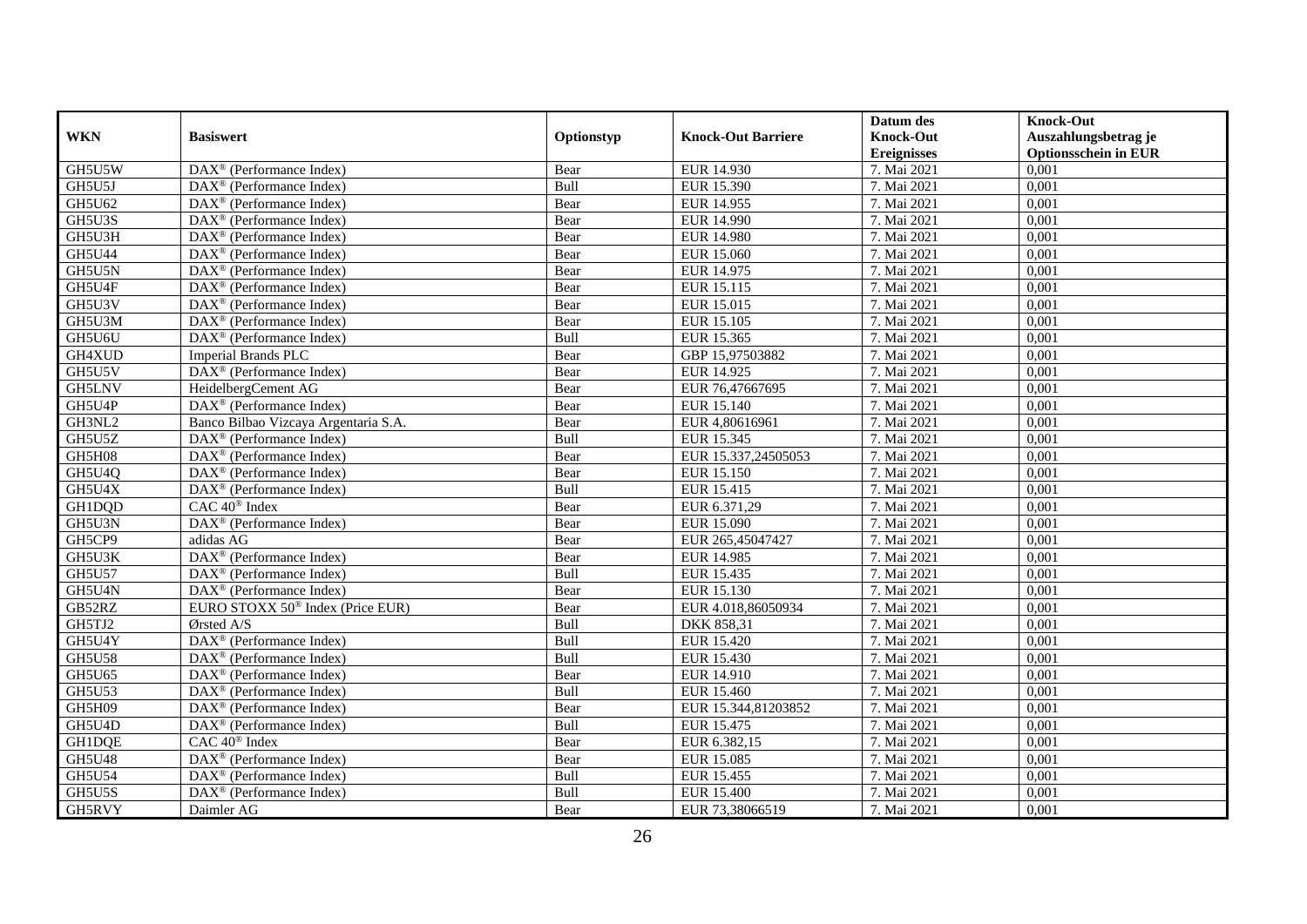|               |                                                             |             |                           | Datum des          | <b>Knock-Out</b>            |
|---------------|-------------------------------------------------------------|-------------|---------------------------|--------------------|-----------------------------|
| <b>WKN</b>    | <b>Basiswert</b>                                            | Optionstyp  | <b>Knock-Out Barriere</b> | <b>Knock-Out</b>   | Auszahlungsbetrag je        |
|               |                                                             |             |                           | <b>Ereignisses</b> | <b>Optionsschein in EUR</b> |
| GC9GH6        | Amundi SA                                                   | Bear        | EUR 77,21488747           | 7. Mai 2021        | 0,001                       |
| <b>GH5U59</b> | $\text{DAX}^{\circledast}$ (Performance Index)              | Bull        | EUR 15.360                | 7. Mai 2021        | 0,001                       |
| GH5U5Q        | DAX <sup>®</sup> (Performance Index)                        | Bear        | <b>EUR 14.960</b>         | 7. Mai 2021        | 0,001                       |
| GH5U3C        | $DAX^{\circledR}$ (Performance Index)                       | <b>Bull</b> | EUR 15.355                | 7. Mai 2021        | 0,001                       |
| <b>GH1DTK</b> | $CAC 40$ <sup>®</sup> Index                                 | Bear        | EUR 6.387,66              | 7. Mai 2021        | 0,001                       |
| GH5U3X        | DAX <sup>®</sup> (Performance Index)                        | Bear        | EUR 15.030                | 7. Mai 2021        | 0,001                       |
| GH5U4J        | $DAX^{\circledast}$ (Performance Index)                     | Bear        | EUR 15.120                | 7. Mai 2021        | 0,001                       |
| GH51GS        | Lanxess AG                                                  | Bear        | EUR 65,08381122           | 7. Mai 2021        | 0,001                       |
| GH5CNK        | adidas AG                                                   | Bear        | EUR 274,62908011          | 7. Mai 2021        | 0,001                       |
| GH5E4T        | Hugo Boss AG                                                | Bear        | EUR 43,04324835           | 7. Mai 2021        | 0,001                       |
| GH5U4E        | $\text{DAX}^{\circledast}$ (Performance Index)              | Bull        | EUR 15.445                | 7. Mai 2021        | 0,001                       |
| GH5U4V        | DAX <sup>®</sup> (Performance Index)                        | Bear        | EUR 15.170                | 7. Mai 2021        | 0,001                       |
| GH5U5P        | $DAX^{\circledR}$ (Performance Index)                       | Bull        | <b>EUR 15.380</b>         | 7. Mai 2021        | 0,001                       |
| <b>GH1WAT</b> | <b>Beiersdorf AG</b>                                        | Bear        | EUR 95,47218481           | 7. Mai 2021        | 0,001                       |
| GH5A4U        | Geberit AG                                                  | Bear        | CHF 634,48419961          | 7. Mai 2021        | 0,001                       |
| GF6LDM        | Fresenius SE & Co KGaA                                      | Bear        | EUR 41,8368576            | 7. Mai 2021        | 0,001                       |
| <b>GH5CNL</b> | adidas AG                                                   | Bear        | EUR 277,24583172          | 7. Mai 2021        | 0,001                       |
| GH5U5X        | DAX <sup>®</sup> (Performance Index)                        | Bear        | EUR 14.935                | 7. Mai 2021        | 0,001                       |
| GH5E5V        | Hugo Boss AG                                                | Bear        | EUR 42,53380169           | 7. Mai 2021        | 0,001                       |
| GH5U7R        | $\text{DAX}^{\textcircled{}}$ (Performance Index)           | Bull        | EUR 15.385                | 7. Mai 2021        | 0,001                       |
| GH5U4R        | DAX <sup>®</sup> (Performance Index)                        | Bear        | EUR 15.145                | 7. Mai 2021        | 0,001                       |
| <b>GH5RNU</b> | Kone OYJ                                                    | Bear        | EUR 67,50235074           | 7. Mai 2021        | 0,001                       |
| GH5U6J        | DAX <sup>®</sup> (Performance Index)                        | Bear        | <b>EUR 14.890</b>         | 7. Mai 2021        | 0,001                       |
| GH4T6N        | <b>COMPAGNIE DE SAINT GOBAIN SA</b>                         | Bear        | EUR 56,83784662           | 7. Mai 2021        | 0,001                       |
| GH5U56        | DAX <sup>®</sup> (Performance Index)                        | Bull        | <b>EUR 15.440</b>         | 7. Mai 2021        | 0,001                       |
| GH5U5R        | $\overline{\text{DAX}}^{\textcirc}$ (Performance Index)     | Bear        | EUR 14.965                | 7. Mai 2021        | 0,001                       |
| GH5NHW        | <b>Barclays PLC</b>                                         | Bear        | GBP 1,79960493            | 7. Mai 2021        | 0,001                       |
| GH5EYS        | DAX <sup>®</sup> (Performance Index)                        | Bear        | EUR 15.284,34945185       | 7. Mai 2021        | 0,001                       |
| GH5CQA        | adidas AG                                                   | Bear        | EUR 272,0023409           | 7. Mai 2021        | 0,001                       |
| GH5A02        | Hermes International                                        | Bear        | EUR 1.074,32754621        | 7. Mai 2021        | 0,001                       |
| <b>GH5U64</b> | $\overline{\text{DAX}^{\otimes}(\text{Performance Index})}$ | Bear        | <b>EUR 14.900</b>         | 7. Mai 2021        | 0,001                       |
| GH42FD        | Sika AG                                                     | Bear        | CHF 280,6019522           | 7. Mai 2021        | 0,001                       |
| GH5TMZ        | $DAX^{\circledR}$ (Performance Index)                       | Bear        | EUR 15.309,88             | 7. Mai 2021        | 0,001                       |
| GH3H0F        | Bouygues S.A.                                               | Bear        | EUR 35,21440856           | 7. Mai 2021        | 0,001                       |
| GH5CJU        | British American Tobacco plc.                               | Bear        | GBP 28,3051398            | 7. Mai 2021        | 0,001                       |
| GC9WXV        | Air Liquide SA                                              | Bear        | EUR 144,10059315          | 7. Mai 2021        | 0,001                       |
| GH5U61        | DAX <sup>®</sup> (Performance Index)                        | Bear        | EUR 14.945                | 7. Mai 2021        | 0,001                       |
| GC5CFR        | Grupo Ferrovial SA                                          | Bear        | EUR 24,957                | 7. Mai 2021        | 0,001                       |
| GH5CGU        | British American Tobacco plc.                               | Bear        | GBP 28,08533285           | 7. Mai 2021        | 0,001                       |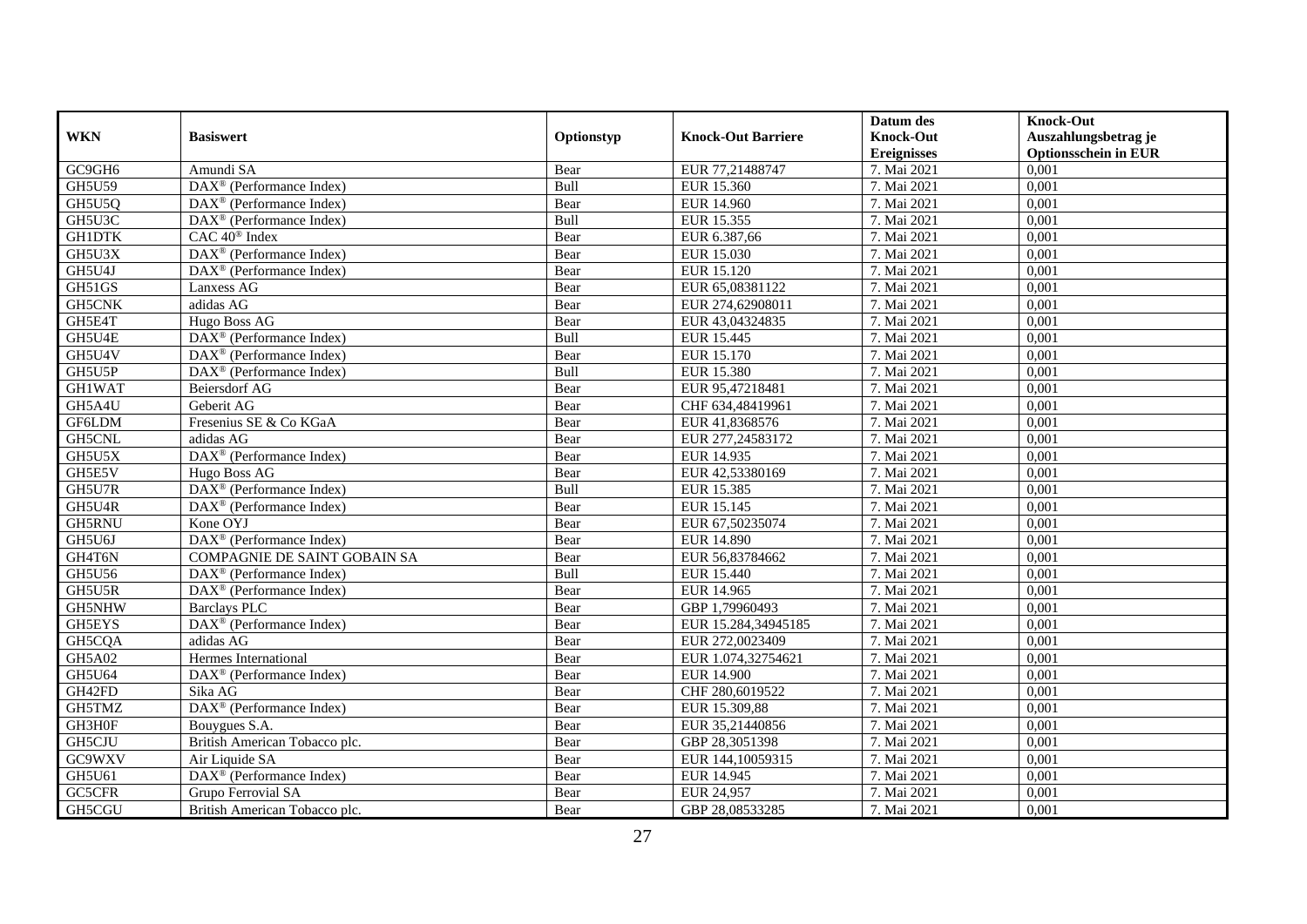|               |                                                         |            |                           | Datum des          | <b>Knock-Out</b>            |
|---------------|---------------------------------------------------------|------------|---------------------------|--------------------|-----------------------------|
| <b>WKN</b>    | <b>Basiswert</b>                                        | Optionstyp | <b>Knock-Out Barriere</b> | <b>Knock-Out</b>   | Auszahlungsbetrag je        |
|               |                                                         |            |                           | <b>Ereignisses</b> | <b>Optionsschein in EUR</b> |
| GH4JT4        | <b>LINDE PLC</b>                                        | Bear       | EUR 246,73512228          | 7. Mai 2021        | 0,001                       |
| GH51LB        | L'Oréal S.A.                                            | Bear       | EUR 349,79027486          | 7. Mai 2021        | 0,001                       |
| GH5CPD        | adidas AG                                               | Bear       | EUR 269,38558929          | 7. Mai 2021        | 0,001                       |
| GH47VM        | Deutsche Post AG                                        | Bear       | EUR 50,60453196           | 7. Mai 2021        | 0,001                       |
| GH5TSP        | Kion Group AG                                           | Bear       | <b>EUR 83,4</b>           | 7. Mai 2021        | 0,001                       |
| GH5CPE        | adidas AG                                               | Bear       | EUR 268,07721348          | 7. Mai 2021        | 0,001                       |
| GH5RQD        | Vinci S.A.                                              | Bear       | EUR 95,57916912           | 7. Mai 2021        | 0,001                       |
| GH5422        | Total S.A.                                              | Bear       | EUR 39,43463461           | 7. Mai 2021        | 0,001                       |
| GH5U4T        | DAX <sup>®</sup> (Performance Index)                    | Bear       | EUR 15.165                | 7. Mai 2021        | 0,001                       |
| GH5CNH        | adidas AG                                               | Bear       | EUR 278,56419512          | 7. Mai 2021        | 0,001                       |
| GH5U4A        | $DAX^{\circledR}$ (Performance Index)                   | Bear       | EUR 15.035                | 7. Mai 2021        | 0,001                       |
| GH5CPK        | adidas AG                                               | Bear       | EUR 266,75885008          | 7. Mai 2021        | 0,001                       |
| GH5U3Z        | DAX <sup>®</sup> (Performance Index)                    | Bear       | EUR 15.005                | 7. Mai 2021        | 0,001                       |
| <b>GH5U87</b> | $\overline{\text{DAX}}^{\textcirc}$ (Performance Index) | Bull       | EUR 15.425                | 7. Mai 2021        | 0,001                       |
| GH47VR        | Deutsche Post AG                                        | Bear       | EUR 50,31567429           | 7. Mai 2021        | 0,001                       |
| GH5CNM        | adidas AG                                               | Bear       | EUR 281,19093434          | 7. Mai 2021        | 0,001                       |
| GH47VZ        | Deutsche Post AG                                        | Bear       | EUR 50,92327139           | 7. Mai 2021        | 0,001                       |
| GH5CNN        | adidas AG                                               | Bear       | EUR 275,93745592          | 7. Mai 2021        | 0,001                       |
| GH55UB        | <b>UBS</b> Group AG                                     | Bear       | CHF 14,21899688           | 7. Mai 2021        | 0,001                       |
| GH5RPW        | Zurich Insurance Group AG                               | Bear       | CHF 383,7648823           | 7. Mai 2021        | 0,001                       |
| GH3A47        | Legrand SA                                              | Bear       | EUR 86,34428192           | 7. Mai 2021        | 0,001                       |
| GH5RWR        | Siemens AG                                              | Bear       | EUR 142,35189132          | 7. Mai 2021        | 0,001                       |
| GH2K8S        | AXA S.A.                                                | Bear       | EUR 22,76295965           | 7. Mai 2021        | 0,001                       |
| GH5RRW        | <b>SAP SE</b>                                           | Bear       | EUR 116,84513605          | 7. Mai 2021        | 0,001                       |
| GH5A30        | Julius Baer Group Ltd                                   | Bear       | CHF 58,4839019            | 7. Mai 2021        | 0,001                       |
| GH5CNP        | adidas AG                                               | Bear       | EUR 279,87257092          | 7. Mai 2021        | 0,001                       |
| GH5RYC        | Continental AG                                          | Bear       | EUR 113, 10875398         | 7. Mai 2021        | 0,001                       |
| <b>GH5RUV</b> | Daimler AG                                              | Bear       | EUR 73,03070971           | 7. Mai 2021        | 0,001                       |
| GH5CPF        | adidas AG                                               | Bear       | EUR 270,69396509          | 7. Mai 2021        | 0,001                       |
| GH2SX5        | AXA S.A.                                                | Bear       | EUR 22,91684997           | 7. Mai 2021        | 0,001                       |
| GH5CPG        | adidas AG                                               | Bear       | EUR 273,32070431          | 7. Mai 2021        | 0,001                       |
| GF6LBP        | <b>BASF SE</b>                                          | Bear       | EUR 70,46295863           | 7. Mai 2021        | 0,001                       |
| GH5U3J        | $DAX^{\circledR}$ (Performance Index)                   | Bull       | EUR 15.325                | 7. Mai 2021        | 0,001                       |
| GH5U3D        | DAX <sup>®</sup> (Performance Index)                    | Bull       | EUR 15.320                | 7. Mai 2021        | 0,001                       |
| GH5U5E        | DAX <sup>®</sup> (Performance Index)                    | Bull       | EUR 15.310                | 7. Mai 2021        | 0,001                       |
| GH5U3F        | DAX <sup>®</sup> (Performance Index)                    | Bull       | EUR 15.315                | 7. Mai 2021        | 0,001                       |
| GH5NUM        | Evotec AG                                               | Bull       | EUR 33,10455964           | 7. Mai 2021        | 0,001                       |
| GH4T13        | Sartorius AG                                            | Bull       | EUR 436,651               | 7. Mai 2021        | 0,001                       |
| GH4T5T        | Carrefour S.A.                                          | Bear       | EUR 16,74028905           | 7. Mai 2021        | 0,001                       |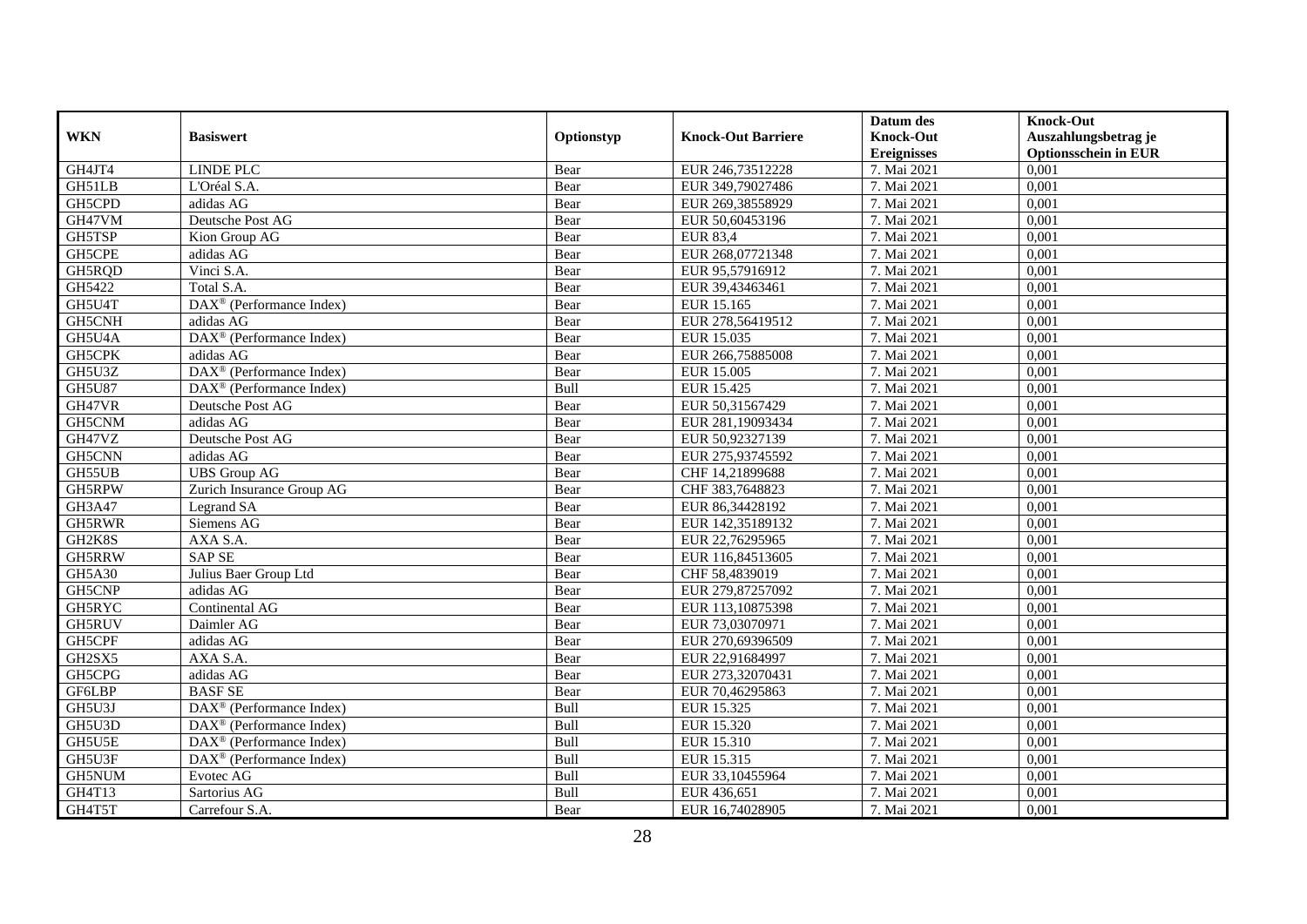|               |                                                                  |            |                           | Datum des          | <b>Knock-Out</b>            |
|---------------|------------------------------------------------------------------|------------|---------------------------|--------------------|-----------------------------|
| <b>WKN</b>    | <b>Basiswert</b>                                                 | Optionstyp | <b>Knock-Out Barriere</b> | <b>Knock-Out</b>   | Auszahlungsbetrag je        |
|               |                                                                  |            |                           | <b>Ereignisses</b> | <b>Optionsschein in EUR</b> |
| <b>GH5NKF</b> | <b>Barclays PLC</b>                                              | Bear       | GBP 1,80960273            | 7. Mai 2021        | 0,001                       |
| GC7KFF        | Hannover Rück SE                                                 | Bear       | EUR 153,52331686          | 7. Mai 2021        | 0,001                       |
| GH5TX1        | $K+SAG$                                                          | Bull       | <b>EUR 9,98</b>           | 7. Mai 2021        | 0,001                       |
| GH5RVC        | Siemens AG                                                       | Bear       | EUR 143,04180356          | 7. Mai 2021        | 0,001                       |
| GH5S0T        | Rheinmetall AG                                                   | Bear       | EUR 88,57873184           | 7. Mai 2021        | 0,001                       |
| GH5RQV        | Pernod Ricard SA                                                 | Bear       | EUR 175,37012733          | 7. Mai 2021        | 0,001                       |
| GH3L08        | Volkswagen AG                                                    | Bull       | EUR 208,79958454          | 7. Mai 2021        | 0,001                       |
| GH3L0E        | Volkswagen AG                                                    | Bull       | EUR 207,72490294          | 7. Mai 2021        | 0,001                       |
| <b>GH5TVD</b> | $K+SAG$                                                          | Bull       | <b>EUR 9,92</b>           | 7. Mai 2021        | 0,001                       |
| GH5U7N        | $\overline{\text{DAX}^{\circledast}(\text{Performance Index})}$  | Bull       | EUR 15.295                | 7. Mai 2021        | 0,001                       |
| GH1PN4        | Talanx AG                                                        | Bear       | EUR 35,89331881           | 7. Mai 2021        | 0,001                       |
| GH5U5F        | DAX <sup>®</sup> (Performance Index)                             | Bull       | <b>EUR 15.300</b>         | 7. Mai 2021        | 0,001                       |
| GH5TX0        | <b>ASML</b> Holding N.V.                                         | Bull       | EUR 526,74                | 7. Mai 2021        | 0,001                       |
| GH5U5G        | DAX <sup>®</sup> (Performance Index)                             | Bull       | EUR 15.305                | 7. Mai 2021        | 0,001                       |
| GH5E4S        | Rio Tinto Plc                                                    | Bear       | GBP 65,20988864           | 7. Mai 2021        | 0,001                       |
| GH5RVE        | Siemens AG                                                       | Bear       | EUR 143,72171707          | 7. Mai 2021        | 0,001                       |
| GH47W1        | Deutsche Post AG                                                 | Bear       | EUR 51,29181389           | 7. Mai 2021        | 0,001                       |
| GH5NX3        | LVMH Moët Hennessy Louis Vuitton SE                              | Bull       | EUR 622,19089138          | 7. Mai 2021        | 0,001                       |
| GH5RWU        | Siemens AG                                                       | Bear       | EUR 144,40163057          | 7. Mai 2021        | 0,001                       |
| GH55WD        | Randstad Holding N.V.                                            | Bear       | EUR 62,72590226           | 7. Mai 2021        | 0,001                       |
| GH5RYB        | Continental AG                                                   | Bear       | EUR 114,21864363          | 7. Mai 2021        | 0,001                       |
| GH53S7        | $\overline{\text{DAX}^{\otimes}}$ (Performance Index)            | Bear       | EUR 15.380                | 7. Mai 2021        | 0,001                       |
| <b>GH5UFC</b> | DAX <sup>®</sup> (Performance Index)                             | Bear       | EUR 15.375                | 7. Mai 2021        | 0,001                       |
| GH5UFG        | $DAX^{\circledcirc}$ (Performance Index)                         | Bear       | EUR 15.360                | 7. Mai 2021        | 0,001                       |
| GH5AAM        | DAX <sup>®</sup> (Performance Index)                             | Bear       | <b>EUR 15.380</b>         | 7. Mai 2021        | 0,001                       |
| <b>GH53S8</b> | $DAX^{\circledR}$ (Performance Index)                            | Bear       | <b>EUR 15.380</b>         | 7. Mai 2021        | 0,001                       |
| GH4YWJ        | $\overline{\text{DAX}^{\otimes}}$ (Performance Index)            | Bear       | EUR 15.368,9795845        | 7. Mai 2021        | 0,001                       |
| GH5UFB        | $DAX^{\circledR}$ (Performance Index)                            | Bear       | EUR 15.375                | 7. Mai 2021        | 0,001                       |
| GH5GZU        | $\text{DAX}^{\circledR}$ (Performance Index)/ X-DAX <sup>®</sup> | Bear       | EUR 15.367,52299849       | 7. Mai 2021        | 0,001                       |
| GH53SG        | DAX <sup>®</sup> (Performance Index)                             | Bear       | EUR 15.370                | 7. Mai 2021        | 0,001                       |
| GH5UFD        | $DAX^{\circledcirc}$ (Performance Index)                         | Bear       | EUR 15.370                | 7. Mai 2021        | 0,001                       |
| GH5H1M        | DAX <sup>®</sup> (Performance Index)                             | Bear       | EUR 15.359,95601051       | 7. Mai 2021        | 0,001                       |
| GH53SH        | $DAX^{\circledcirc}$ (Performance Index)                         | Bear       | EUR 15.370                | 7. Mai 2021        | 0,001                       |
| GH53SJ        | $\overline{\text{DAX}^{\otimes}}$ (Performance Index)            | Bear       | EUR 15.370                | 7. Mai 2021        | 0,001                       |
| GH55TS        | ArcelorMittal S.A.                                               | Bear       | EUR 27,05120919           | 7. Mai 2021        | 0,001                       |
| GH53SS        | DAX <sup>®</sup> (Performance Index)                             | Bear       | EUR 15.360                | 7. Mai 2021        | 0,001                       |
| <b>GH5UFF</b> | $\text{DAX}^{\textcircled{}}$ (Performance Index)                | Bear       | EUR 15.360                | 7. Mai 2021        | 0,001                       |
| GH53SB        | DAX <sup>®</sup> (Performance Index)                             | Bear       | EUR 15.375                | 7. Mai 2021        | 0,001                       |
| <b>GH5UFE</b> | $DAX^{\circledR}$ (Performance Index)                            | Bear       | EUR 15.370                | 7. Mai 2021        | 0,001                       |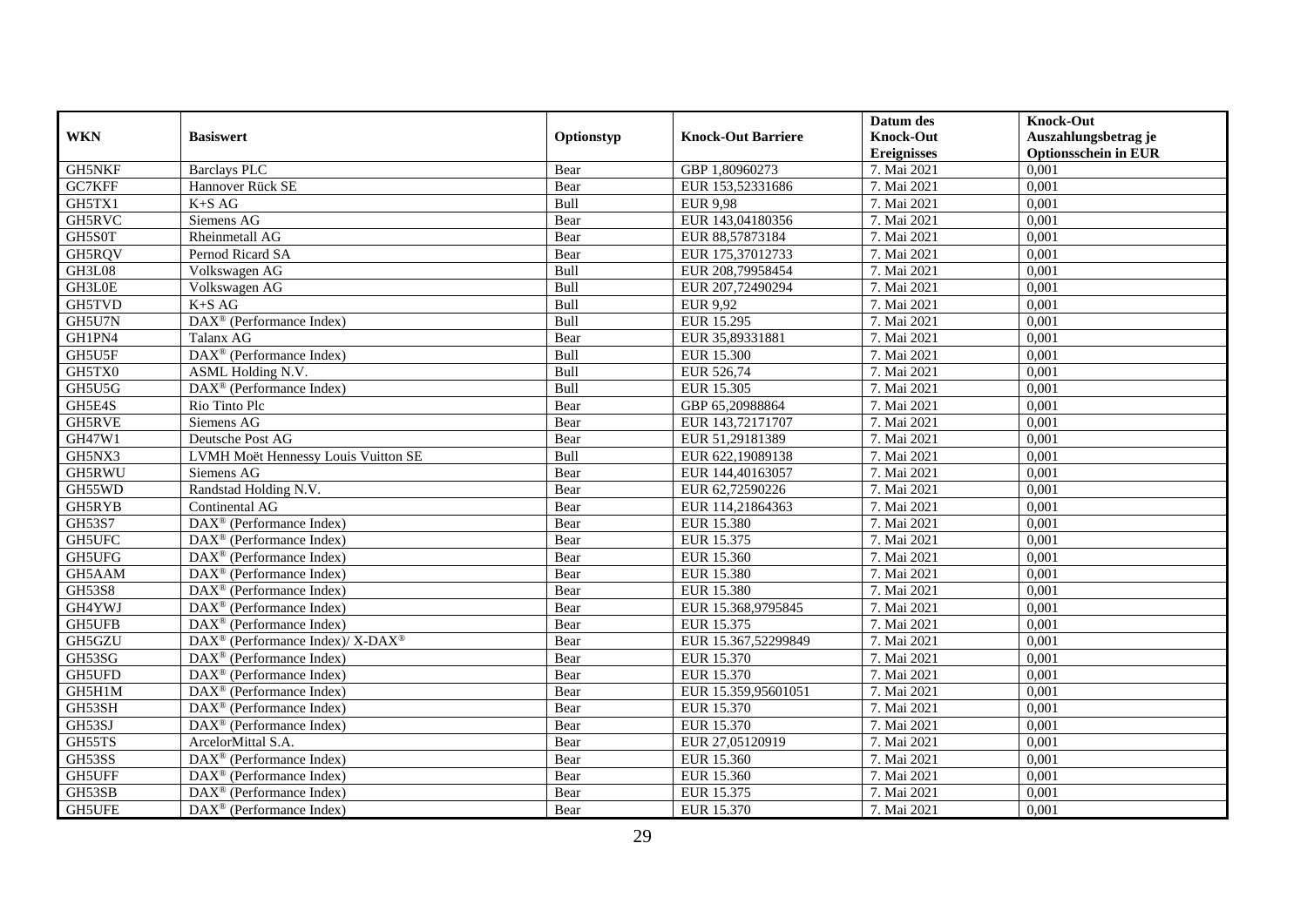|               |                                                                  |            |                           | Datum des          | <b>Knock-Out</b>            |
|---------------|------------------------------------------------------------------|------------|---------------------------|--------------------|-----------------------------|
| <b>WKN</b>    | <b>Basiswert</b>                                                 | Optionstyp | <b>Knock-Out Barriere</b> | <b>Knock-Out</b>   | Auszahlungsbetrag je        |
|               |                                                                  |            |                           | <b>Ereignisses</b> | <b>Optionsschein in EUR</b> |
| GH53SC        | DAX <sup>®</sup> (Performance Index)                             | Bear       | EUR 15.375                | 7. Mai 2021        | 0,001                       |
| <b>GH5UFA</b> | $DAX^{\circledcirc}$ (Performance Index)                         | Bear       | <b>EUR 15.380</b>         | 7. Mai 2021        | 0,001                       |
| GH53SN        | $DAX^{\circledast}$ (Performance Index)                          | Bear       | EUR 15.360                | 7. Mai 2021        | 0,001                       |
| GH53SP        | DAX <sup>®</sup> (Performance Index)                             | Bear       | EUR 15.360                | 7. Mai 2021        | 0,001                       |
| GH53SA        | $\overline{\text{DAX}}^{\textcirc}$ (Performance Index)          | Bear       | EUR 15.375                | 7. Mai 2021        | 0,001                       |
| GH53SQ        | DAX <sup>®</sup> (Performance Index)                             | Bear       | EUR 15.360                | 7. Mai 2021        | 0,001                       |
| GH53SR        | $\text{DAX}^{\textcircled{}}$ (Performance Index)                | Bear       | EUR 15.360                | 7. Mai 2021        | 0,001                       |
| GH53SD        | DAX <sup>®</sup> (Performance Index)                             | Bear       | EUR 15.375                | 7. Mai 2021        | 0,001                       |
| GH53SE        | $DAX^{\circledR}$ (Performance Index)                            | Bear       | EUR 15.375                | 7. Mai 2021        | 0,001                       |
| GH53SK        | DAX <sup>®</sup> (Performance Index)                             | Bear       | EUR 15.370                | 7. Mai 2021        | 0,001                       |
| GH53SL        | $DAX^{\circledcirc}$ (Performance Index)                         | Bear       | EUR 15.370                | 7. Mai 2021        | 0,001                       |
| GH5GZX        | DAX <sup>®</sup> (Performance Index)/X-DAX <sup>®</sup>          | Bear       | EUR 15.375,08998647       | 7. Mai 2021        | 0,001                       |
| <b>GH4Z01</b> | DAX <sup>®</sup> (Performance Index)/ X-DAX <sup>®</sup>         | Bear       | EUR 15.378,96268263       | 7. Mai 2021        | 0,001                       |
| GH4YZN        | DAX <sup>®</sup> (Performance Index)                             | Bear       | EUR 15.378,96268263       | 7. Mai 2021        | 0,001                       |
| GH4Z03        | DAX <sup>®</sup> (Performance Index)/ X-DAX <sup>®</sup>         | Bear       | EUR 15.388,94578079       | 7. Mai 2021        | 0,001                       |
| <b>GH4Z00</b> | DAX <sup>®</sup> (Performance Index)/ X-DAX <sup>®</sup>         | Bear       | EUR 15.383,9542317        | 7. Mai 2021        | 0,001                       |
| GH53RZ        | DAX <sup>®</sup> (Performance Index)                             | Bear       | <b>EUR 15.400</b>         | 7. Mai 2021        | 0,001                       |
| GH5UF8        | $\text{DAX}^{\textcircled{}}$ (Performance Index)                | Bear       | EUR 15.390                | 7. Mai 2021        | 0,001                       |
| GH53ZQ        | DAX <sup>®</sup> (Performance Index)/ X-DAX <sup>®</sup>         | Bear       | <b>EUR 15.400</b>         | 7. Mai 2021        | 0,001                       |
| GH4Z06        | $\text{DAX}^{\circledR}$ (Performance Index)/ X-DAX <sup>®</sup> | Bear       | EUR 15.398,92887892       | 7. Mai 2021        | 0,001                       |
| GH4YX1        | $DAX^{\circledast}$ (Performance Index)                          | Bear       | EUR 15.393,93732986       | 7. Mai 2021        | 0,001                       |
| GH53RV        | $\overline{\text{DAX}^{\otimes}}$ (Performance Index)            | Bear       | <b>EUR 15.400</b>         | 7. Mai 2021        | 0,001                       |
| GH53ZR        | DAX <sup>®</sup> (Performance Index)/ X-DAX <sup>®</sup>         | Bear       | EUR 15.400                | 7. Mai 2021        | 0,001                       |
| GH5CG2        | British American Tobacco plc.                                    | Bear       | GBP 28,53493795           | 7. Mai 2021        | 0,001                       |
| GH4YW9        | $DAX^{\circledast}$ (Performance Index)                          | Bear       | EUR 15.403,920428         | 7. Mai 2021        | 0,001                       |
| GH53RW        | $\overline{\text{DAX}^{\otimes}}$ (Performance Index)            | Bear       | <b>EUR 15.400</b>         | 7. Mai 2021        | 0,001                       |
| GH5ADS        | DAX <sup>®</sup> (Performance Index)/X-DAX <sup>®</sup>          | Bear       | <b>EUR 15.400</b>         | 7. Mai 2021        | 0,001                       |
| GH09HF        | EURO STOXX 50 <sup>®</sup> Index (Price EUR)                     | Bear       | EUR 4.025,9030577         | 7. Mai 2021        | 0,001                       |
| GH51NT        | Deutsche Wohnen AG                                               | Bull       | EUR 42,7849431            | 7. Mai 2021        | 0,001                       |
| <b>GH5TRU</b> | Kion Group AG                                                    | Bear       | EUR 83,84                 | 7. Mai 2021        | 0,001                       |
| GH5M4K        | DAX <sup>®</sup> (Performance Index)/X-DAX <sup>®</sup>          | Bear       | <b>EUR 15.400</b>         | 7. Mai 2021        | 0,001                       |
| GH5RYD        | Continental AG                                                   | Bear       | EUR 114,76858895          | 7. Mai 2021        | 0,001                       |
| GH53RX        | $DAX^{\circledast}$ (Performance Index)                          | Bear       | <b>EUR 15.400</b>         | 7. Mai 2021        | 0,001                       |
| GH5UF6        | DAX <sup>®</sup> (Performance Index)                             | Bear       | <b>EUR 15.400</b>         | 7. Mai 2021        | 0,001                       |
| GH53RY        | $DAX^{\circledcirc}$ (Performance Index)                         | Bear       | EUR 15.400                | 7. Mai 2021        | 0,001                       |
| GH5M4L        | DAX <sup>®</sup> (Performance Index)/ X-DAX <sup>®</sup>         | Bear       | <b>EUR 15.400</b>         | 7. Mai 2021        | 0,001                       |
| GH5UF7        | DAX <sup>®</sup> (Performance Index)                             | Bear       | <b>EUR 15.400</b>         | 7. Mai 2021        | 0,001                       |
| GH53S3        | DAX <sup>®</sup> (Performance Index)                             | Bear       | <b>EUR 15.390</b>         | 7. Mai 2021        | 0,001                       |
| <b>GH5NKS</b> | Barclays PLC                                                     | Bear       | GBP 1,81960054            | 7. Mai 2021        | 0,001                       |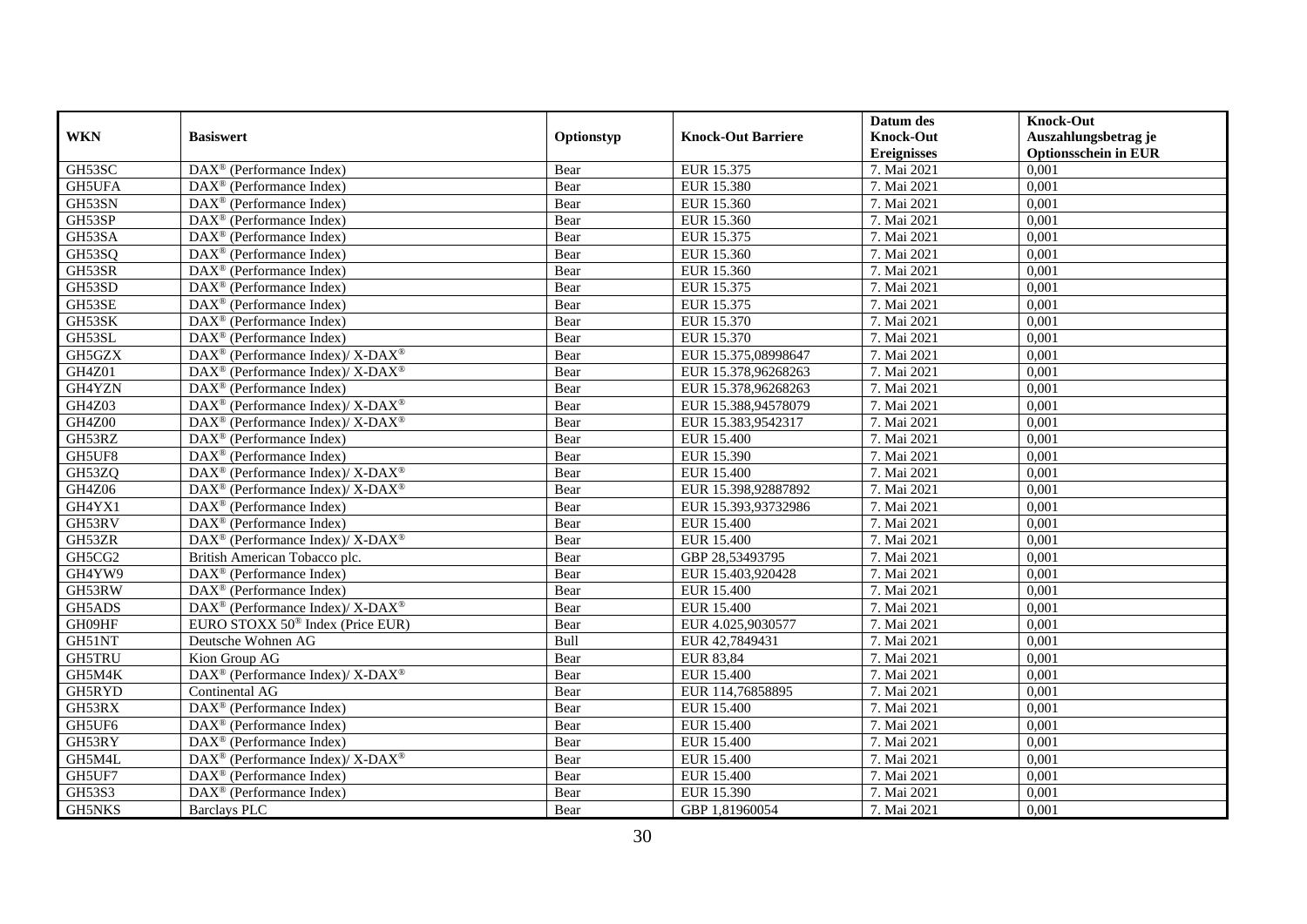|               |                                                                     |            |                           | Datum des          | <b>Knock-Out</b>            |
|---------------|---------------------------------------------------------------------|------------|---------------------------|--------------------|-----------------------------|
| <b>WKN</b>    | <b>Basiswert</b>                                                    | Optionstyp | <b>Knock-Out Barriere</b> | <b>Knock-Out</b>   | Auszahlungsbetrag je        |
|               |                                                                     |            |                           | <b>Ereignisses</b> | <b>Optionsschein in EUR</b> |
| GH53S4        | $\text{DAX}^{\textcircled{}}$ (Performance Index)                   | Bear       | EUR 15.390                | 7. Mai 2021        | 0,001                       |
| GH53S1        | $DAX^{\circledR}$ (Performance Index)                               | Bear       | EUR 15.390                | 7. Mai 2021        | 0,001                       |
| GH53S2        | $DAX^{\circledR}$ (Performance Index)                               | Bear       | EUR 15.390                | 7. Mai 2021        | 0,001                       |
| GH3A5Q        | Swiss Life Holding AG                                               | Bear       | CHF 461,27216229          | 7. Mai 2021        | 0,001                       |
| GH5UF9        | $\overline{\text{DAX}^{\otimes}(\text{Performance Index})}$         | Bear       | EUR 15.390                | 7. Mai 2021        | 0,001                       |
| GH5RPZ        | Zurich Insurance Group AG                                           | Bear       | CHF 386,1646627           | 7. Mai 2021        | 0,001                       |
| GH53S5        | DAX <sup>®</sup> (Performance Index)                                | Bear       | EUR 15.390                | 7. Mai 2021        | 0,001                       |
| GH18PU        | Nokia Oyj                                                           | Bear       | EUR 4,19302175            | 7. Mai 2021        | 0,001                       |
| <b>GH5RVF</b> | Siemens AG                                                          | Bear       | EUR 145,09154281          | 7. Mai 2021        | 0,001                       |
| GH2RJL        | 1 Feinunze Gold, Feinheit mind. 0,995, LBMA                         | Bear       | USD 1.830,4981657         | 7. Mai 2021        | 0,001                       |
| GH4BZA        | 1 Feinunze Silber, Feinheit mind. 0,999                             | Bear       | USD 27,59727921           | 7. Mai 2021        | 0,001                       |
| GH2RJM        | 1 Feinunze Gold, Feinheit mind. 0,995, LBMA                         | Bear       | USD 1.834,8388253         | 7. Mai 2021        | 0,001                       |
| GH4C02        | 1 Feinunze Silber, Feinheit mind. 0,999                             | Bear       | USD 27,65998582           | 7. Mai 2021        | 0,001                       |
| GH104U        | 1 Feinunze Gold, Feinheit mind. 0,995, LBMA                         | Bear       | USD 1.842,86475612        | 7. Mai 2021        | 0,001                       |
| GH5N6H        | ICE Brent Crude Oil Future (Generic Front Month<br>Future)          | Bull       | <b>USD 67,53</b>          | 7. Mai 2021        | 0,001                       |
| GH5L8Y        | NYMEX Light, Sweet Crude Oil Future (Generic Front<br>Month Future) | Bull       | <b>USD 63,95</b>          | 7. Mai 2021        | 0,001                       |
| GH36RT        | 1 Feinunze Platin, Feinheit mind. 0,9995                            | Bear       | <b>USD 1.270,62</b>       | 7. Mai 2021        | 0,001                       |
| GH47W4        | <b>E.ON SE</b>                                                      | Bear       | EUR 10,5283627            | 7. Mai 2021        | 0,001                       |
| GH5TSQ        | Kion Group AG                                                       | Bear       | <b>EUR 84,28</b>          | 7. Mai 2021        | 0,001                       |
| GH5TP5        | Delivery Hero AG                                                    | Bear       | EUR 123,88                | 7. Mai 2021        | 0,001                       |
| <b>GH5TLM</b> | TeamViewer AG                                                       | Bear       | EUR 34,52                 | 7. Mai 2021        | 0,001                       |
| <b>GH5S11</b> | <b>RWE AG</b>                                                       | Bear       | EUR 32,09725455           | 7. Mai 2021        | 0,001                       |
| <b>GH5TNJ</b> | Delivery Hero AG                                                    | Bear       | EUR 124,49                | 7. Mai 2021        | 0,001                       |
| GH5E6B        | Iberdrola S.A.                                                      | Bear       | EUR 11,50198508           | 7. Mai 2021        | 0,001                       |
| GH3L8J        | EUR/USD (WM-Fixing)                                                 | Bear       | <b>USD 1,21461</b>        | 7. Mai 2021        | 0,001                       |
| GH2CD1        | 10-Year U.S. Treasury Note Future (Generic Front<br>Month Future)   | Bear       | <b>USD 133,34</b>         | 7. Mai 2021        | 0.001                       |
| GH5M7G        | S&P 500 <sup>®</sup> Index                                          | Bear       | <b>USD 4.205</b>          | 7. Mai 2021        | 0,001                       |
| GH5RB7        | NASDAQ-100 Index®                                                   | Bear       | <b>USD 13.670</b>         | 7. Mai 2021        | 0,001                       |
| GH5RBA        | NASDAQ-100 Index®                                                   | Bear       | <b>USD 13.650</b>         | 7. Mai 2021        | 0,001                       |
| GH5RB8        | NASDAQ-100 Index®                                                   | Bear       | <b>USD 13.660</b>         | 7. Mai 2021        | 0,001                       |
| GH5RB1        | NASDAQ-100 Index®                                                   | Bear       | <b>USD 13.700</b>         | 7. Mai 2021        | 0,001                       |
| <b>GH5RBC</b> | NASDAQ-100 Index®                                                   | Bear       | <b>USD 13.640</b>         | 7. Mai 2021        | 0,001                       |
| GH5RT5        | NASDAQ-100 Index®                                                   | Bear       | USD 13.616,77             | 7. Mai 2021        | 0,001                       |
| GH5RBD        | NASDAQ-100 Index®                                                   | Bear       | <b>USD 13.640</b>         | 7. Mai 2021        | 0,001                       |
| GH5RDR        | S&P 500 <sup>®</sup> Index                                          | Bear       | <b>USD 4.207,5</b>        | 7. Mai 2021        | 0,001                       |
| GH5RAZ        | NASDAQ-100 Index®                                                   | Bear       | <b>USD 13.710</b>         | 7. Mai 2021        | 0,001                       |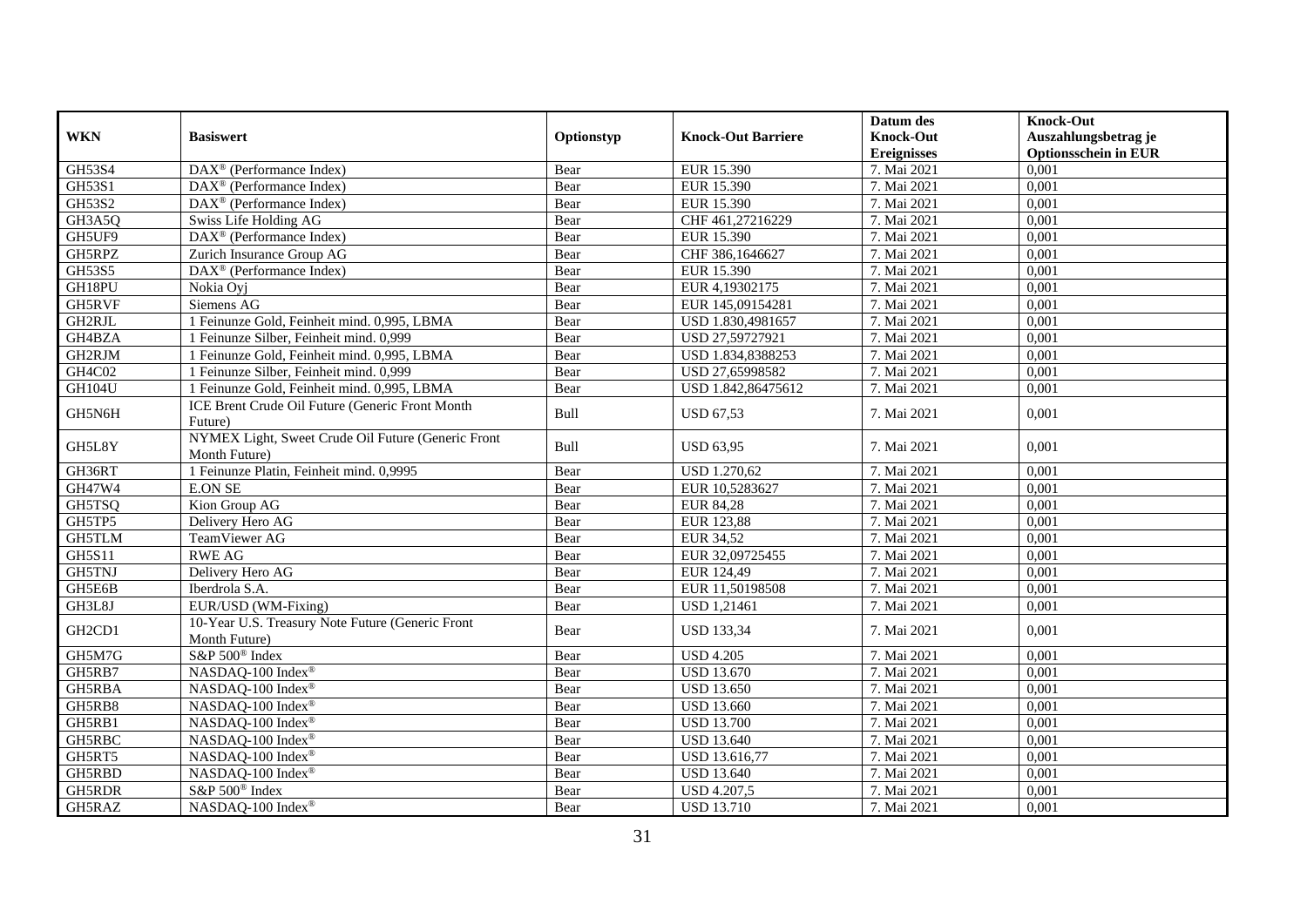|               |                                     |            |                           | Datum des          | <b>Knock-Out</b>            |
|---------------|-------------------------------------|------------|---------------------------|--------------------|-----------------------------|
| <b>WKN</b>    | <b>Basiswert</b>                    | Optionstyp | <b>Knock-Out Barriere</b> | <b>Knock-Out</b>   | Auszahlungsbetrag je        |
|               |                                     |            |                           | <b>Ereignisses</b> | <b>Optionsschein in EUR</b> |
| GH5RBH        | NASDAQ-100 Index®                   | Bear       | <b>USD 13.620</b>         | 7. Mai 2021        | 0,001                       |
| GH5RB4        | NASDAQ-100 Index®                   | Bear       | <b>USD 13.680</b>         | 7. Mai 2021        | 0,001                       |
| GH5RSM        | NASDAQ-100 Index®                   | Bear       | USD 13.710,94             | 7. Mai 2021        | 0,001                       |
| GH5RB0        | NASDAQ-100 Index®                   | Bear       | <b>USD 13.700</b>         | 7. Mai 2021        | 0,001                       |
| GH5M7E        | S&P 500 <sup>®</sup> Index          | Bear       | <b>USD 4.210</b>          | 7. Mai 2021        | 0,001                       |
| GH5UAD        | Dow Jones Industrial Average® Index | Bear       | <b>USD 34.280</b>         | 7. Mai 2021        | 0,001                       |
| GH5RAY        | NASDAQ-100 Index®                   | Bear       | <b>USD 13.710</b>         | 7. Mai 2021        | 0,001                       |
| GH5UAF        | Dow Jones Industrial Average® Index | Bear       | <b>USD 34.240</b>         | 7. Mai 2021        | 0,001                       |
| GH5RB9        | NASDAQ-100 Index®                   | Bear       | <b>USD 13.660</b>         | 7. Mai 2021        | 0,001                       |
| <b>GH5UAE</b> | Dow Jones Industrial Average® Index | Bear       | <b>USD 34.250</b>         | 7. Mai 2021        | 0,001                       |
| GH5RBG        | NASDAQ-100 Index®                   | Bear       | <b>USD 13.620</b>         | 7. Mai 2021        | 0,001                       |
| GH5M7F        | S&P 500 <sup>®</sup> Index          | Bear       | <b>USD 4.207,5</b>        | 7. Mai 2021        | 0,001                       |
| GH5RDS        | S&P 500 <sup>®</sup> Index          | Bear       | <b>USD 4.205</b>          | 7. Mai 2021        | 0,001                       |
| GH5RT8        | NASDAQ-100 Index®                   | Bear       | USD 13.684,04             | 7. Mai 2021        | 0,001                       |
| GH5RBE        | NASDAQ-100 Index®                   | Bear       | <b>USD 13.630</b>         | 7. Mai 2021        | 0,001                       |
| GH5RB2        | NASDAQ-100 Index®                   | Bear       | <b>USD 13.690</b>         | 7. Mai 2021        | 0,001                       |
| GH5UAB        | Dow Jones Industrial Average® Index | Bear       | <b>USD 34.320</b>         | 7. Mai 2021        | $\overline{0,001}$          |
| GH5RT4        | NASDAQ-100 Index®                   | Bear       | USD 13.630,24             | 7. Mai 2021        | 0,001                       |
| GH5RB6        | NASDAQ-100 Index®                   | Bear       | <b>USD 13.670</b>         | 7. Mai 2021        | 0,001                       |
| <b>GB0VQA</b> | Dow Jones Industrial Average® Index | Bear       | USD 34.572,5239343        | 7. Mai 2021        | 0,001                       |
| GH5RBF        | NASDAQ-100 Index®                   | Bear       | <b>USD 13.630</b>         | 7. Mai 2021        | 0,001                       |
| GH5RT7        | NASDAQ-100 Index®                   | Bear       | USD 13.643,66             | 7. Mai 2021        | 0,001                       |
| GH5RDQ        | S&P 500 <sup>®</sup> Index          | Bear       | <b>USD 4.210</b>          | 7. Mai 2021        | 0,001                       |
| GH5RB3        | NASDAQ-100 Index®                   | Bear       | <b>USD 13.690</b>         | 7. Mai 2021        | 0,001                       |
| GH5RB5        | NASDAQ-100 Index®                   | Bear       | <b>USD 13.680</b>         | 7. Mai 2021        | 0,001                       |
| GH5RSL        | NASDAQ-100 Index®                   | Bear       | USD 13.697,5              | 7. Mai 2021        | 0,001                       |
| GH5RBB        | NASDAQ-100 Index®                   | Bear       | <b>USD 13.650</b>         | 7. Mai 2021        | 0,001                       |
| GH5UAC        | Dow Jones Industrial Average® Index | Bear       | <b>USD 34.300</b>         | 7. Mai 2021        | 0,001                       |
| GH5RUQ        | NASDAQ-100 Index®                   | Bear       | USD 13.670,56             | 7. Mai 2021        | 0,001                       |
| GH5RT6        | NASDAQ-100 Index®                   | Bear       | USD 13.657,11             | 7. Mai 2021        | 0,001                       |
| GH5TPT        | Centene Corp                        | Bear       | <b>USD 66,41</b>          | 7. Mai 2021        | 0,001                       |
| GH5RQH        | Texas Instruments Incorporated      | Bear       | USD 186,10740717          | 7. Mai 2021        | 0,001                       |
| GH5RW7        | Align Technology, Inc.              | Bear       | USD 586,9432077           | 7. Mai 2021        | 0,001                       |
| GH5RW0        | Nvidia Corporation                  | Bear       | USD 590,14087936          | 7. Mai 2021        | 0,001                       |
| GH5RVN        | Microsoft Corporation               | Bear       | USD 250,23306815          | 7. Mai 2021        | 0,001                       |
| GH5TKX        | American Water Works Co Inc         | Bear       | <b>USD 153,82</b>         | 7. Mai 2021        | 0,001                       |
| GH5NJG        | <b>Costco Wholesale Corporation</b> | Bear       | USD 383,07690835          | 7. Mai 2021        | 0,001                       |
| GH5RU0        | Apple Inc.                          | Bear       | USD 129,76939868          | 7. Mai 2021        | 0,001                       |
| GH5GVL        | Merck & Co., Inc.                   | Bear       | USD 78,18320544           | 7. Mai 2021        | 0,001                       |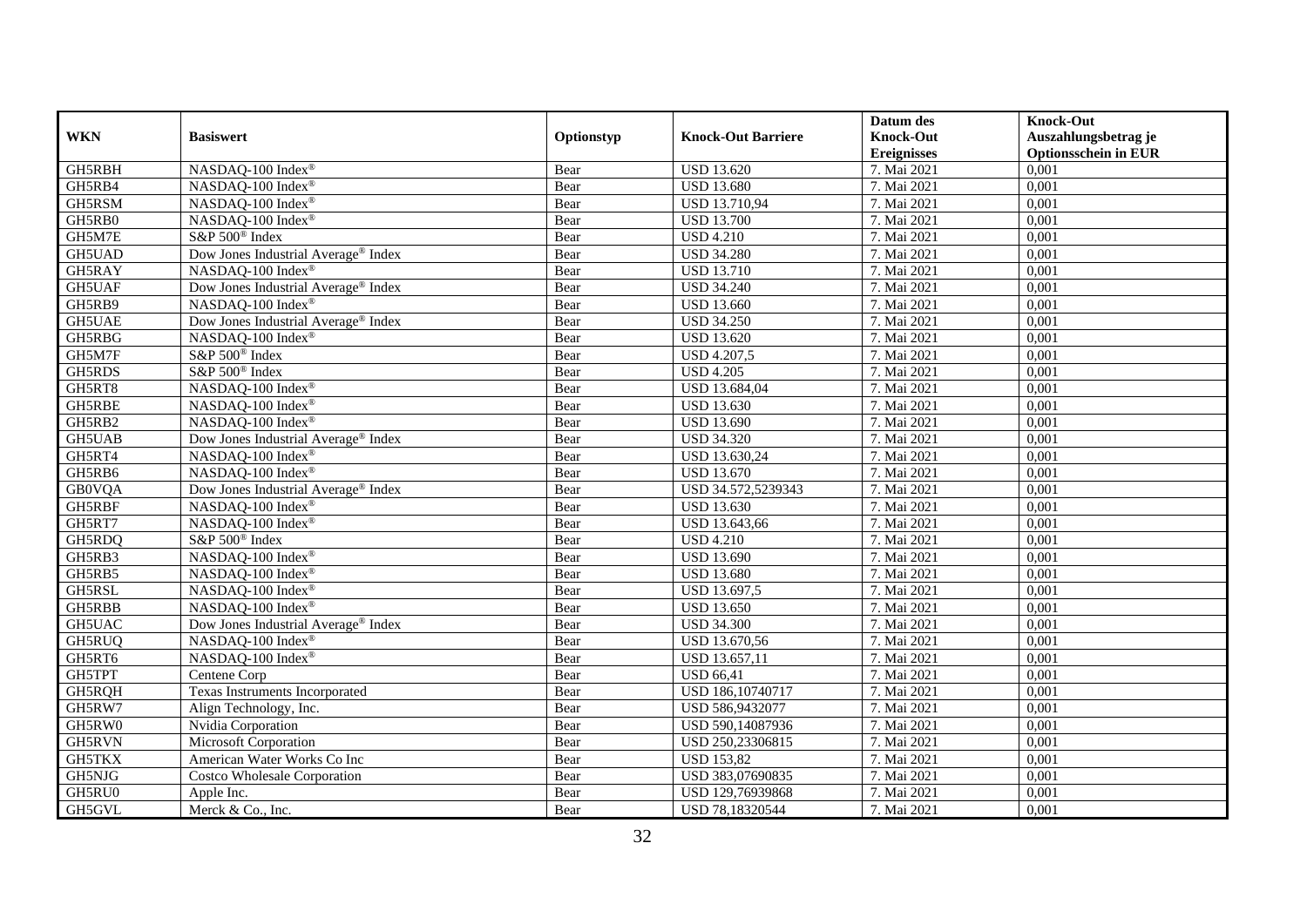|               |                                       |            |                           | Datum des          | <b>Knock-Out</b>            |
|---------------|---------------------------------------|------------|---------------------------|--------------------|-----------------------------|
| <b>WKN</b>    | <b>Basiswert</b>                      | Optionstyp | <b>Knock-Out Barriere</b> | <b>Knock-Out</b>   | Auszahlungsbetrag je        |
|               |                                       |            |                           | <b>Ereignisses</b> | <b>Optionsschein in EUR</b> |
| GH5RXQ        | Nvidia Corporation                    | Bear       | USD 587,29130969          | 7. Mai 2021        | 0,001                       |
| GH29YK        | AbbVie Inc.                           | Bear       | USD 116,64475535          | 7. Mai 2021        | 0,001                       |
| GH5LD0        | ResMed Inc.                           | Bear       | USD 193,69225582          | 7. Mai 2021        | 0,001                       |
| GH4VUT        | Walgreens Boots Alliance, Inc.        | Bear       | USD 54,74862532           | 7. Mai 2021        | 0,001                       |
| <b>GH1DVK</b> | Johnson & Johnson                     | Bear       | USD 168,930247            | 7. Mai 2021        | 0,001                       |
| GH5TPJ        | Centene Corp                          | Bear       | <b>USD 66,08</b>          | 7. Mai 2021        | 0,001                       |
| GH5RW1        | Nvidia Corporation                    | Bear       | USD 592,98045054          | 7. Mai 2021        | 0,001                       |
| GH5TLA        | American Water Works Co Inc           | Bear       | <b>USD 154,59</b>         | 7. Mai 2021        | 0,001                       |
| GH5THP        | <b>Ballard Power Systems Inc</b>      | Bull       | <b>USD 15,27</b>          | 7. Mai 2021        | 0,001                       |
| <b>GH5RPE</b> | Texas Instruments Incorporated        | Bear       | USD 185,12747347          | 7. Mai 2021        | 0,001                       |
| GH5RVL        | Microsoft Corporation                 | Bear       | USD 251,46298493          | 7. Mai 2021        | 0,001                       |
| GF6HCD        | Beyond Meat, Inc.                     | Bull       | USD 111,98243233          | 7. Mai 2021        | 0,001                       |
| GH5H1C        | Dow Jones Industrial Average® Index   | Bear       | USD 34.576,39110539       | 7. Mai 2021        | 0,001                       |
| GH5LAZ        | <b>KLA</b> Corporation                | Bear       | USD 319.55855996          | 7. Mai 2021        | 0,001                       |
| GH1PPD        | <b>Barrick Gold Corporation</b>       | Bear       | USD 23,98896841           | 7. Mai 2021        | 0,001                       |
| GF6DSE        | Beyond Meat, Inc.                     | Bull       | USD 108,62651309          | 7. Mai 2021        | 0,001                       |
| <b>GH1PQC</b> | <b>Barrick Gold Corporation</b>       | Bear       | USD 23,66143907           | 7. Mai 2021        | 0,001                       |
| GH5RR3        | <b>Lam Research Corporation</b>       | Bear       | USD 620,34355477          | 7. Mai 2021        | 0,001                       |
| GH45CH        | <b>Comcast Corporation</b>            | Bear       | USD 57,15494574           | 7. Mai 2021        | 0,001                       |
| GH1PPH        | <b>Barrick Gold Corporation</b>       | Bear       | USD 24,09814489           | 7. Mai 2021        | 0,001                       |
| GH5457        | VeriSign, Inc.                        | Bear       | <b>USD 223,907</b>        | 7. Mai 2021        | 0,001                       |
| GH5GUZ        | Thermo Fisher Scientific, Inc.        | Bear       | USD 475,19510604          | 7. Mai 2021        | 0,001                       |
| GH5E5Z        | Amgen Inc.                            | Bear       | USD 253,10568917          | 7. Mai 2021        | 0,001                       |
| GH1PR3        | <b>Barrick Gold Corporation</b>       | Bear       | USD 23,7706155            | 7. Mai 2021        | 0,001                       |
| GF1QPJ        | Newmont Corporation                   | Bear       | USD 67,30196887           | 7. Mai 2021        | 0,001                       |
| GH5RX6        | Nvidia Corporation                    | Bear       | USD 584,45173851          | 7. Mai 2021        | 0,001                       |
| GH1PR4        | <b>Barrick Gold Corporation</b>       | Bear       | USD 23,87979198           | 7. Mai 2021        | 0,001                       |
| GH5TPQ        | Centene Corp                          | Bear       | <b>USD 65,75</b>          | 7. Mai 2021        | 0,001                       |
| GF06U1        | <b>Ouest Diagnostics Incorporated</b> | Bear       | USD 138,86847435          | 7. Mai 2021        | 0,001                       |
| GH5RTV        | Apple Inc.                            | Bear       | USD 130,3993473           | 7. Mai 2021        | 0,001                       |
| GH5TMM        | <b>Ballard Power Systems Inc</b>      | Bull       | <b>USD 15,38</b>          | 7. Mai 2021        | 0,001                       |
| GH4X9U        | Dow Jones Industrial Average® Index   | Bear       | <b>USD 34.580</b>         | 7. Mai 2021        | 0,001                       |
| GH5RQ0        | Intuit Inc.                           | Bear       | USD 401,5005229           | 7. Mai 2021        | 0,001                       |
| <b>GH5TPU</b> | Centene Corp                          | Bear       | <b>USD 66,74</b>          | 7. Mai 2021        | 0,001                       |
| GH5NJR        | EOG Resources Inc.                    | Bear       | USD 78,5250173            | 7. Mai 2021        | 0,001                       |
| GH5CJA        | Nasdaq, Inc.                          | Bear       | USD 164,32466419          | 7. Mai 2021        | 0,001                       |
| GH5RW9        | Align Technology, Inc.                | Bear       | USD 590,31265205          | 7. Mai 2021        | 0,001                       |
| GH5NJ2        | The Estee Lauder Companies Inc.       | Bear       | USD 300,81424567          | 7. Mai 2021        | 0,001                       |
| GH5E4R        | Amgen Inc.                            | Bear       | USD 255,01460078          | 7. Mai 2021        | 0,001                       |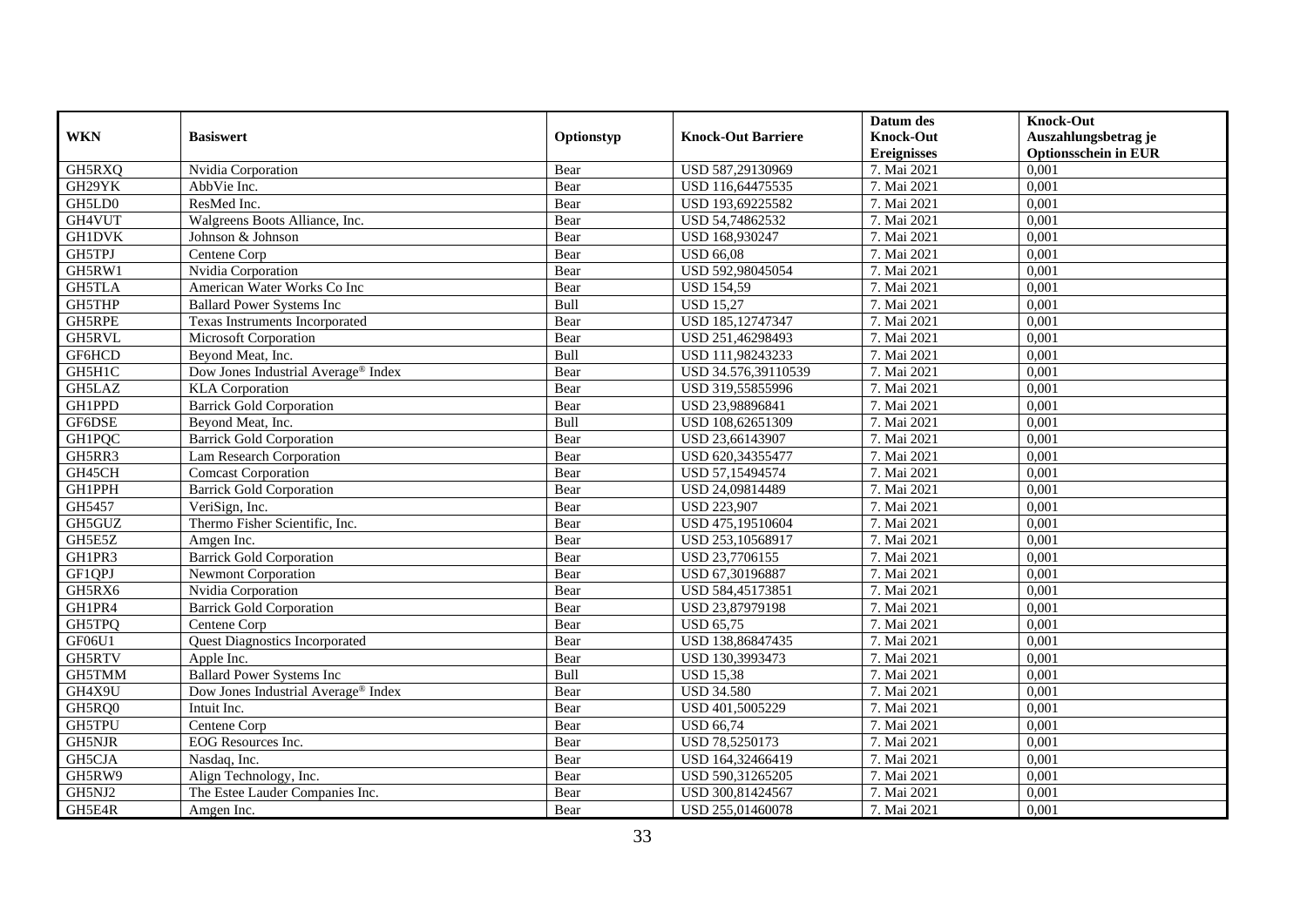|               |                                                 |            |                           | Datum des          | <b>Knock-Out</b>            |
|---------------|-------------------------------------------------|------------|---------------------------|--------------------|-----------------------------|
| <b>WKN</b>    | <b>Basiswert</b>                                | Optionstyp | <b>Knock-Out Barriere</b> | <b>Knock-Out</b>   | Auszahlungsbetrag je        |
|               |                                                 |            |                           | <b>Ereignisses</b> | <b>Optionsschein in EUR</b> |
| GH4JWU        | Anthem Inc.                                     | Bear       | USD 393,27005204          | 7. Mai 2021        | 0,001                       |
| GH4X9V        | Dow Jones Industrial Average® Index             | Bear       | <b>USD 34.580</b>         | 7. Mai 2021        | 0,001                       |
| GH5TRX        | Centene Corp                                    | Bear       | <b>USD 67,39</b>          | 7. Mai 2021        | 0,001                       |
| GH4MLQ        | Waters Corporation                              | Bear       | USD 311,17157242          | 7. Mai 2021        | 0,001                       |
| GH5TPZ        | Centene Corp                                    | Bear       | <b>USD 67,06</b>          | 7. Mai 2021        | 0,001                       |
| GH3RL7        | Cigna Corporation                               | Bear       | USD 261,81035741          | 7. Mai 2021        | 0,001                       |
| GH5TPV        | Centene Corp                                    | Bear       | <b>USD 67,72</b>          | 7. Mai 2021        | 0,001                       |
| GH5RAT        | NASDAQ-100 Index®                               | Bear       | <b>USD 13.740</b>         | 7. Mai 2021        | 0,001                       |
| GH2KG9        | Dow Jones Industrial Average® Index             | Bear       | <b>USD 34.600</b>         | 7. Mai 2021        | 0,001                       |
| GH5RAW        | NASDAQ-100 Index®                               | Bear       | <b>USD 13.720</b>         | 7. Mai 2021        | 0,001                       |
| GH5RAU        | NASDAQ-100 Index®                               | Bear       | <b>USD 13.730</b>         | 7. Mai 2021        | 0,001                       |
| GH5R6Z        | Dow Jones Industrial Average <sup>®</sup> Index | Bear       | <b>USD 34.580</b>         | 7. Mai 2021        | 0,001                       |
| GH5M7D        | S&P 500 <sup>®</sup> Index                      | Bear       | <b>USD 4.212,5</b>        | 7. Mai 2021        | 0,001                       |
| GH4BVV        | Dow Jones Industrial Average <sup>®</sup> Index | Bear       | USD 34.585,63520486       | 7. Mai 2021        | 0,001                       |
| GH5RSR        | NASDAQ-100 Index®                               | Bear       | USD 13.724,39             | 7. Mai 2021        | 0,001                       |
| GH5RSS        | NASDAQ-100 Index®                               | Bear       | <b>USD 13.737,85</b>      | 7. Mai 2021        | 0,001                       |
| GH5HYP        | S&P 500 <sup>®</sup> Index                      | Bear       | <b>USD 4.215</b>          | 7. Mai 2021        | 0,001                       |
| GH5RAX        | NASDAQ-100 Index®                               | Bear       | <b>USD 13.720</b>         | 7. Mai 2021        | 0,001                       |
| GH5M7C        | $S\&P 500^{\circ}$ Index                        | Bear       | <b>USD 4.215</b>          | 7. Mai 2021        | 0,001                       |
| GH5HYS        | S&P 500 <sup>®</sup> Index                      | Bear       | <b>USD 4.212,5</b>        | 7. Mai 2021        | 0,001                       |
| GH5RAV        | NASDAQ-100 Index®                               | Bear       | <b>USD 13.730</b>         | 7. Mai 2021        | 0,001                       |
| GH5HYQ        | S&P 500 <sup>®</sup> Index                      | Bear       | <b>USD 4.215</b>          | 7. Mai 2021        | 0,001                       |
| GH5RAS        | NASDAQ-100 Index®                               | Bear       | <b>USD 13.740</b>         | 7. Mai 2021        | 0,001                       |
| GH5HYR        | S&P 500 <sup>®</sup> Index                      | Bear       | <b>USD 4.212,5</b>        | 7. Mai 2021        | 0,001                       |
| GH5RWB        | Align Technology, Inc.                          | Bear       | USD 593,67209804          | 7. Mai 2021        | 0,001                       |
| GH0DX5        | Dow Jones Industrial Average <sup>®</sup> Index | Bear       | USD 34.602,12277107       | 7. Mai 2021        | 0,001                       |
| GH5H0Z        | UnitedHealth Group Inc.                         | Bear       | USD 418,57356232          | 7. Mai 2021        | 0,001                       |
| GH2A1G        | American International Group, Inc.              | Bear       | USD 50,85974934           | 7. Mai 2021        | 0,001                       |
| GH4CWQ        | Dow Jones Industrial Average® Index             | Bear       | <b>USD 34.600</b>         | 7. Mai 2021        | 0,001                       |
| GH5R6Y        | Dow Jones Industrial Average <sup>®</sup> Index | Bear       | <b>USD 34.600</b>         | 7. Mai 2021        | 0,001                       |
| GH5HYN        | S&P 500 <sup>®</sup> Index                      | Bear       | <b>USD 4.217,5</b>        | 7. Mai 2021        | 0,001                       |
| GH5NKP        | <b>Costco Wholesale Corporation</b>             | Bear       | USD 385,16650966          | 7. Mai 2021        | 0,001                       |
| GH5M7B        | S&P 500 <sup>®</sup> Index                      | Bear       | <b>USD 4.217,5</b>        | 7. Mai 2021        | 0,001                       |
| GH5HYM        | S&P 500 <sup>®</sup> Index                      | Bear       | <b>USD 4.217,5</b>        | 7. Mai 2021        | 0,001                       |
| GH4X9S        | Dow Jones Industrial Average® Index             | Bear       | <b>USD 34.620</b>         | 7. Mai 2021        | 0,001                       |
| GH5M79        | S&P 500 <sup>®</sup> Index                      | Bear       | <b>USD 4.222,5</b>        | 7. Mai 2021        | 0,001                       |
| GH40KS        | Dow Jones Industrial Average® Index             | Bear       | <b>USD 34.650</b>         | 7. Mai 2021        | 0,001                       |
| GH5R6W        | Dow Jones Industrial Average® Index             | Bear       | <b>USD 34.640</b>         | 7. Mai 2021        | 0,001                       |
| <b>GH5M78</b> | S&P 500 <sup>®</sup> Index                      | Bear       | <b>USD 4.225</b>          | 7. Mai 2021        | 0,001                       |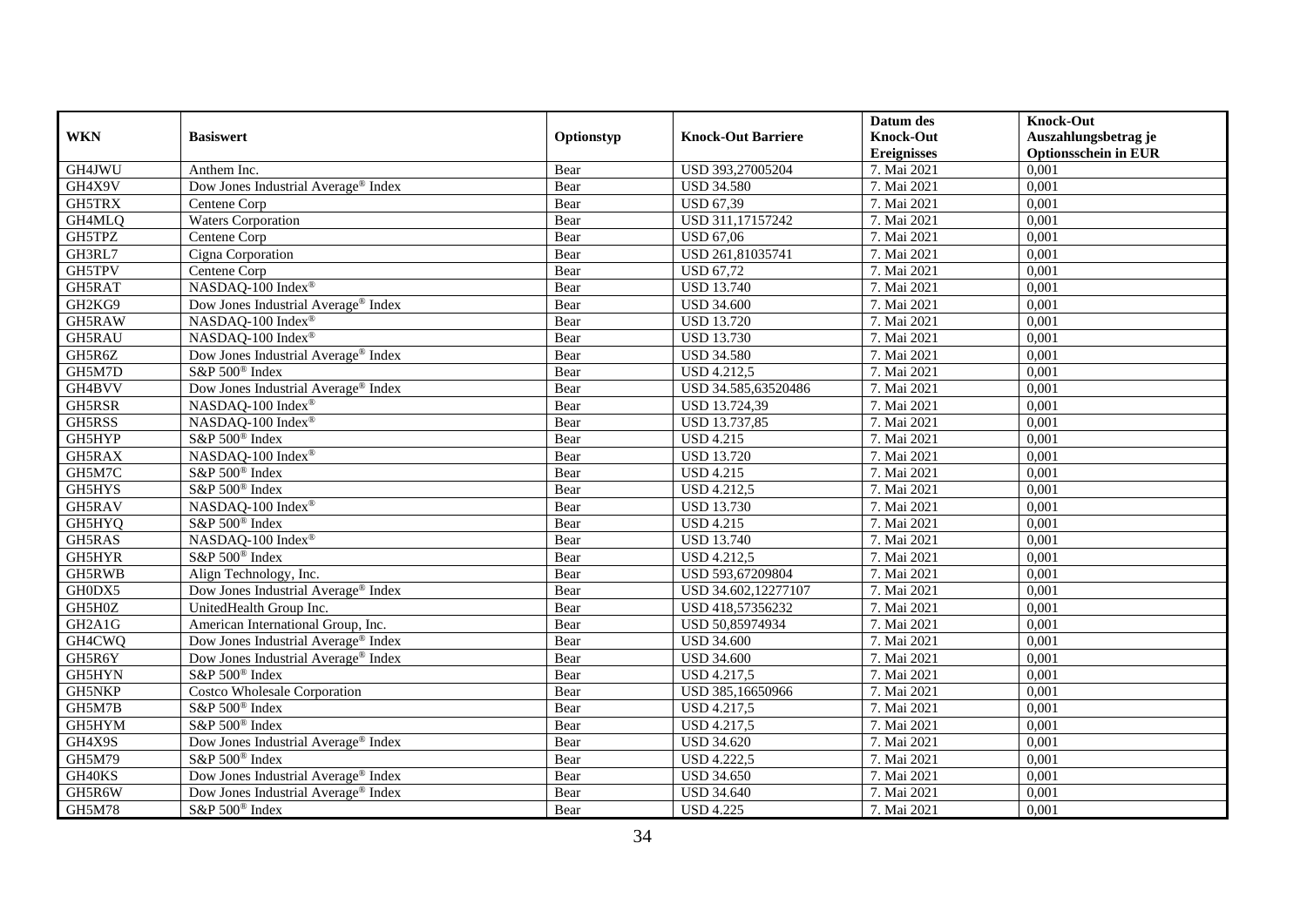|                                 |                                                 |            |                           | Datum des          | <b>Knock-Out</b>            |
|---------------------------------|-------------------------------------------------|------------|---------------------------|--------------------|-----------------------------|
| <b>WKN</b>                      | <b>Basiswert</b>                                | Optionstyp | <b>Knock-Out Barriere</b> | <b>Knock-Out</b>   | Auszahlungsbetrag je        |
|                                 |                                                 |            |                           | <b>Ereignisses</b> | <b>Optionsschein in EUR</b> |
| GH4X9T                          | Dow Jones Industrial Average® Index             | Bear       | <b>USD 34.620</b>         | 7. Mai 2021        | 0,001                       |
| GH5R6V                          | Dow Jones Industrial Average <sup>®</sup> Index | Bear       | <b>USD 34.650</b>         | 7. Mai 2021        | 0,001                       |
| GH5RAQ                          | NASDAQ-100 Index <sup>®</sup>                   | Bear       | <b>USD 13.750</b>         | 7. Mai 2021        | 0,001                       |
| GF6ZPJ                          | Dow Jones Industrial Average <sup>®</sup> Index | Bear       | USD 34.646,0368149        | 7. Mai 2021        | 0,001                       |
| GH48TG                          | S&P 500 <sup>®</sup> Index                      | Bear       | <b>USD 4.220</b>          | 7. Mai 2021        | 0,001                       |
| GH4QNJ                          | S&P 500 <sup>®</sup> Index                      | Bear       | <b>USD 4.222,5</b>        | 7. Mai 2021        | 0,001                       |
| GH4CWP                          | Dow Jones Industrial Average® Index             | Bear       | <b>USD 34.650</b>         | 7. Mai 2021        | 0,001                       |
| GH5RSN                          | NASDAQ-100 Index®                               | Bear       | USD 13.751,32             | 7. Mai 2021        | 0,001                       |
| GH0734                          | Dow Jones Industrial Average <sup>®</sup> Index | Bear       | USD 34.627,33088657       | 7. Mai 2021        | 0,001                       |
| GH5GV0                          | Thermo Fisher Scientific, Inc.                  | Bear       | USD 477,51435007          | 7. Mai 2021        | 0,001                       |
| GH5GWV                          | Altria Group, Inc.                              | Bear       | USD 49,53559327           | 7. Mai 2021        | 0,001                       |
| GH4BN9                          | Schlumberger N.V. (Schlumberger Limited)        | Bear       | USD 30,85882637           | 7. Mai 2021        | 0.001                       |
| GH5RNP                          | Texas Instruments Incorporated                  | Bear       | USD 187,09734018          | 7. Mai 2021        | 0,001                       |
| GH3GTB                          | Cisco Systems, Inc.                             | Bear       | USD 53,20065903           | 7. Mai 2021        | 0,001                       |
| GF8K6X                          | S&P 500 <sup>®</sup> Index                      | Bear       | USD 4.217,69526423        | 7. Mai 2021        | 0,001                       |
| GH5RQK                          | Lam Research Corporation                        | Bear       | USD 626,78276127          | 7. Mai 2021        | 0,001                       |
| GH5RWS                          | Microsoft Corporation                           | Bear       | USD 252,69290171          | 7. Mai 2021        | 0,001                       |
| GH <sub>2</sub> QH <sub>0</sub> | S&P 500 <sup>®</sup> Index                      | Bear       | <b>USD 4.225</b>          | 7. Mai 2021        | 0,001                       |
| GH5RWF                          | Align Technology, Inc.                          | Bear       | USD 597,03154404          | 7. Mai 2021        | 0,001                       |
| GH4QNK                          | S&P 500 <sup>®</sup> Index                      | Bear       | <b>USD 4.222,5</b>        | 7. Mai 2021        | 0,001                       |
| <b>GH5LCX</b>                   | ResMed Inc.                                     | Bear       | USD 196,01120531          | 7. Mai 2021        | 0.001                       |
| GH2V1E                          | Ameriprise Financial Inc.                       | Bear       | USD 263,12346929          | 7. Mai 2021        | 0,001                       |
| GH2QH1                          | S&P 500 <sup>®</sup> Index                      | Bear       | <b>USD 4.220</b>          | 7. Mai 2021        | 0,001                       |
| GH48TF                          | S&P 500 <sup>®</sup> Index                      | Bear       | <b>USD 4.225</b>          | 7. Mai 2021        | 0,001                       |
| GH5R6X                          | Dow Jones Industrial Average® Index             | Bear       | <b>USD 34.620</b>         | 7. Mai 2021        | 0,001                       |
| GH39TZ                          | Exxon Mobil Corporation                         | Bear       | USD 61,80112942           | 7. Mai 2021        | 0,001                       |
| GH5M7A                          | S&P 500 <sup>®</sup> Index                      | Bear       | <b>USD 4.220</b>          | 7. Mai 2021        | 0,001                       |
| GH5RAR                          | NASDAQ-100 Index®                               | Bear       | <b>USD 13.750</b>         | 7. Mai 2021        | 0.001                       |
| GH4MJD                          | <b>BIOGEN INC.</b>                              | Bear       | USD 277,06312979          | 7. Mai 2021        | 0,001                       |
| GH45BJ                          | Centene Corp                                    | Bear       | USD 68,31254002           | 7. Mai 2021        | 0.001                       |
| GH5TJX                          | American Water Works Co Inc                     | Bear       | <b>USD 155,35</b>         | 7. Mai 2021        | 0,001                       |
| GF6ZYS                          | S&P 500 <sup>®</sup> Index                      | Bear       | USD 4.225,33813403        | 7. Mai 2021        | 0,001                       |
| GH3A3R                          | 3M Company                                      | Bear       | USD 203,16143944          | 7. Mai 2021        | 0,001                       |
| GH47S8                          | HP Inc.                                         | Bear       | USD 35,31509251           | 7. Mai 2021        | 0,001                       |
| GH5RSQ                          | NASDAQ-100 Index®                               | Bear       | USD 13.764,76             | 7. Mai 2021        | 0,001                       |
| GH0DX4                          | Dow Jones Industrial Average <sup>®</sup> Index | Bear       | USD 34.675,06822236       | 7. Mai 2021        | 0,001                       |
| GF6ZPH                          | Dow Jones Industrial Average <sup>®</sup> Index | Bear       | USD 34.695,35201604       | 7. Mai 2021        | 0,001                       |
| GH4GAR                          | S&P 500 <sup>®</sup> Index                      | Bear       | <b>USD 4.230</b>          | 7. Mai 2021        | 0,001                       |
| GH5R6U                          | Dow Jones Industrial Average® Index             | Bear       | <b>USD 34.680</b>         | 7. Mai 2021        | 0,001                       |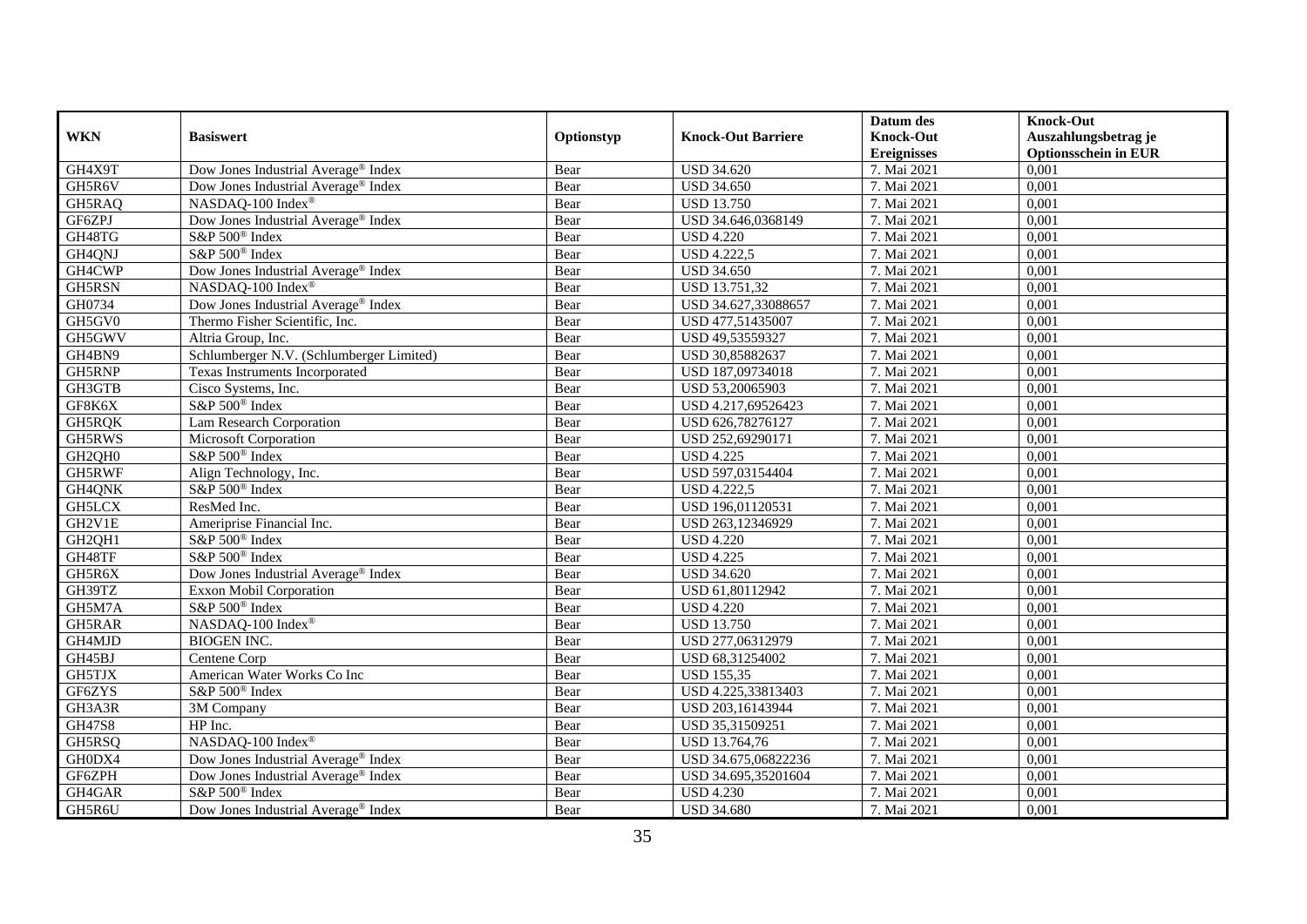|               |                                                 |            |                           | Datum des          | <b>Knock-Out</b>            |
|---------------|-------------------------------------------------|------------|---------------------------|--------------------|-----------------------------|
| <b>WKN</b>    | <b>Basiswert</b>                                | Optionstyp | <b>Knock-Out Barriere</b> | <b>Knock-Out</b>   | Auszahlungsbetrag je        |
|               |                                                 |            |                           | <b>Ereignisses</b> | <b>Optionsschein in EUR</b> |
| <b>GH5M77</b> | S&P 500 <sup>®</sup> Index                      | Bear       | <b>USD 4.227,5</b>        | 7. Mai 2021        | 0,001                       |
| GH5RAM        | NASDAQ-100 Index®                               | Bear       | <b>USD 13.770</b>         | 7. Mai 2021        | 0,001                       |
| GH0J8Y        | $AEX-Index^{\circledR}$                         | Bear       | EUR 718,87521321          | 7. Mai 2021        | 0,001                       |
| GH4X9Q        | Dow Jones Industrial Average <sup>®</sup> Index | Bear       | <b>USD 34.680</b>         | 7. Mai 2021        | 0,001                       |
| GH5M76        | S&P 500 <sup>®</sup> Index                      | Bear       | <b>USD 4.230</b>          | 7. Mai 2021        | 0,001                       |
| GH4GAQ        | S&P 500 <sup>®</sup> Index                      | Bear       | <b>USD 4.230</b>          | 7. Mai 2021        | 0,001                       |
| GH4WLQ        | S&P 500 <sup>®</sup> Index                      | Bear       | <b>USD 4.227,5</b>        | 7. Mai 2021        | 0,001                       |
| GH4X9R        | Dow Jones Industrial Average® Index             | Bear       | <b>USD 34.680</b>         | 7. Mai 2021        | 0,001                       |
| GH5RAN        | NASDAQ-100 Index®                               | Bear       | <b>USD 13.760</b>         | 7. Mai 2021        | 0,001                       |
| GH5RAL        | NASDAQ-100 Index®                               | Bear       | <b>USD 13.770</b>         | 7. Mai 2021        | 0,001                       |
| GH4WLP        | S&P 500 <sup>®</sup> Index                      | Bear       | <b>USD 4.227,5</b>        | 7. Mai 2021        | 0,001                       |
| GH5RAP        | NASDAQ-100 Index®                               | Bear       | <b>USD 13.760</b>         | 7. Mai 2021        | 0,001                       |
| GH5RSU        | NASDAQ-100 Index®                               | Bear       | USD 13.791,6              | 7. Mai 2021        | 0,001                       |
| GH5RSX        | NASDAQ-100 Index®                               | Bear       | USD 13.805,05             | 7. Mai 2021        | 0,001                       |
| GH020U        | S&P 500 <sup>®</sup> Index                      | Bear       | USD 4.230,92479599        | 7. Mai 2021        | 0,001                       |
| <b>GH1TPX</b> | Dow Jones Industrial Average® Index             | Bear       | USD 34.716,22750596       | 7. Mai 2021        | 0,001                       |
| GH5RSP        | NASDAQ-100 Index®                               | Bear       | USD 13.778,16             | 7. Mai 2021        | 0,001                       |
| GF6ZYR        | S&P 500 <sup>®</sup> Index                      | Bear       | USD 4.235,20117425        | 7. Mai 2021        | 0,001                       |
| GB5A0T        | EURO STOXX 50 <sup>®</sup> Index (Price EUR)    | Bear       | EUR 4.029,56793337        | 7. Mai 2021        | 0,001                       |
| GH55W1        | <b>LINDE PLC</b>                                | Bear       | USD 299,57515214          | 7. Mai 2021        | 0,001                       |
| GH5RQ2        | Intuit Inc.                                     | Bear       | USD 405,28005715          | 7. Mai 2021        | 0,001                       |
| <b>GH5NLM</b> | Kinder Morgan Inc.                              | Bear       | USD 17,74710693           | 7. Mai 2021        | 0,001                       |
| GH5RW2        | Nvidia Corporation                              | Bear       | USD 595,83002021          | 7. Mai 2021        | 0,001                       |
| GH5TNY        | Square Inc                                      | Bear       | <b>USD 241,15</b>         | 7. Mai 2021        | 0,001                       |
| GH5TKM        | Verisk Analytics Inc                            | Bear       | <b>USD 177,86</b>         | 7. Mai 2021        | 0,001                       |
| GH4K49        | NIKE, Inc.                                      | Bear       | USD 138,3167692           | 7. Mai 2021        | 0,001                       |
| GH47UH        | E.ON SE                                         | Bear       | EUR 10,57816572           | 7. Mai 2021        | 0,001                       |
| GH5RY4        | Align Technology, Inc.                          | Bear       | USD 600,41098674          | 7. Mai 2021        | 0,001                       |
| GH45CP        | <b>Comcast Corporation</b>                      | Bear       | USD 57,8920451            | 7. Mai 2021        | 0,001                       |
| GH5RX7        | ASML Holding N.V.                               | Bear       | EUR 540,7536979           | 7. Mai 2021        | 0,001                       |
| <b>GH544G</b> | Charter Communications, Inc.                    | Bear       | USD 694,68674474          | 7. Mai 2021        | 0,001                       |
| GH2V23        | Aon PLC                                         | Bear       | USD 258,51415442          | 7. Mai 2021        | 0,001                       |
| GH5E51        | Iberdrola S.A.                                  | Bear       | EUR 11,55195026           | 7. Mai 2021        | 0,001                       |
| <b>GH459U</b> | Centene Corp                                    | Bear       | USD 68,94939397           | 7. Mai 2021        | 0,001                       |
| GH5TUW        | Deutsche Lufthansa AG                           | Bear       | EUR 11,09                 | 7. Mai 2021        | 0,001                       |
| GH3KW9        | Engie                                           | Bear       | EUR 12,6618917            | 7. Mai 2021        | 0,001                       |
| GH5TMD        | <b>Ballard Power Systems Inc</b>                | Bear       | <b>USD 15,97</b>          | 7. Mai 2021        | 0,001                       |
| GH42D5        | Cisco Systems, Inc.                             | Bear       | USD 53,64051324           | 7. Mai 2021        | 0,001                       |
| GH5TMB        | <b>Ballard Power Systems Inc</b>                | Bear       | <b>USD 15,87</b>          | 7. Mai 2021        | 0,001                       |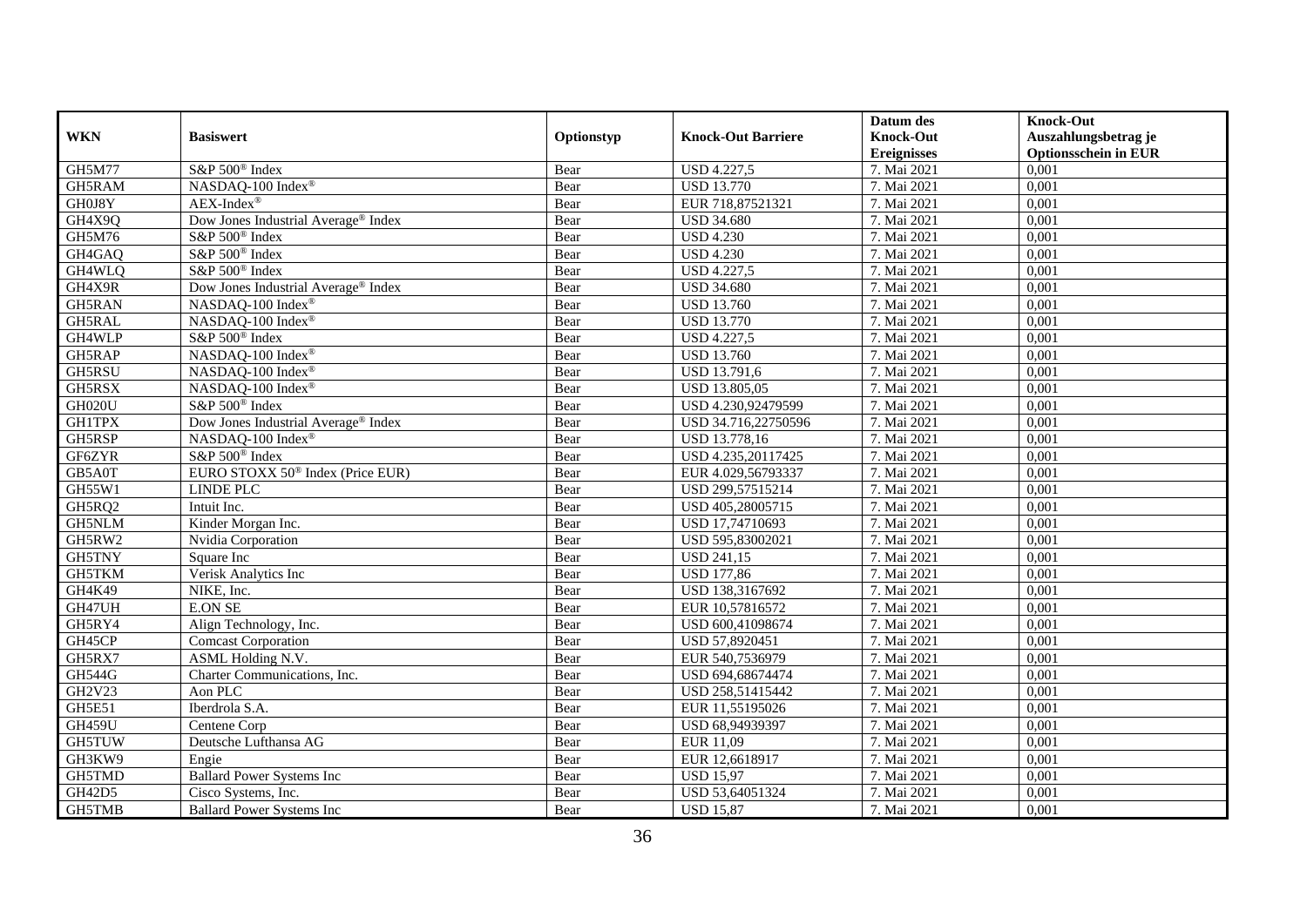|               |                                                              |            |                           | Datum des          | <b>Knock-Out</b>            |
|---------------|--------------------------------------------------------------|------------|---------------------------|--------------------|-----------------------------|
| <b>WKN</b>    | <b>Basiswert</b>                                             | Optionstyp | <b>Knock-Out Barriere</b> | <b>Knock-Out</b>   | Auszahlungsbetrag je        |
|               |                                                              |            |                           | <b>Ereignisses</b> | <b>Optionsschein in EUR</b> |
| GH5RAH        | NASDAQ-100 Index®                                            | Bear       | <b>USD 13.790</b>         | 7. Mai 2021        | 0,001                       |
| GH5RAG        | NASDAQ-100 Index®                                            | Bear       | <b>USD 13.790</b>         | 7. Mai 2021        | 0,001                       |
| GH4X9N        | Dow Jones Industrial Average <sup>®</sup> Index              | Bear       | <b>USD 34.720</b>         | 7. Mai 2021        | 0,001                       |
| GH5M74        | S&P 500 <sup>®</sup> Index                                   | Bear       | <b>USD 4.235</b>          | 7. Mai 2021        | 0,001                       |
| GH5M75        | S&P 500 <sup>®</sup> Index                                   | Bear       | <b>USD 4.232,5</b>        | 7. Mai 2021        | 0,001                       |
| GH4GAN        | S&P 500 <sup>®</sup> Index                                   | Bear       | <b>USD 4.235</b>          | 7. Mai 2021        | 0,001                       |
| GH3070        | Dow Jones Industrial Average <sup>®</sup> Index              | Bear       | <b>USD 34.700</b>         | 7. Mai 2021        | 0,001                       |
| GH4CWN        | Dow Jones Industrial Average® Index                          | Bear       | <b>USD 34.700</b>         | 7. Mai 2021        | 0,001                       |
| GH5RAJ        | NASDAQ-100 Index®                                            | Bear       | <b>USD 13.780</b>         | 7. Mai 2021        | 0,001                       |
| GH5RAD        | NASDAQ-100 Index®                                            | Bear       | <b>USD</b> 13.810         | 7. Mai 2021        | 0,001                       |
| GH5RAF        | NASDAQ-100 Index <sup>®</sup>                                | Bear       | <b>USD 13.800</b>         | 7. Mai 2021        | 0,001                       |
| GH4WLM        | S&P 500 <sup>®</sup> Index                                   | Bear       | <b>USD 4.232,5</b>        | 7. Mai 2021        | 0,001                       |
| GH5RAK        | NASDAQ-100 Index®                                            | Bear       | <b>USD 13.780</b>         | 7. Mai 2021        | 0,001                       |
| GH4X9P        | Dow Jones Industrial Average <sup>®</sup> Index              | Bear       | <b>USD 34.720</b>         | 7. Mai 2021        | 0,001                       |
| GH4GAP        | S&P 500 <sup>®</sup> Index                                   | Bear       | <b>USD 4.235</b>          | 7. Mai 2021        | 0,001                       |
| GH5R6S        | Dow Jones Industrial Average <sup>®</sup> Index              | Bear       | <b>USD 34.720</b>         | 7. Mai 2021        | 0,001                       |
| GH5RAE        | NASDAQ-100 Index®                                            | Bear       | <b>USD 13.800</b>         | 7. Mai 2021        | 0,001                       |
| GH4WLN        | S&P 500 <sup>®</sup> Index                                   | Bear       | <b>USD 4.232,5</b>        | 7. Mai 2021        | 0,001                       |
| GH5RAC        | NASDAQ-100 Index®                                            | Bear       | <b>USD 13.810</b>         | 7. Mai 2021        | 0,001                       |
| GH5R6T        | Dow Jones Industrial Average® Index                          | Bear       | <b>USD 34.700</b>         | 7. Mai 2021        | 0,001                       |
| GH5RQ8        | The Estee Lauder Companies Inc.                              | Bear       | USD 303,60680413          | 7. Mai 2021        | 0,001                       |
| GH5RWA        | Align Technology, Inc.                                       | Bear       | USD 603,79042944          | 7. Mai 2021        | 0,001                       |
| GH5TV2        | Deutsche Lufthansa AG                                        | Bear       | EUR 11,14                 | 7. Mai 2021        | 0,001                       |
| GH4K4E        | NIKE, Inc.                                                   | Bear       | USD 139,00466432          | 7. Mai 2021        | 0,001                       |
| GH5S0A        | Nvidia Corporation                                           | Bear       | USD 598,66959139          | 7. Mai 2021        | 0,001                       |
| GH5RQN        | Lam Research Corporation                                     | Bear       | USD 633,22196776          | 7. Mai 2021        | 0,001                       |
| <b>GH5TNK</b> | Delivery Hero AG                                             | Bear       | EUR 125,1                 | 7. Mai 2021        | 0,001                       |
| GH5TMC        | <b>Ballard Power Systems Inc</b>                             | Bear       | <b>USD 16.08</b>          | 7. Mai 2021        | 0,001                       |
| GH4JXR        | Compass Group Plc                                            | Bear       | GBP 16,24267048           | 7. Mai 2021        | 0,001                       |
| <b>GF9TRK</b> | $K+SAG$                                                      | Bear       | EUR 10,24542915           | 7. Mai 2021        | 0,001                       |
| <b>GH5TUZ</b> | Deutsche Lufthansa AG                                        | Bear       | EUR 11,2                  | 7. Mai 2021        | 0,001                       |
| GH4WLL        | S&P 500 <sup>®</sup> Index                                   | Bear       | <b>USD 4.237,5</b>        | 7. Mai 2021        | 0,001                       |
| <b>GH4Z08</b> | $DAX^{\circledcirc}$ (Performance Index)/ X-DAX <sup>®</sup> | Bear       | EUR 15.408,91197707       | 7. Mai 2021        | 0,001                       |
| GH1B9Q        | Dow Jones Industrial Average® Index                          | Bear       | USD 34.733,02030674       | 7. Mai 2021        | 0,001                       |
| GH5M73        | S&P 500 <sup>®</sup> Index                                   | Bear       | <b>USD 4.237,5</b>        | 7. Mai 2021        | 0,001                       |
| GH4WLK        | S&P 500 <sup>®</sup> Index                                   | Bear       | <b>USD 4.237,5</b>        | 7. Mai 2021        | 0,001                       |
| GH5E8A        | Capital One Financial Corporation                            | Bear       | USD 156,55027519          | 7. Mai 2021        | 0,001                       |
| GH5TRE        | JPMorgan Chase & Co.                                         | Bear       | <b>USD 160,35</b>         | 7. Mai 2021        | 0,001                       |
| GH5RVM        | <b>Microsoft Corporation</b>                                 | Bear       | USD 253,92281849          | 7. Mai 2021        | 0,001                       |